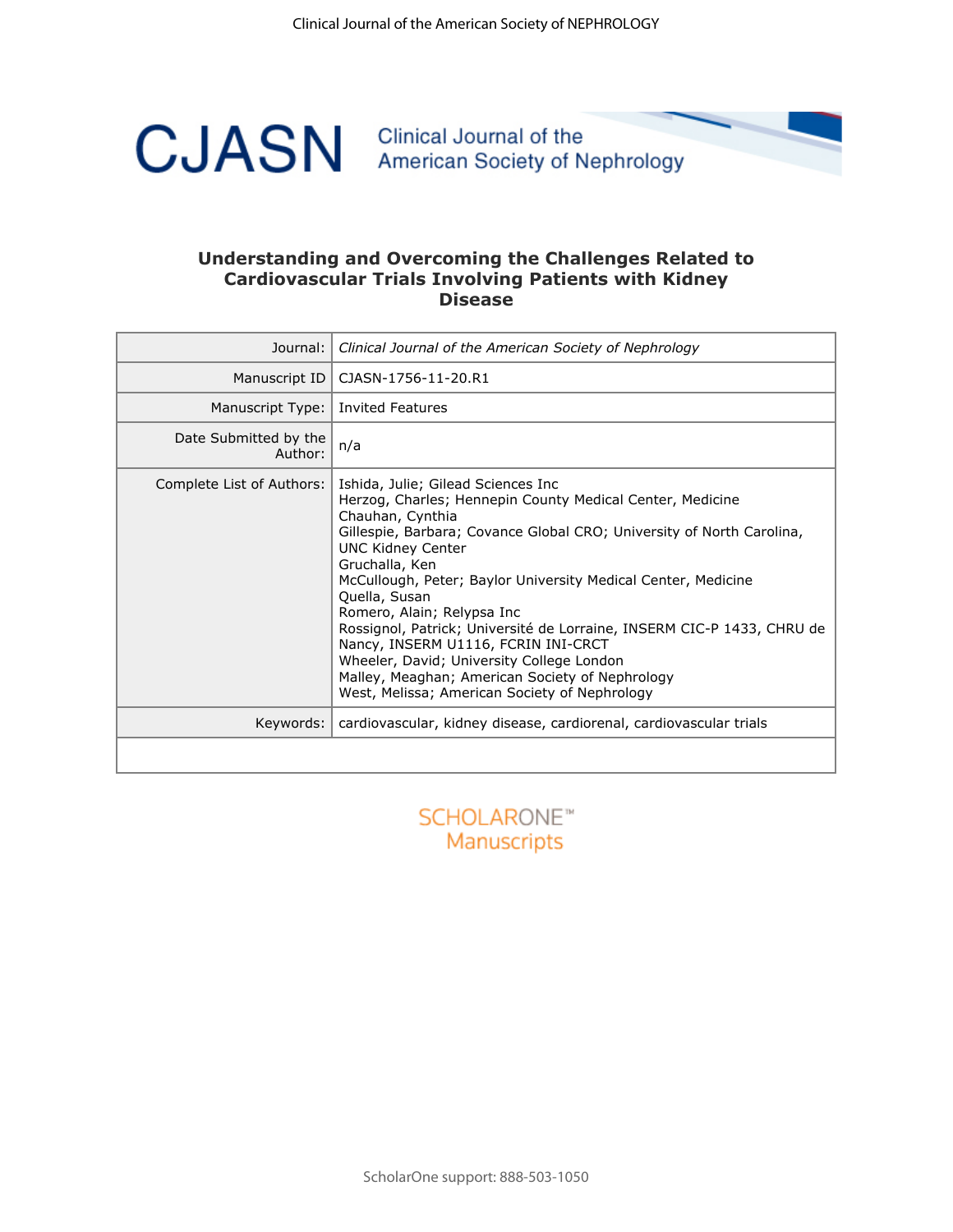**Authors:** Ishida, Julie; Herzog, Charles; Chauhan, Cynthia; Gillespie, Barbara; Gruchalla, Ken; McCullough, Peter; Quella, Susan; Romero, Alain; Rossignol, Patrick; Wheeler, David; Malley, Meaghan; West, Melissa

**Title:** Understanding and Overcoming the Challenges Related to Cardiovascular Trials Involving Patients with Kidney Disease

**Running head:** Patients with Kidney Disease in Cardiovascular Trials

**Manuscript Type:** Invited Features

**Manuscript Category:** Feature CUST\_CHOOSE\_A\_MS\_CATEGORY\_FOR\_UNSOLICITED\_FEATURES :No data available.

**Funders:** US Food and Drug Administration, (Grant / Award Number: '2R18FD005283-06 ')

#### **Financial Disclosure:** Yes

oyed by Hennepin Healthcare System. Dr. Herzo<br>psa; receiving honoraria from the American Coll<br>ultant for AbbVie, Amgen, AstraZeneca, Corvidia<br>Pfizer, Relypsa, and University of Oxford; and se<br>art Journal Editorial Board, K Dr. Herzog is currently employed by Hennepin Healthcare System. Dr. Herzog reports receiving grants from Amgen, BMS, and Relypsa; receiving honoraria from the American College of Cardiology and UpToDate; serving as a consultant for AbbVie, Amgen, AstraZeneca, Corvidia, DiaMedica, FibroGen, Janssen, NxStage, OxThera, Pfizer, Relypsa, and University of Oxford; and serving as a scientific advisor or member of American Heart Journal Editorial Board, KDIGO Planning Committee for CKD, Heart and Vasculature conference series, and the Kidney Health Initiative; and has ownership interest in Boston Scientific, General Electric, Johnson & Johnson, and Merck; all outside of the submitted work. Dr. Ishida was employed by the University of California San Francisco during the initiation and development of this project and is currently employed by and has ownership interest in Gilead Sciences outside of the submitted work. Ms. Chauhan has nothing to disclose. Dr. Gillespie is currently employed by Covance CRO. Dr. Gillespie reports having ownership in LabCorp; receiving honoraria from NephCure Gateway Initiative; and serving as a scientific advisor or member of the Kidney Health Initiative Board of Directors, National Kidney Diseases CKD Registry steering committee and scientific advisory board, and CardioRenal Society of America Board of Directors; all outside of the submitted work. Dr. Gruchalla has nothing to disclose. Dr. McCullough is currently employed by Baylor University Medical Center. Ms. Quella has nothing to disclose. Dr. Romero is currently employed by and has ownership interest in Chinook Therapeutics. Dr. Romero reports serving as a consultant for Respira Therapeutics; receiving grants from Relypsa; receiving honoraria from Respira Therapeutics; serving as a scientific advisor or member of Respira Therapeutics, and the Kidney Health Initiative; all outside of the submitted work. Dr. Rossignol is currently employed by University of Lorraine Clinical Investigation Center-INSERM-CHRU of Nancy. Dr. Rossignol reports serving as a consultant for Idorsia; receiving honoraria from AstraZeneca, Bayer, CVRx, Fresenius, Grunenthal, Novartis, NovoNordisk, Relypsa, Servier, Stealth Peptides, and Vifor Fresenius Medical Care Renal Pharma; receiving travel grants from AstraZeneca, Bayer, CVRx, Novartis, and Vifor Fresenius Medical Care Renal Pharma; having ownership interest in G3P and a cofounder of CardioRenal; all outside of the submitted work. Dr. Wheeler is currently employed by University College London. Dr. Wheeler reports serving as a consultant for Amgen, AstraZeneca, Boehringer Ingelhiem, Janssen, Napp, Mundipharma, GalaxoSmithKline, Gilead, Tricida, and Vifor Fresenius receiving honoraria from Amgen, Astellas, AstraZeneca, Boehringer Ingelhiem, Janssen, Napp, Mundipharma, Merck, Sharp and Dohme, GalaxoSmithKline, Napp, Ono Pharma, and Vifor Fresenius; and serving as a scientific advisor or member of George Institute for Global Health and the Kidney Health Initiative; all outside of the submitted work. Ms. Malley and Ms. West are currently employed by the American Society of Nephrology.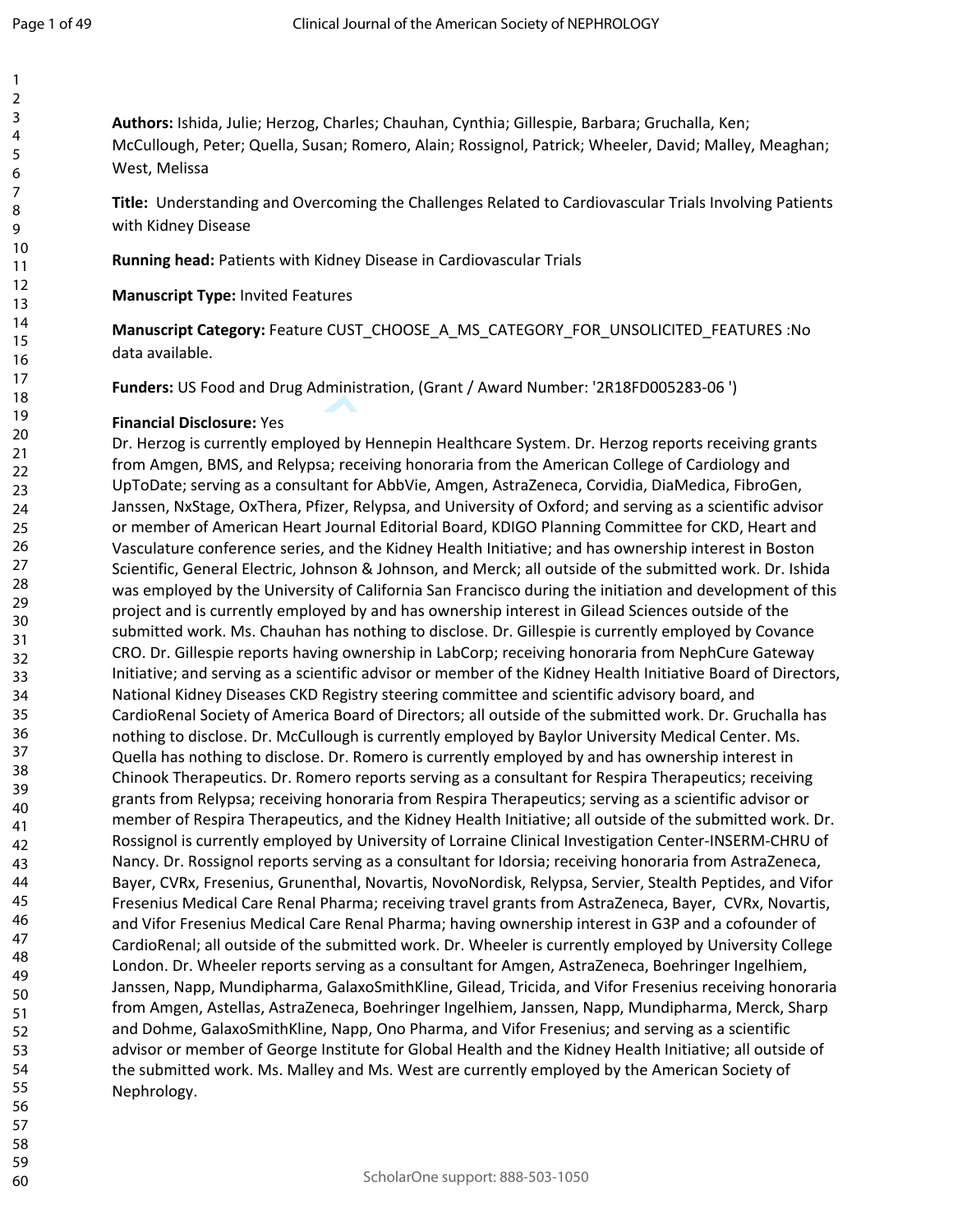### **Total number of words:** 3518

**Abstract:** Cardiovascular disease is a prevalent and prognostically important comorbidity among patients with kidney disease, and individuals with kidney disease comprise a sizeable proportion (30% to 60%) of patients with cardiovascular disease. However, several systematic reviews of cardiovascular trials have observed that patients with kidney disease, particularly those with advanced kidney disease, are often excluded from trial participation. Thus, currently available trial data for cardiovascular interventions in patients with kidney disease may be insufficient to make recommendations on the optimal approach for many therapies.

The Kidney Health Initiative (KHI), a public-private partnership between the American Society of Nephrology (ASN) and the US Food and Drug Administration (FDA), convened a multi-disciplinary, international workgroup and hosted a stakeholder workshop intended to understand and develop strategies for overcoming the challenges with involving patients with kidney disease in cardiovascular clinical trials, with a particular focus on those with advanced disease. These efforts considered perspectives from stakeholders including academia, industry, contract research organizations, regulatory agencies, patients, and care-partners.

d hosted a stakeholder workshop intended to ur<br>ne challenges with involving patients with kidney<br>ar focus on those with advanced disease. These<br>ders including academia, industry, contract resea<br>s, and care-partners.<br>challe This article outlines the key challenges and potential solutions discussed during the workshop centered on the following areas for improvement: building the business case, reexamining study design and implementation, and changing the clinical trial culture in nephrology. Regulatory and financial incentives could serve to mitigate financial concerns with involving patients with kidney disease in cardiovascular trials. Concerns that their inclusion could impact efficacy or safety results could be addressed through thoughtful approaches to study design and risk mitigation strategies. Finally, there is a need for closer collaboration between nephrologists and cardiologists and systemic change within the nephrology community such that participation of patients with kidney disease in clinical trials is prioritized. Ultimately, greater participation of patients with kidney disease in cardiovascular trials will help build the evidence base to guide optimal management of cardiovascular disease for this population.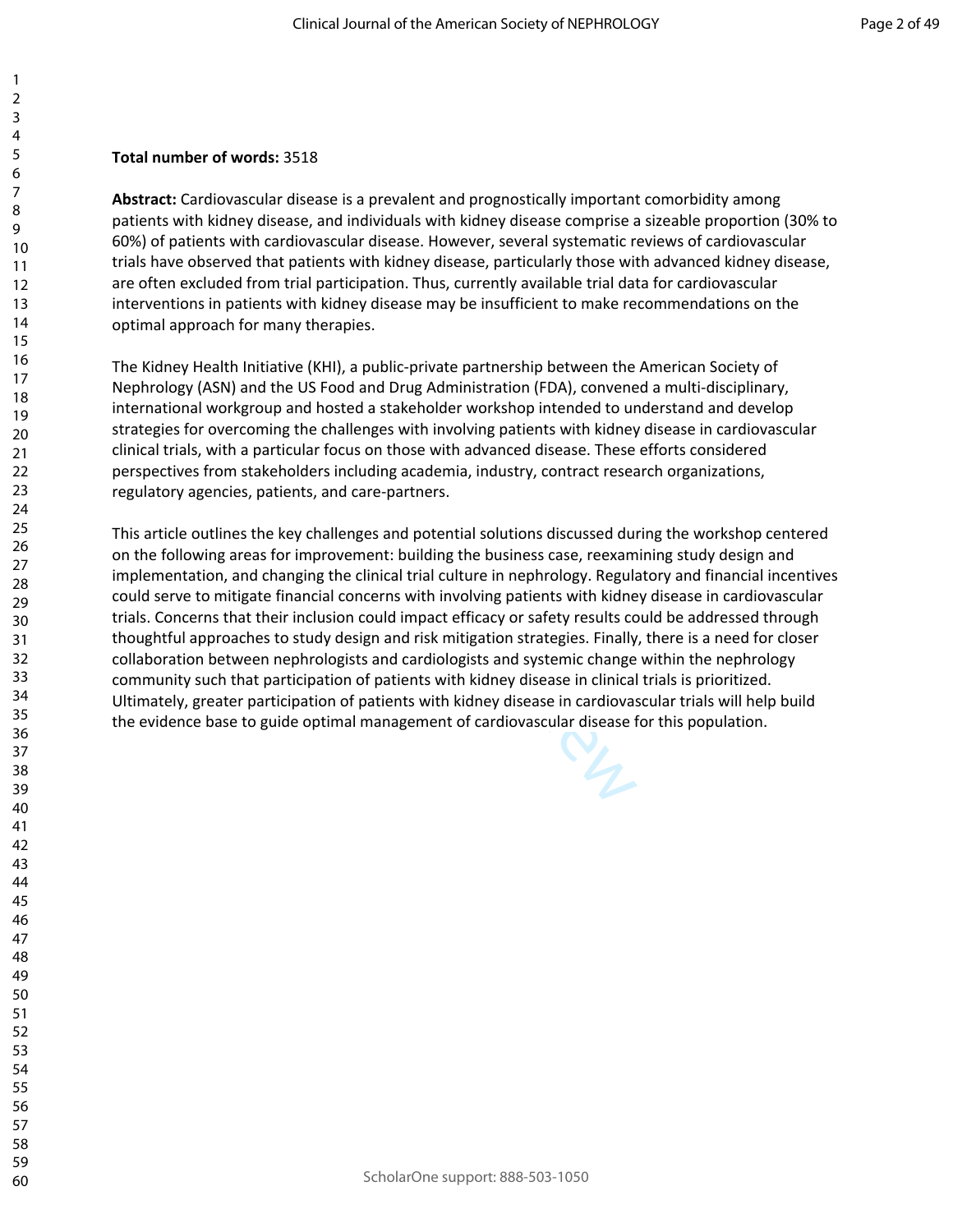Page 3 of 49

Clinical Journal of the American Society of NEPHROLOGY





**Study Design and Implementation**

SchMitigate Safety Go866F583-1050 • Design Innovations



• Collaboration

• Engagement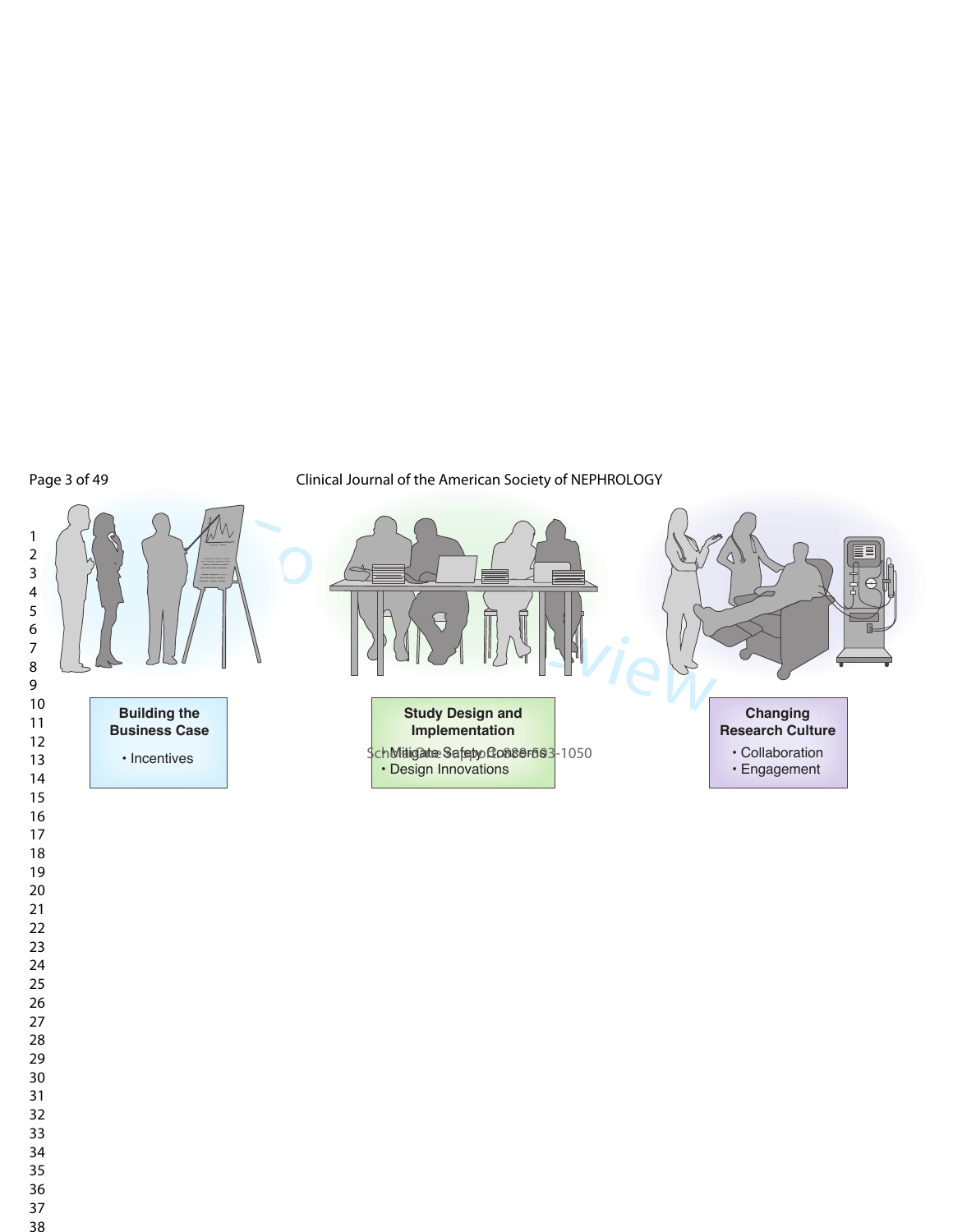## **Understanding and Overcoming the Challenges Related to Cardiovascular Trials Involving Patients with Kidney Disease**

### **Julie H. Ishida, MD, MAS<sup>1</sup> , Cynthia Chauhan<sup>2</sup> , Barbara Gillespie, MD<sup>3</sup> , Ken Gruchalla, MD<sup>4</sup> , Peter A. McCullough, MD, MPH<sup>5</sup> , Susan Quella, RN<sup>6</sup> , Alain Romero, PharmD, PhD<sup>7</sup> ,**  Patrick Rossignol, MD<sup>8</sup>, David C. Wheeler, MD<sup>9</sup>, Meaghan A. Malley<sup>10</sup>, Melissa West<sup>10</sup>, **Charles A. Herzog, MD<sup>11</sup>**

- 1. Gilead Sciences, Inc., Foster City, CA
- 2. Wichita, KS
- 3. Covance Global CRO, and University of North Carolina, Chapel Hill, NC
- 4. Ottawa, Ontario, Canada
- 5. Baylor University Medical Center, Baylor Heart and Vascular Hospital, Baylor Heart and Vascular Institute, Dallas, TX
- 6. Rochester, MN
- 7. Relypsa Inc., a VIFOR Company, Redwood City, CA
- For Company, Redwood City, CA<br>
FOR Company, Redwood City, CA<br>
aine, INSERM CIC-P 1433, CHRU de Nanc<br>
(Cardiovascular and Renal Clinical Trialists<br>
E London, London, United Kingdom<br>
of Nephrology, Washington, DC<br>
are, Unive 8. Université de Lorraine, INSERM CIC-P 1433, CHRU de Nancy, INSERM U1116, FCRIN INI-CRCT (Cardiovascular and Renal Clinical Trialists), Nancy, France
- 9. University College London, London, United Kingdom
- 10. American Society of Nephrology, Washington, DC
- 11. Hennepin Healthcare, University of Minnesota, Minneapolis, MN

### **Address for Correspondence:**

Charles A. Herzog, MD

Chronic Disease Research Group, Hennepin Healthcare Research Institute

701 Park Avenue, Suite S.401, Minneapolis, MD 55415;

Telephone: 651-470-3880; [CHerzog@cdrg.org](mailto:CHerzog@cdrg.org)

**Abstract Word Count:** 300

**Manuscript Word Count:** 3,518

**Running Title:** Patients with Kidney Disease in Cardiovascular Trials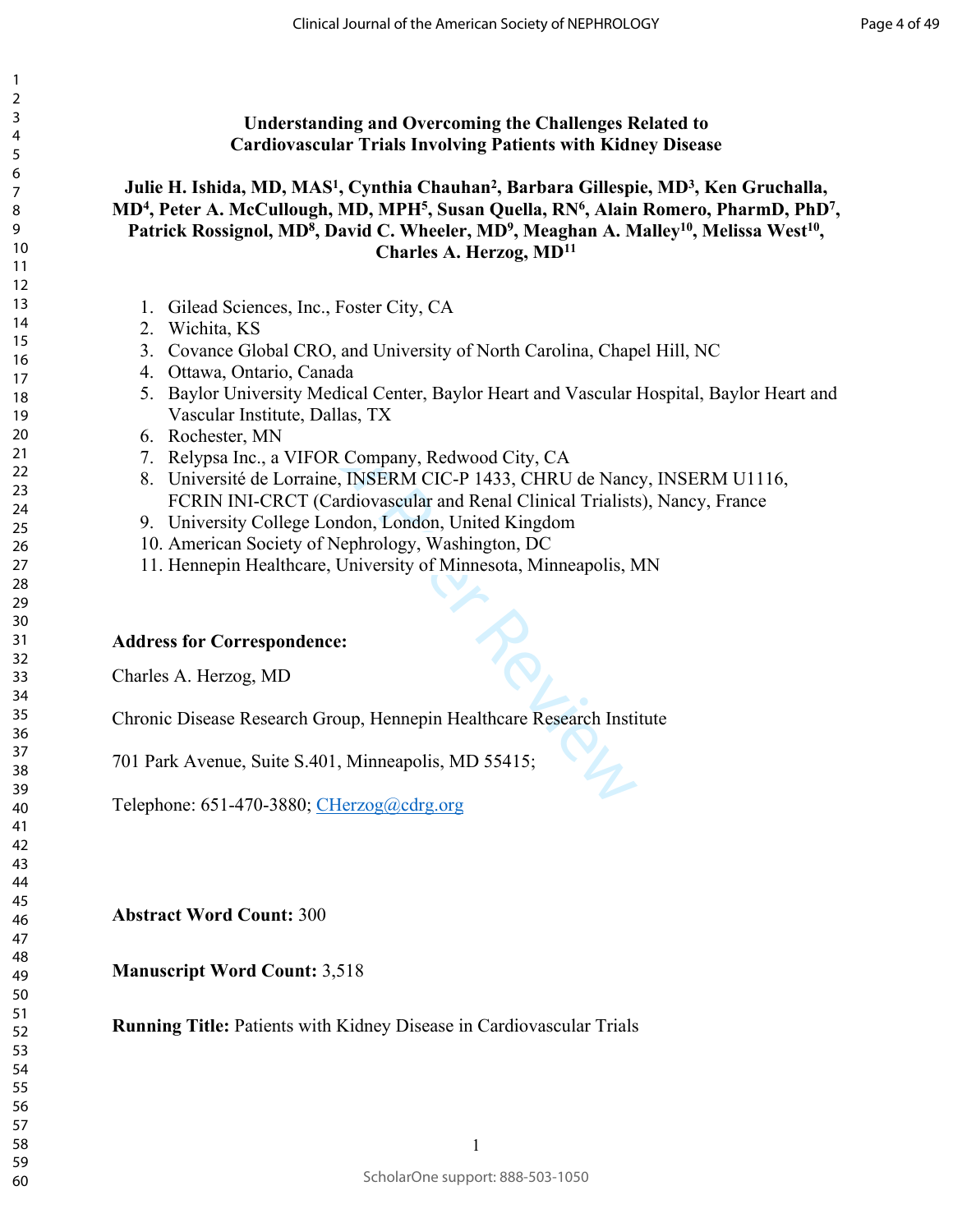$\overline{2}$ 

#### $\overline{7}$

### **ABSTRACT**

Cardiovascular disease is a prevalent and prognostically important comorbidity among patients with kidney disease, and individuals with kidney disease comprise a sizeable proportion (30% to 60%) of patients with cardiovascular disease. However, several systematic reviews of cardiovascular trials have observed that patients with kidney disease, particularly those with advanced kidney disease, are often excluded from trial participation. Thus, currently available trial data for cardiovascular interventions in patients with kidney disease may be insufficient to make recommendations on the optimal approach for many therapies.

In the optimal approach for many therapies.<br>
ive (KHI), a public-private partnership betwe<br>
the US Food and Drug Administration (FD<sub>4</sub><br>
workgroup and hosted a stakeholder worksh<br>
overcoming the challenges with involving p<br> The Kidney Health Initiative (KHI), a public-private partnership between the American Society of Nephrology (ASN) and the US Food and Drug Administration (FDA), convened a multidisciplinary, international workgroup and hosted a stakeholder workshop intended to understand and develop strategies for overcoming the challenges with involving patients with kidney disease in cardiovascular clinical trials, with a particular focus on those with advanced disease. These efforts considered perspectives from stakeholders including academia, industry, contract research organizations, regulatory agencies, patients, and care-partners.

This article outlines the key challenges and potential solutions discussed during the workshop centered on the following areas for improvement: building the business case, reexamining study design and implementation, and changing the clinical trial culture in nephrology. Regulatory and financial incentives could serve to mitigate financial concerns with involving patients with kidney disease in cardiovascular trials. Concerns that their inclusion could impact efficacy or safety results could be addressed through thoughtful approaches to study design and risk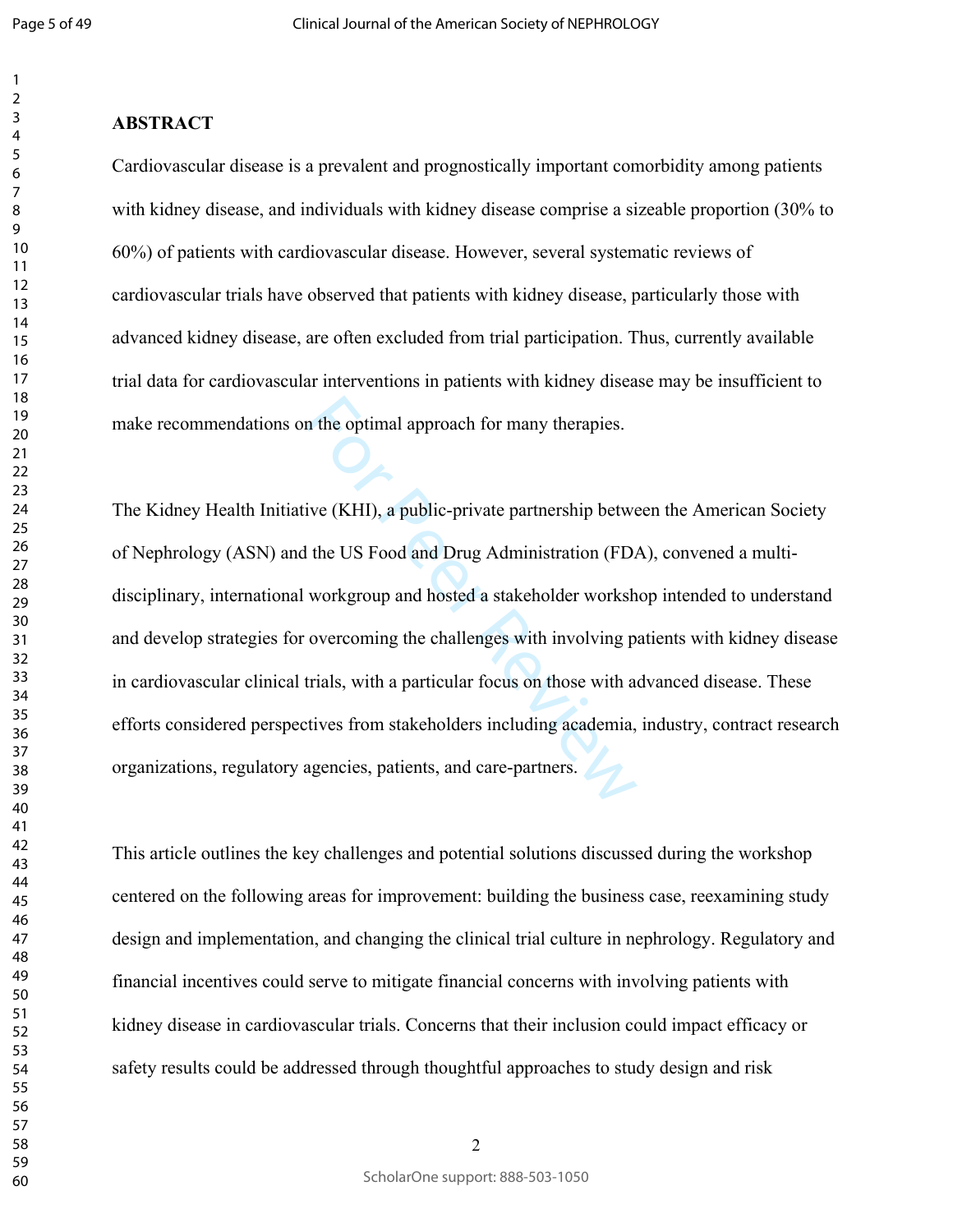mitigation strategies. Finally, there is a need for closer collaboration between nephrologists and cardiologists and systemic change within the nephrology community such that participation of patients with kidney disease in clinical trials is prioritized. Ultimately, greater participation of patients with kidney disease in cardiovascular trials will help build the evidence base to guide optimal management of cardiovascular disease for this population.

For Peer Felicy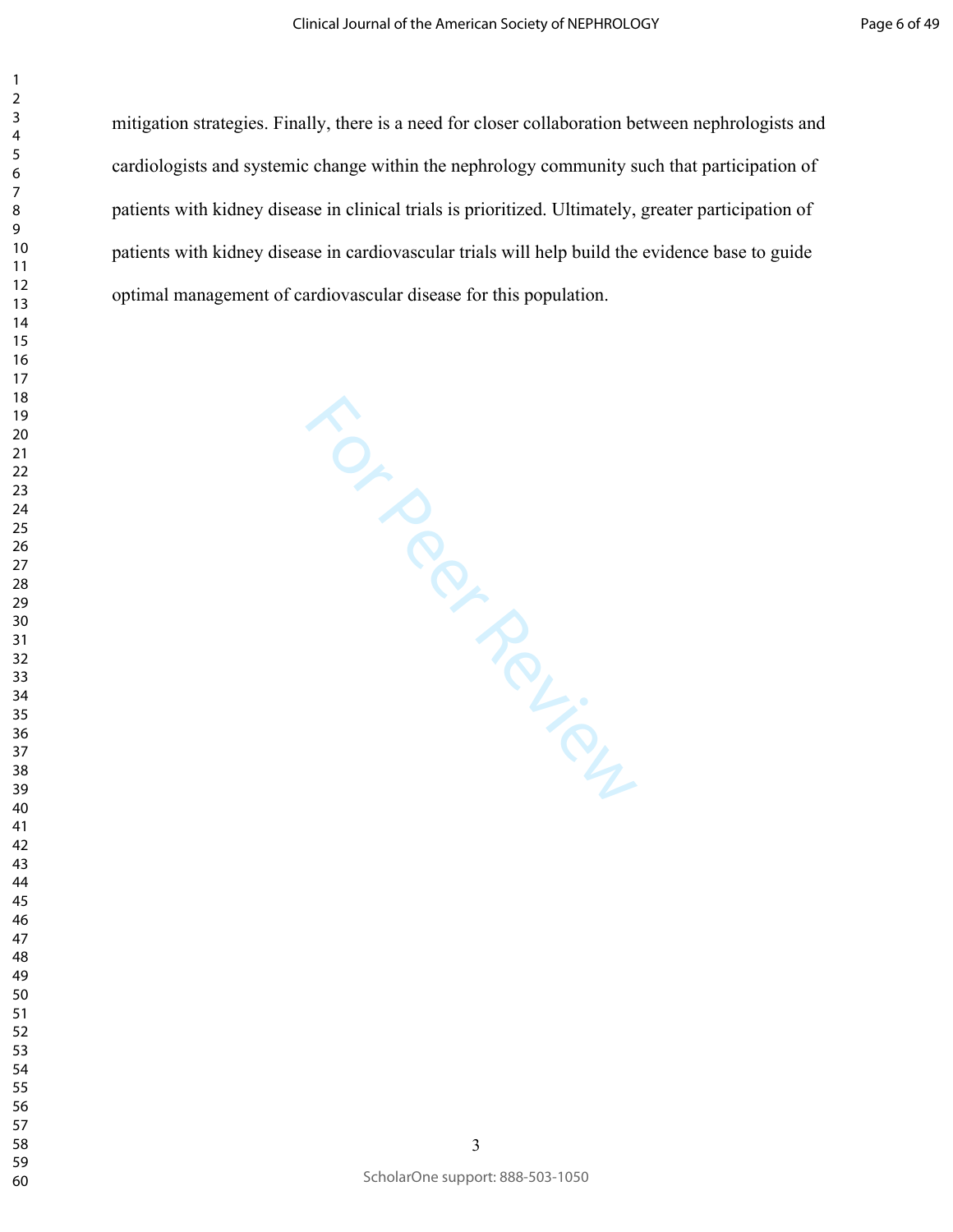#### $\overline{2}$

### **INTRODUCTION**

Kidney disease is highly prevalent (30% to 60%) among patients with cardiovascular disease and is a risk factor for worse cardiovascular outcomes ([1,](#page-25-0) [2\)](#page-25-1). Thus, management of cardiovascular disease in patients with kidney disease is a common and important clinical problem, yet the evidence base to guide optimal treatment recommendations is limited. Previous reports have observed that the quantity and quality of nephrology trials have been low ([2-6\)](#page-25-1), and patients with kidney disease have been underrepresented in cardiovascular trials ([1,](#page-25-0) [2,](#page-25-1) [7,](#page-26-0) [8\)](#page-26-1). However, extrapolation of results from cardiovascular trials conducted in the general population to patients with kidney disease may not be appropriate.

om cardiovascular trials conducted in the gen<br>not be appropriate.<br>with kidney disease from cardiovascular trial<br>atic reviews published in 2006 (1, 2) observe<br>als of cardiovascular interventions excluded<br>nors issued strong The exclusion of patients with kidney disease from cardiovascular trials has been welldocumented. Two systematic reviews published in 2006 (1, 2) observed that 56% to 80% of randomized, controlled trials of cardiovascular interventions excluded patients with kidney disease. Although the authors issued strong recommendations for greater inclusion of these patients, their underrepresentation persists. More recently published reviews found that 46% to 57% of cardiovascular trials likewise excluded patients with kidney disease, many of whom had advanced kidney disease (stage 4 chronic kidney disease [CKD]) and kidney failure [\(7](#page-26-0), [8](#page-26-1)).

These reviews highlight the need for more data to assess the risks and benefits of cardiovascular interventions among patients with kidney disease, a sizable and prognostically important subgroup that bears a high burden of cardiovascular disease ([9\)](#page-26-2). To better understand and develop strategies for overcoming the challenges with involving patients with kidney disease in cardiovascular trials, with an emphasis on those with advanced disease, the Kidney Health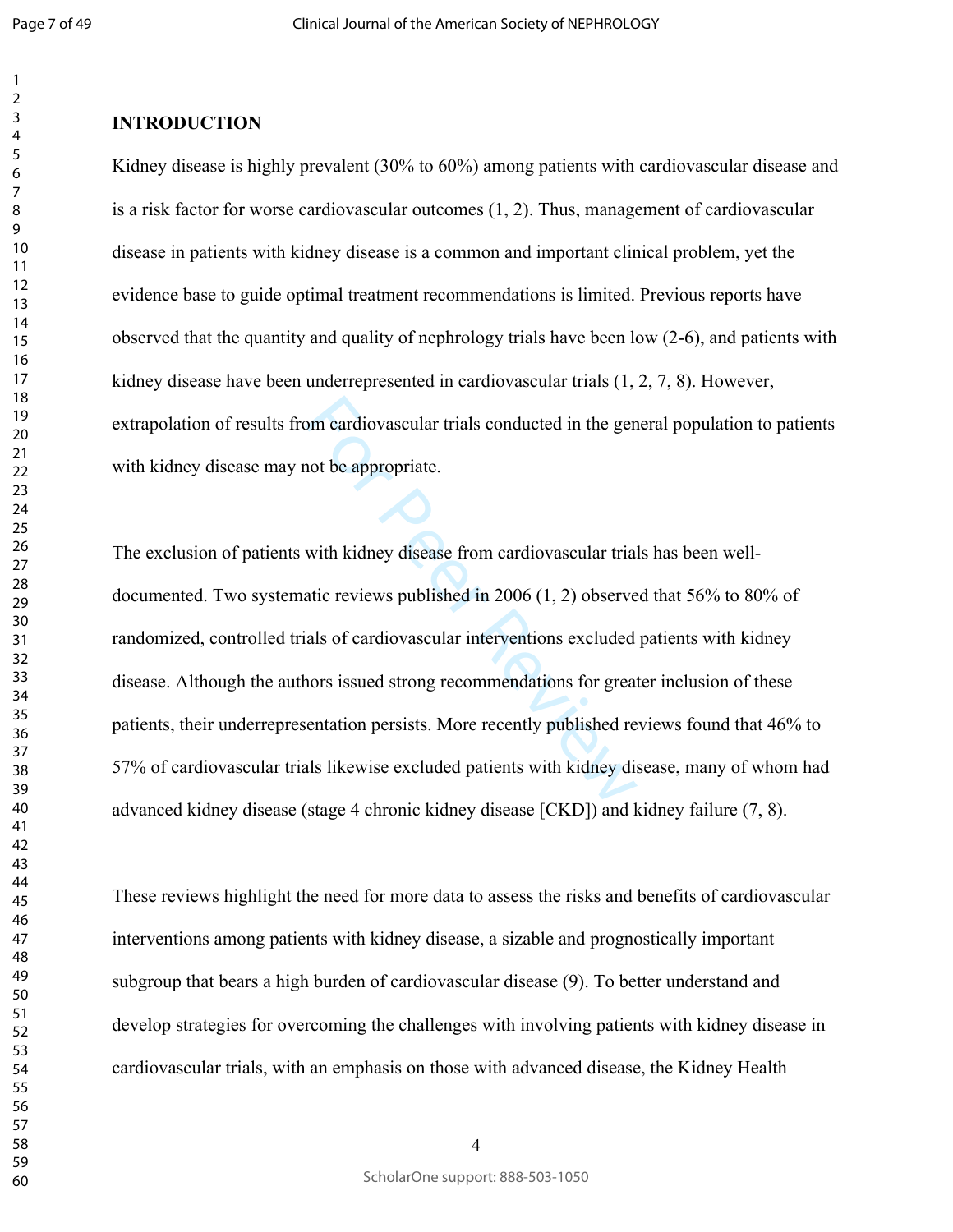Initiative (KHI), a public-private partnership between the American Society of Nephrology (ASN) and the US Food and Drug Administration (FDA) ([10\)](#page-26-3), assembled a multi-disciplinary, international workgroup with representation from a variety of stakeholders, including academia, industry, contract research organizations, regulatory agencies, and patients. The workgroup developed and implemented an informal polling mechanism designed to elicit the viewpoints of experts engaged in cardiovascular trials, patients, and care-partners (**Supplemental Material**). Based on this feedback, the group identified key methodologic, operational, and regulatory considerations for the design and conduct of cardiovascular trials involving patients with kidney disease.

For and conduct of cardiovascular trials involved<br>See and to develop actionable strategies to over<br>held in September 2018, convening a diverse<br>dustry trial sponsors, academic and contract<br>valients, whose input was consider To discuss these challenges and to develop actionable strategies to overcome them, a KHIsponsored workshop was held in September 2018, convening a diverse group of stakeholders including academic and industry trial sponsors, academic and contract research organizations, regulatory agencies, and patients, whose input was considered critical to the workshop's deliberations.

The workshop underscored the urgent need for action to successfully achieve the goal of greater participation of patients with kidney disease in cardiovascular trials. Since the time of the workshop, major nephrology trials (CREDENCE, DAPA-CKD, and FIDELIO-DKD) have been published that evaluated cardiovascular outcomes in patients with kidney disease ([11-13\)](#page-26-4). However, these trials did not enroll those with estimated glomerular filtration rate (eGFR) less than 25 ml/min/1.73 m<sup>2</sup>, indicating that an evidence gap remains  $(14, 15)$  $(14, 15)$  $(14, 15)$  $(14, 15)$ , and the concepts discussed during the workshop remain relevant. This article highlights the challenges and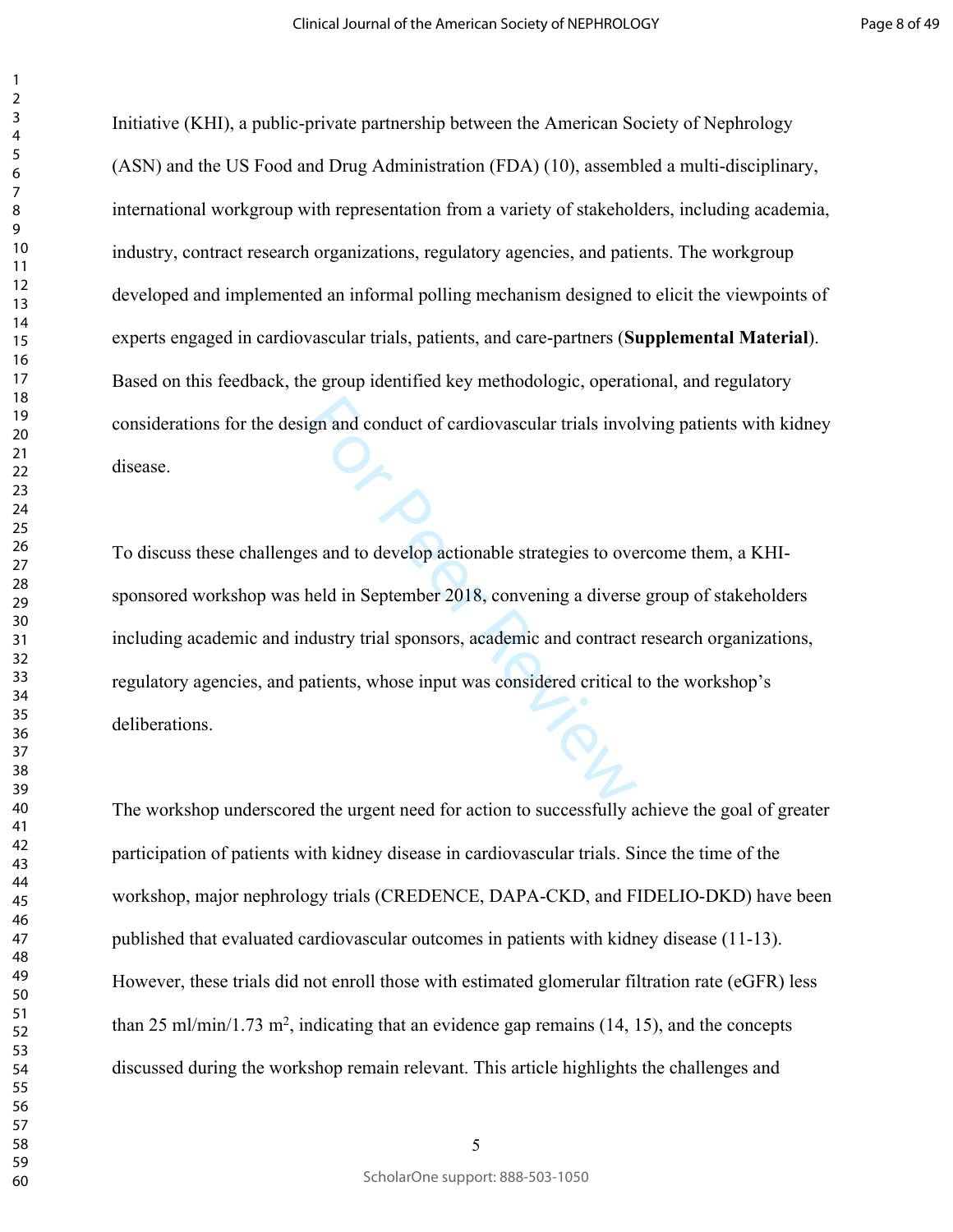Page 9 of 49

solutions discussed during the workshop, focused around three key areas for improvement: building the business case, reexamining study design and implementation, and changing the clinical trial culture in nephrology (**Table** and **Figure**).

#### **BUILDING THE BUSINESS CASE**

#### **Challenges**

I differ from that of the general population (1<br>
f it targets a mechanism that may be less rele<br>
h kidney disease have multiple comorbidities<br>
its (17). Thus, trial sponsors with finite finan<br>
nvestment may have concerns a Patients with kidney disease represent a subgroup in which the pathophysiology of cardiovascular disease can differ from that of the general population ([16\)](#page-27-2), which could reduce the efficacy of a therapy if it targets a mechanism that may be less relevant in this subgroup. Additionally, patients with kidney disease have multiple comorbidities and are at risk for experiencing adverse events (17). Thus, trial sponsors with finite financial resources and competing priorities for investment may have concerns about supporting cardiovascular studies involving patients with kidney disease, particularly those with advanced disease, because this could potentially skew their efficacy and safety results and impact regulatory approval and product labeling. If trial sponsors collectively continue to exclude patients with advanced kidney disease from their cardiovascular trials, this may serve as a further disincentive for sponsors to deviate from this common practice.

#### **Solutions**

A business case must be made to research sponsors to articulate why patients with advanced kidney disease need to be involved in cardiovascular trials, highlighting the return on investment in this subgroup at high risk for cardiovascular events ([1,](#page-25-0) [2\)](#page-25-1). The financial risk of including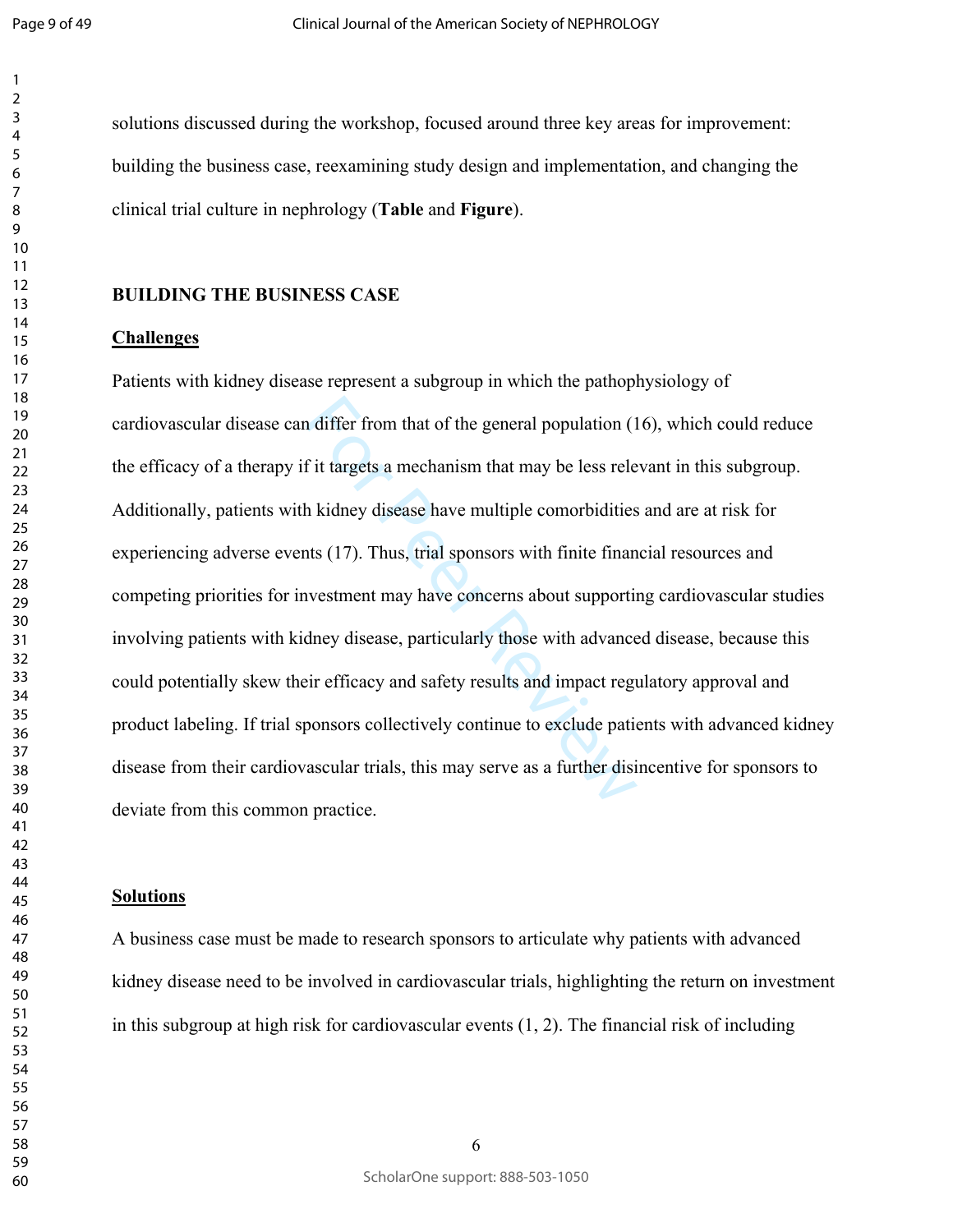Page 10 of 49

patients with advanced kidney disease into cardiovascular trials could be mitigated by utilization of regulatory and financial incentives that may be applicable to this population.

ion could open a path to accelerated approvainted to a cardiovascular therapy, ongoing tria<br>erulosclerosis (FSGS) are evaluating proteins<br>port regulatory submissions for accelerated as<br>of lumasiran, the first FDA-approved First, sponsors should consider early during development how existing FDA programs such as Orphan Drug Designation, Breakthrough Therapy, Fast Track, Accelerated Approval, and Priority Review could be leveraged to encourage cardiovascular trials that include patients with advanced kidney disease ([18,](#page-27-4) [19\)](#page-28-0). For example, the development of surrogate cardiovascular endpoints for this population could open a path to accelerated approval, reducing time to market. While not specifically related to a cardiovascular therapy, ongoing trials for IgA nephropathy and focal segmental glomerulosclerosis (FSGS) are evaluating proteinuria reduction as a surrogate endpoint to support regulatory submissions for accelerated approval ([20,](#page-28-1) [21\)](#page-28-2). In addition, the development of lumasiran, the first FDA-approved treatment for primary hyperoxaluria type 1, was facilitated by Orphan Drug and Breakthrough Therapy designations and involved successful collaboration among multiple stakeholders, including industry, FDA, physicians, and patients [\(22](#page-28-3)). KHI has championed publications that have fostered these development efforts and provides a forum for multi-disciplinary collaboration ([23,](#page-28-4) [24\)](#page-28-5).

In addition, financial incentives such as market exclusivity extensions for products that have demonstrated efficacy in patients with advanced kidney disease could also encourage their inclusion in trials, although this would require new legislation. Engaging Centers for Medicare & Medicaid Services and other payers early in the development process could also provide insight into how to lay the groundwork for successfully bringing a new cardiovascular therapy for patients with advanced kidney disease to market and reduce concerns about coverage or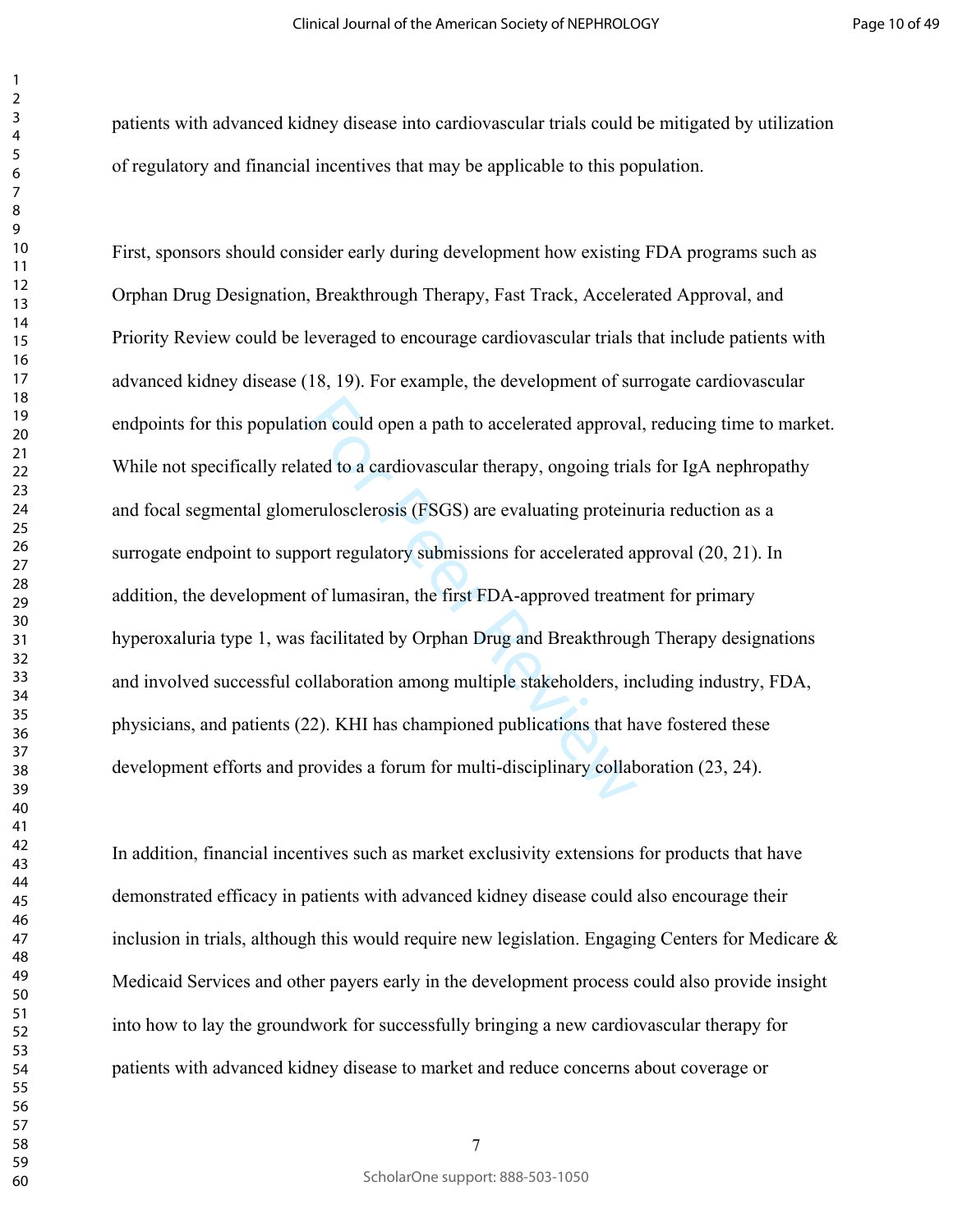reimbursement after approval. Finally, incorporating feedback from patients with kidney disease throughout the development process can add financial value by potentially avoiding costly protocol amendments and improving enrollment, adherence to the intervention, and retention in the trial ([25\)](#page-29-0).

#### **STUDY DESIGN AND IMPLEMENTATION**

#### **Challenges**

#### *Safety Concerns*

Exercise and a major barrier to including patients with<br>trial sponsors, investigators, and patients. Particularly, and the multiple medications (26),<br>there actions, non-adherence to the intervention<br>actant to design cardio Safety concerns are viewed as a major barrier to including patients with advanced kidney disease in cardiovascular trials by trial sponsors, investigators, and patients. Patients with kidney disease suffer from multiple comorbidities and take multiple medications (26), which places them at risk for adverse events, drug interactions, non-adherence to the intervention, and withdrawal from the trial.

Trial sponsors may be reluctant to design cardiovascular studies that include this subgroup given the additional financial and logistical burden of safety monitoring and reporting and the potential reduction in data quality due to poor adherence, study drug discontinuation, and study dropout. Investigators may likewise be concerned about this increased burden and may be reluctant to enroll patients with advanced kidney disease if the investigational product impacts eGFR or may exacerbate complications of kidney disease such as hyperkalemia. Patients may be deterred from trial participation due to concerns that the intervention could worsen their kidney disease or cause adverse effects.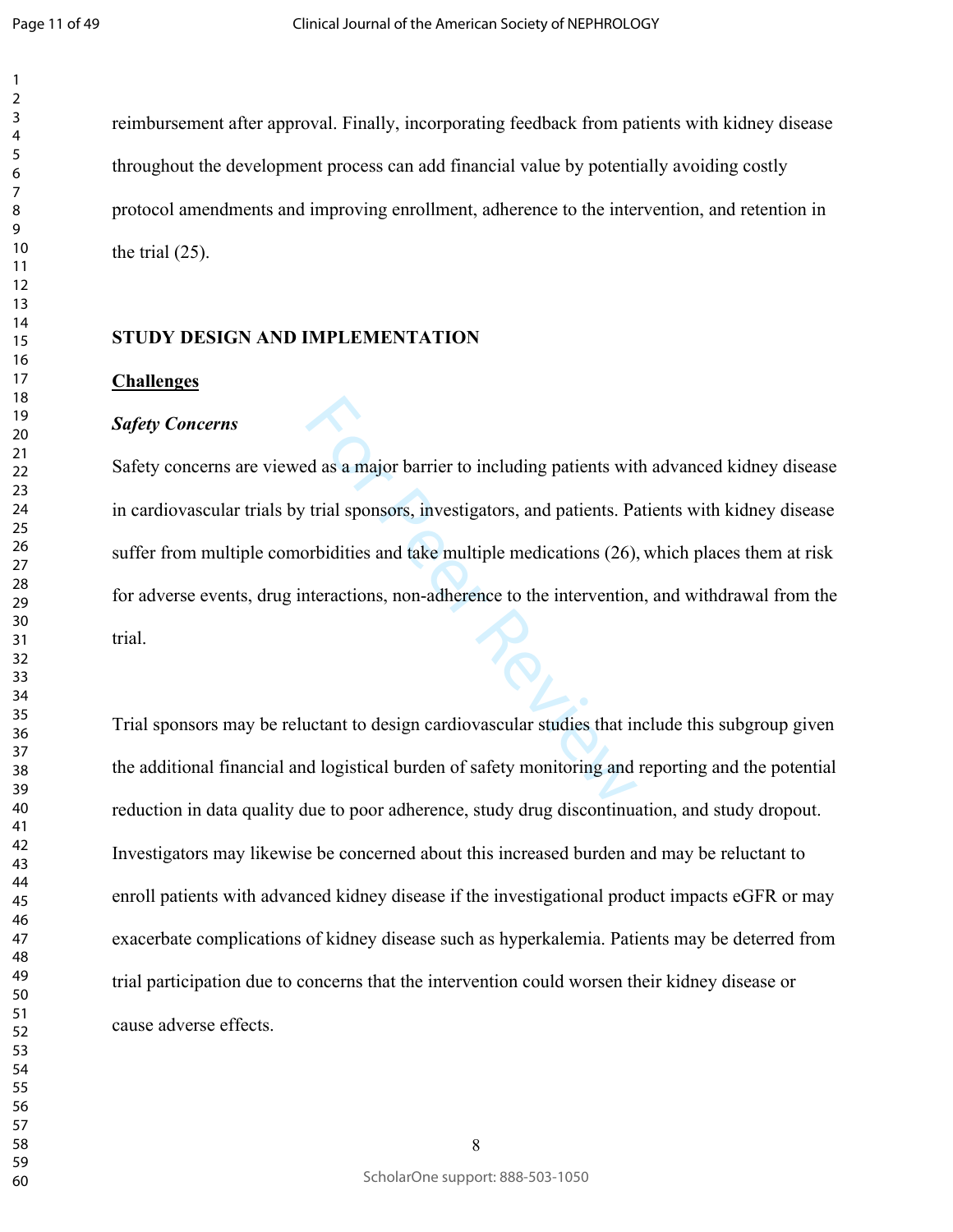#### *Efficacy Concerns*

For the general population may need to be means to address unique challenges related to fluid<br>the general population may not be as relevant<br>is a need for the development of endpoints the<br>pup (28).<br>**Col Designs**<br>s, sponsors Because the pathophysiology of cardiovascular disease in patients with kidney disease can differ from that of the general population ([16\)](#page-27-2), a treatment may lack efficacy or have a smaller effect size in this subgroup, skewing the overall result of a trial toward the null. Additionally, the outcomes of interest may differ for some kidney disease populations. For example, arrhythmia and sudden cardiac death are leading causes of death among patients with kidney failure [\(27](#page-29-2)) and may be more relevant than coronary heart death in some situations. Additionally, heart failure endpoints that are suitable in the general population may need to be modified for studies in patients with kidney failure to address unique challenges related to fluid management [\(28-30](#page-29-3)). Thus, endpoints used in the general population may not be as relevant for patients with advanced kidney disease, and there is a need for the development of endpoints that may be more appropriate for this subgroup (28).

#### *Lack of Innovative Protocol Designs*

When designing new trials, sponsors may use templates from previous trials that excluded patients with advanced kidney disease (7, 8). These protocols may not have involved input from nephrologists who have the greatest knowledge and expertise regarding the unique characteristics of patients with kidney disease.

#### *Recruitment Concerns*

Among all patients with cardiovascular disease, a relatively small proportion have advanced kidney disease, particularly kidney failure ([27\)](#page-29-2). Absent specific efforts to target patients in this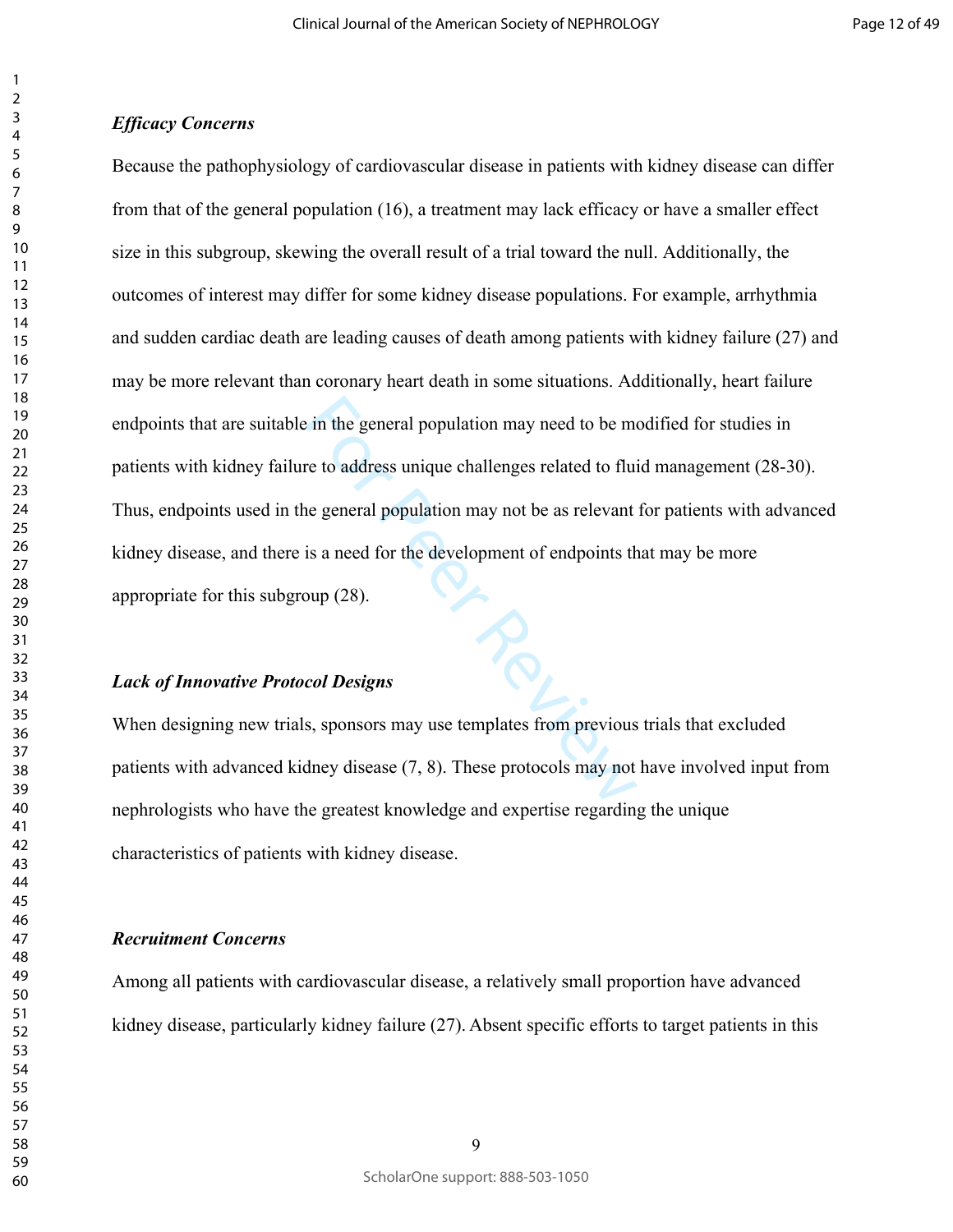$\mathbf{1}$ 

subgroup, investigators may be unable to recruit and enroll sufficient numbers of patients to draw meaningful conclusions about this population.

#### **Solutions**

#### *Manage Safety Concerns*

sors should consider whether there are aspect<br>example, the SONAR trial of atrasentan in di<br>vel design that excluded participants with flu<br>Sponsors may consider adopting such an app<br>k for experiencing adverse events. In add Adverse events are anticipated to be common among patients with advanced kidney disease, and in some cases, their exclusion may be justified due to safety concerns related to a particular drug or device. However, sponsors should consider whether there are aspects of trial design that could mitigate safety risks. For example, the SONAR trial of atrasentan in diabetic patients with kidney disease incorporated a novel design that excluded participants with fluid retention to minimize risk of heart failure [\(31](#page-30-0)). Sponsors may consider adopting such an approach that excludes participants who are at-risk for experiencing adverse events. In addition, protocols can prohibit or restrict use of medications commonly used in this population that interact with the investigational product. If the intervention impacts eGFR, sponsors should understand the mechanism, time course of the effect, reversibility, and implications for longer-term kidney function, and they should provide appropriate education to investigators. If the intervention may exacerbate complications of kidney disease (e.g., hyperkalemia), sponsors and investigators can develop strategies to manage these risks (e.g., non-invasive potassium monitoring, potassiumlowering agents). Patient input on strategies to mitigate safety risks and maximize adherence to intervention and study participation should also be incorporated into study design and implementation. It is possible that measures to mitigate safety risks could increase costs for sponsors, but investments in such safeguards should ideally be balanced by avoidance of adverse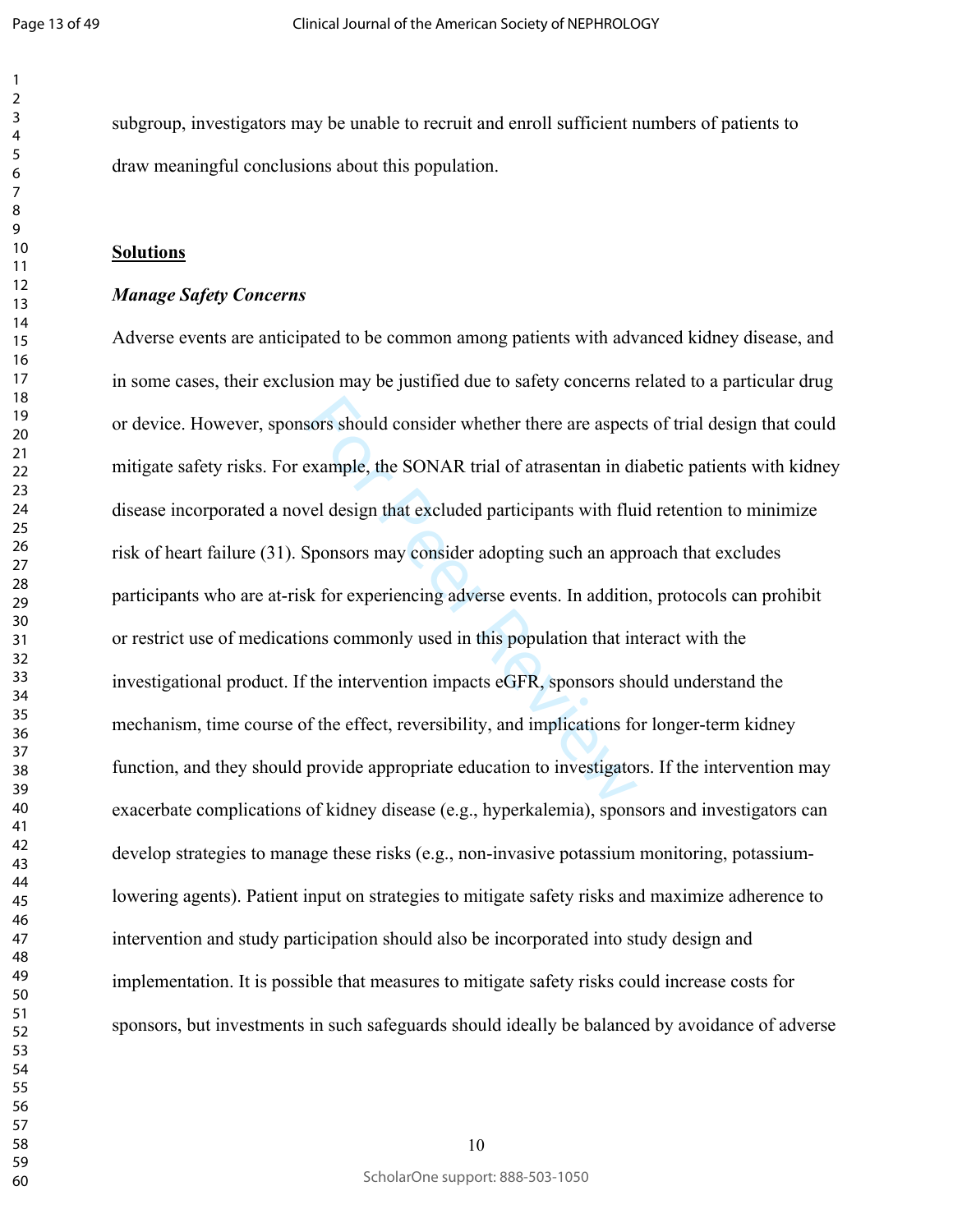Page 14 of 49

events and undesirable downstream consequences such as study drug discontinuation and study dropout.

#### *Require Justification for Exclusion of Patients with Advanced Kidney Disease*

associated in trial conduct, including investigate<br>
nely question exclusions based on level of kio<br>
of patients with advanced kidney disease cover<br>
to concerns about potential impact on effication<br>
or the concerns over pot Although excluding patients with advanced kidney disease may be warranted in some settings, the rationale for exclusion may not be clear or justified in all cases. Trial sponsors should carefully consider whether there is a strong rationale to exclude patients with advanced kidney disease, and individuals involved in trial conduct, including investigators, regulatory authorities, and patients, should routinely question exclusions based on level of kidney function. Requiring justification for exclusion of patients with advanced kidney disease could serve to mitigate unnecessary exclusion due to concerns about potential impact on efficacy results.

#### *Innovative Protocol Design*

To mitigate sponsor concerns over potentially diluting efficacy due to the inclusion of patients with advanced kidney disease in cardiovascular trials conducted in the general population, sponsors could be given the option of enrolling patients with an eGFR below a certain threshold but excluding them from key efficacy endpoint analyses. Given the relatively low prevalence of advanced kidney disease, it may be challenging to enroll sufficient numbers of patients to draw firm conclusions; however, this approach would allow collection of some efficacy and safety information in this subgroup rather than none.

Another option would be to conduct a *dedicated* cardiovascular trial for patients with advanced kidney disease in parallel with a cardiovascular trial in the general population that excludes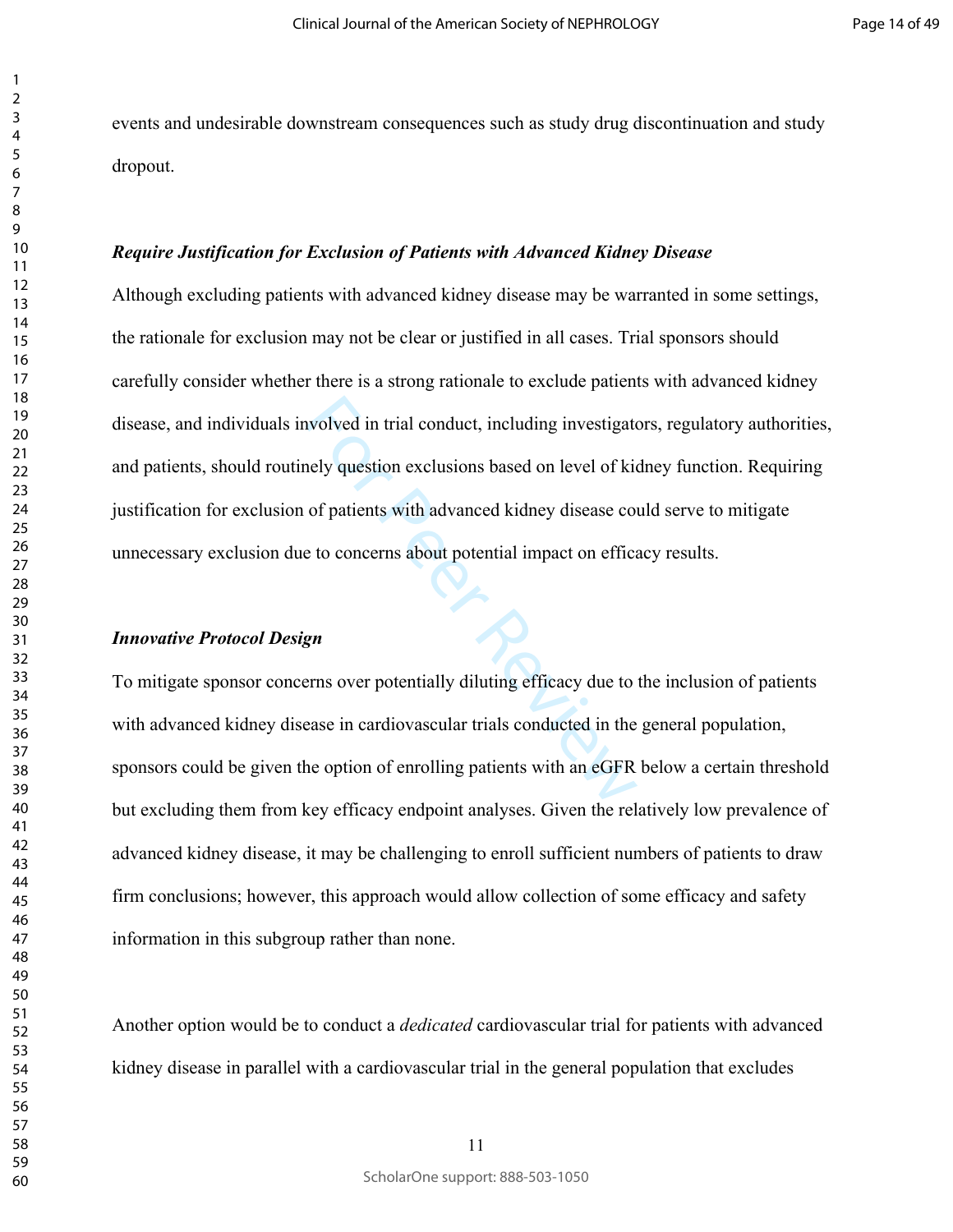$\mathbf{1}$ 

patients below a certain eGFR cutoff. This option may be particularly relevant if it is necessary to use cardiovascular endpoints that are tailored to patients with advanced kidney disease. As kidney disease advances, there is a shift towards an increasing burden of non-atherosclerotic disease (e.g., arrythmias, sudden cardiac death) versus atherosclerotic disease (e.g., coronary artery disease, ischemic stroke), and endpoints should be selected as appropriate to the study population [\(32](#page-30-1)).

t definitions themselves may require modific<br>re events among participants receiving hemo<br>e endpoint event may not be optimal. It may<br>nd symptoms of volume overload are attribu<br>v be related to missed hemodialysis sessions,<br> Additionally, the endpoint definitions themselves may require modification. For example, in a trial evaluating heart failure events among participants receiving hemodialysis, the standard definition of a heart failure endpoint event may not be optimal. It may be challenging to determine whether signs and symptoms of volume overload are attributable to heart failure or kidney failure, which may be related to missed hemodialysis sessions, dry weight overestimation, or lack of adherence to diet and fluid restrictions (28). Such a trial could consider using the Acute Dialysis Quality Initiative (ADQI) proposed classification of heart failure in patients with kidney failure, which takes into account response of symptoms to renal replacement therapy/ultrafiltration, if the staging system undergoes the appropriate prospective validation ([29\)](#page-29-4). Cardiovascular and kidney trialists must continue collaborating on the development of standardized cardiovascular outcome definitions for patients with advanced kidney disease and kidney failure.

Nephrologists are optimally positioned to advise on how to tailor cardiovascular trial protocols to facilitate involvement of patients with advanced kidney disease, so consulting nephrologists to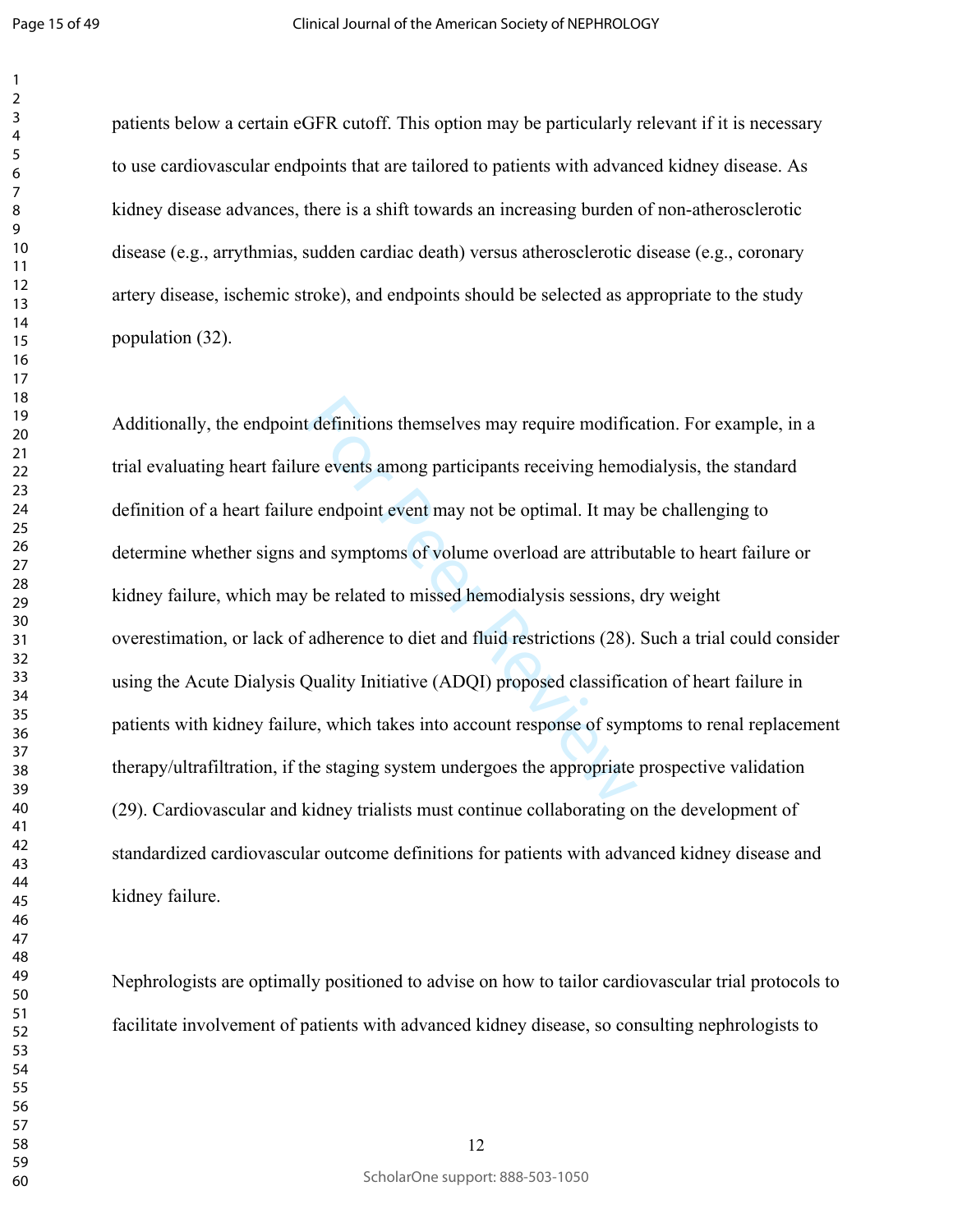guide the design and implementation of cardiovascular trials involving this population is essential.

#### *Recruitment*

Additionally, creation of registries for patien<br>participants who may be amenable to partici<br>ecruitment efforts. Best practices from cardie<br>enroll patients with stage 4 and 5 CKD (e.g.,<br>d (33, 34). Recruitment of patients with kidney disease into cardiovascular trials may be facilitated by seeking guidance from such patients on how to optimize recruitment strategies. Obtaining patient feedback on study materials (e.g., protocols) may help to ensure that study procedures will not be a deterrent to enrollment. Additionally, creation of registries for patients with kidney disease – a "virtual pool" of potential participants who may be amenable to participating in cardiovascular trials – may also support recruitment efforts. Best practices from cardiovascular trials that have been able to successfully enroll patients with stage 4 and 5 CKD (e.g., SHARP, ISCHEMIA-CKD) should be leveraged (33, 34).

#### **CLINICAL TRIAL CULTURE IN NEPHROLOGY**

#### **Challenges**

#### *Current Culture*

In addition to addressing challenges with financial concerns and study design and implementation, there is a compelling need for a broader mission to transform nephrology into an "on-study" culture in which trial participation is the norm and not the exception. The number and quality of trials in nephrology continues to be lower than that of other specialties ([4-6\)](#page-25-2), and until recently, there has been limited investment in drug development for treatment of kidney disease. Recently published major trials (CREDENCE, DAPA-CKD, and FIDELIO-DKD) and ongoing trials involving patients with kidney disease point to the growing clinical trial enterprise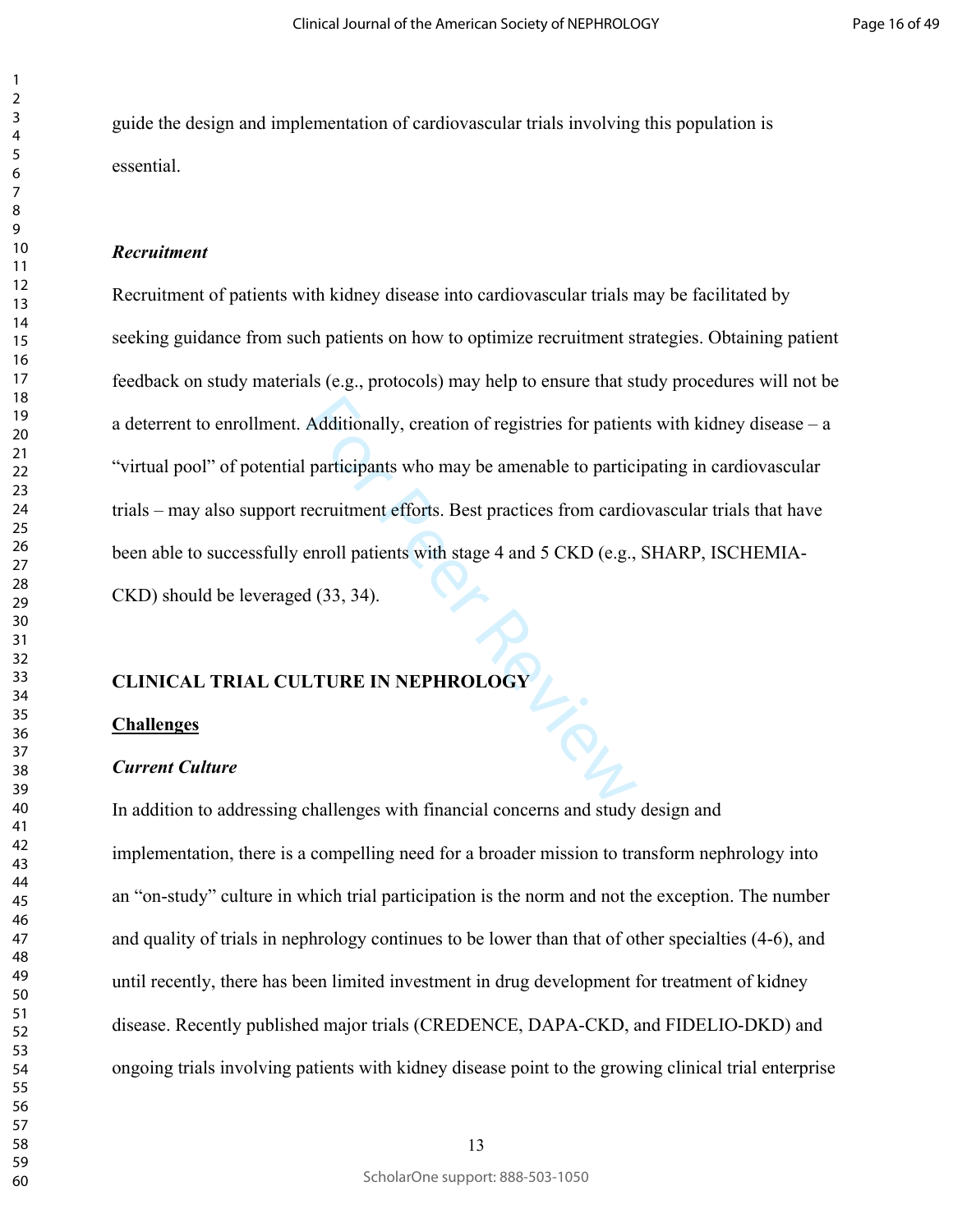$\mathbf{1}$ 

within the field of nephrology ([11-13,](#page-26-4) [35\)](#page-31-0). However, because trials are not widely part of routine practice, nephrologists may be less familiar with them and may also face challenges with communicating the value of trial participation within their organizations.

#### *Lack of Infrastructure*

Nephrology lags behind other fields, such as oncology and cardiology, in terms of the infrastructure needed to support conducting clinical trials ([36,](#page-31-1) [37\)](#page-31-2). There are few incentives for nephrologists to participate in trials and a relatively limited number of established sites and investigators with experience enrolling patients with advanced kidney disease.

#### *Enrollment Challenges*

For the internal and a relatively limited number of<br>the enrolling patients with advanced kidney<br>keholder workshop (and receiving little attention<br>of the entire workshop (and receiving little attention<br>of the entire of the One topic raised at the stakeholder workshop (and receiving little attention in publications) is the practical concern of burden to site coordinators. Patients with advanced kidney disease are justifiably perceived by site coordinators to require more time and effort due a higher number of expected reportable adverse events. Given that there is not additional compensation from the sponsor for enrolling patients with advanced kidney disease, there is essentially a disincentive for site coordinators to enroll such individuals.

For patients receiving dialysis, enrollment requires partnerships with dialysis organizations, posing financial and logistical barriers such as the need for staff to perform research activities and disruptions to treatments. The RENAL-AF trial [\(38](#page-31-3)), which evaluated the safety of apixaban versus warfarin in hemodialysis patients with atrial fibrillation, was terminated early for slow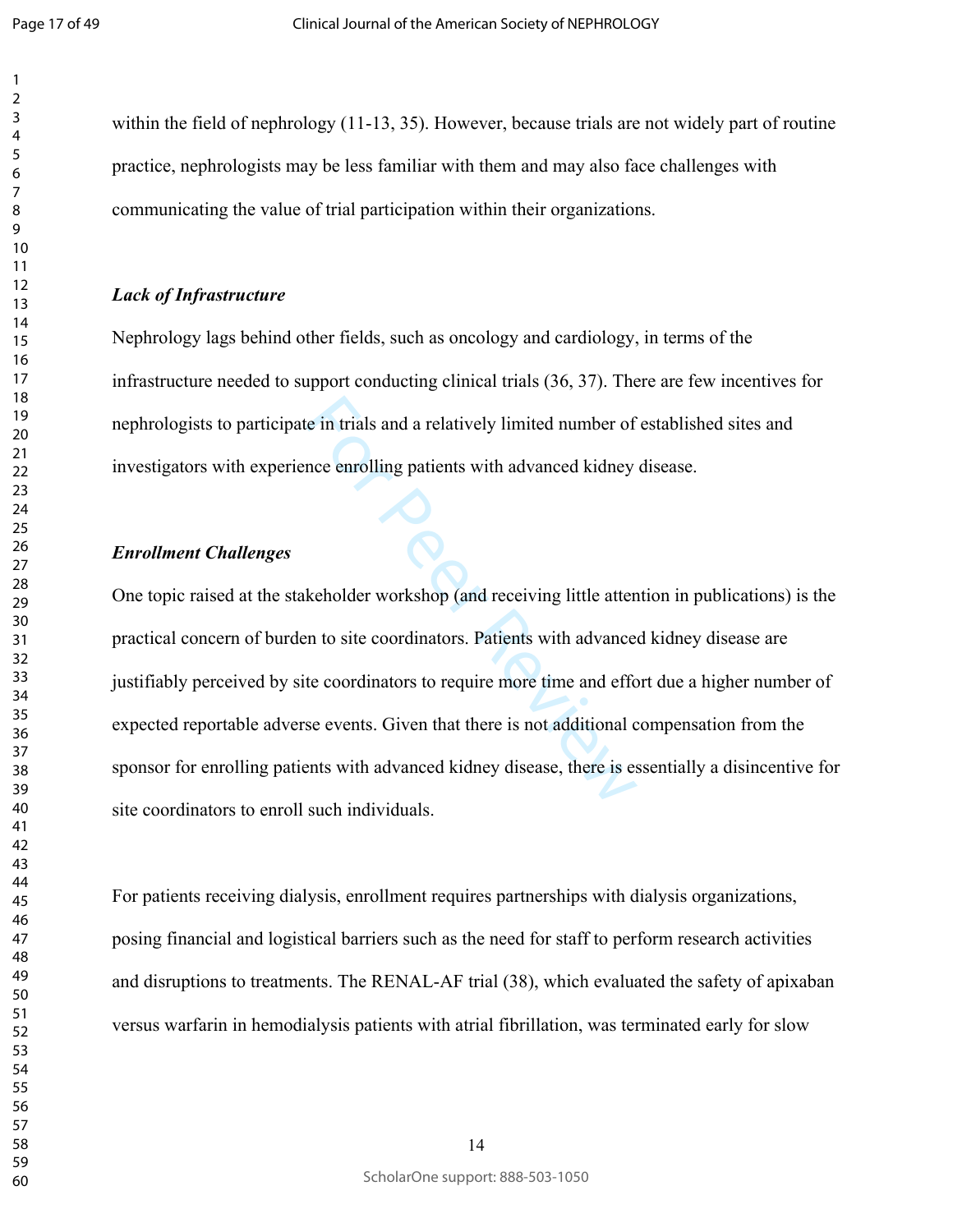enrollment, exemplifying the daunting challenges facing researchers conducting cardiovascular clinical trials in dialysis patients.

#### *Patient Involvement*

onally, patients with kidney disease may be use ase. In the Wearable Cardioverter Defibrilla<br>1 (39), which was terminated for slow enrollr<br>trial participation was, "What do you mean I<br>ne, why didn't my nephrologist tell me Patients overwhelmingly express a willingness to participate in cardiovascular trials, citing the importance of this issue to people with kidney disease and a desire to help contribute knowledge to the field. However, patients with kidney disease may not be aware that trials are happening or how to participate. Additionally, patients with kidney disease may be unaware that they are at risk for cardiovascular disease. In the Wearable Cardioverter Defibrillator in Hemodialysis Patients (WED-HED) trial (39), which was terminated for slow enrollment, a recurring refrain from patients considering trial participation was, "What do you mean I am at risk for sudden cardiac death? If that's true, why didn't my nephrologist tell me?"

Despite their willingness to participate, patients expressed some concerns. In addition to the safety concerns discussed above, other concerns included fear of the unknown, risk of receiving placebo, polypharmacy, painful testing, inconvenience, and lack of time and sufficient compensation for participation. Patients also expressed a strong desire for the results of research studies to be communicated back to them.

#### **Solutions**

Greater participation of patients with kidney disease in cardiovascular trials will require a cultural change within nephrology in which trial participation is broadly supported. To this end, there are several strategies aimed at facilitating physician and patient engagement in trials that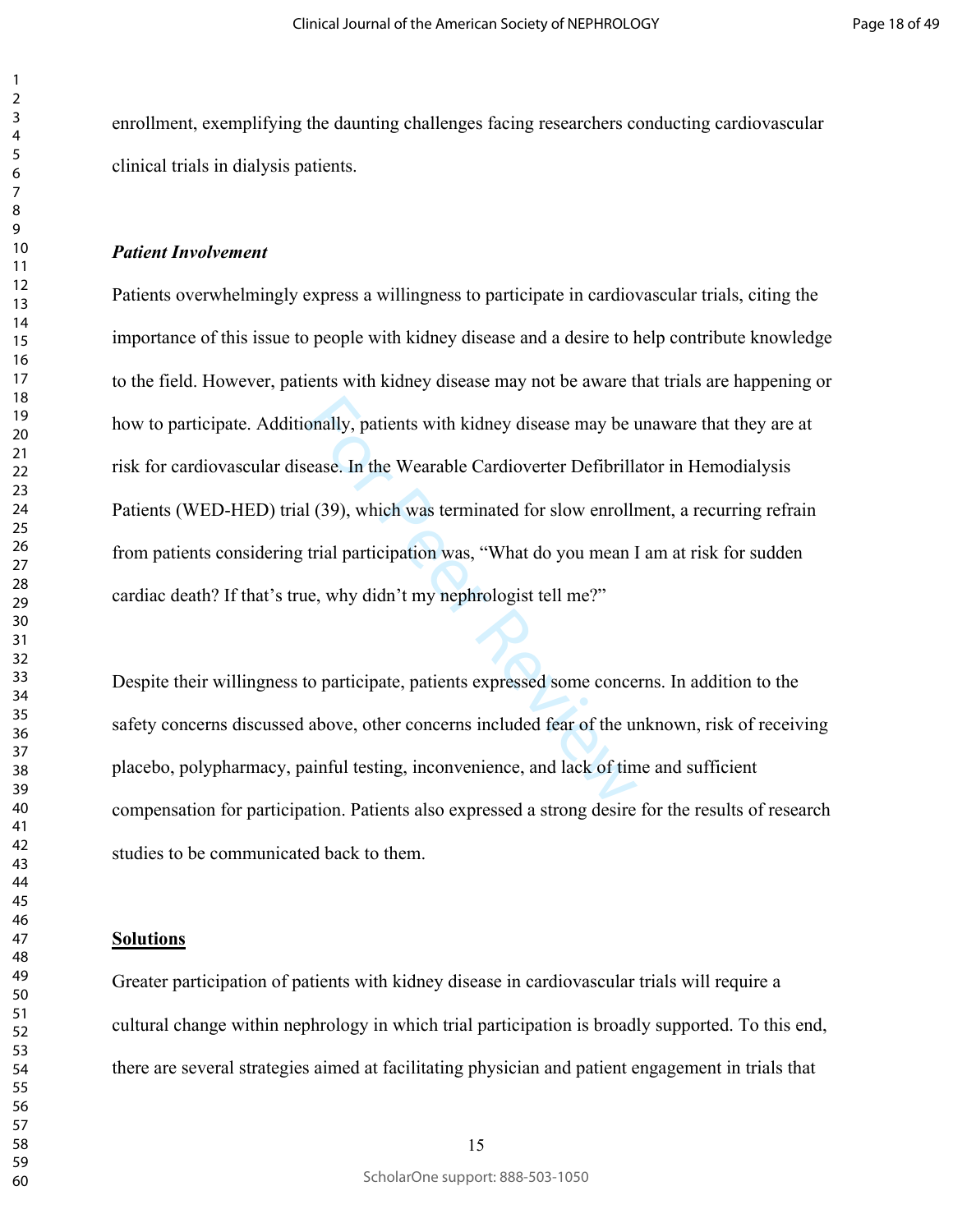$\mathbf{1}$  $\overline{2}$ 

could help move nephrology toward the "on-study" mindset that is more common in other specialties.

#### *Physician Engagement*

tion credit could also be offered for trial-rela<br>nding across multiple relevant institutes, subs<br>ng could expand opportunities to conduct care<br>dney disease. Providing training in trial plant<br>ss and junior investigators, co Physician participation in trials could be supported through financial and other incentives. For example, participation of academic investigators could be enhanced if nephrology and cardiology division leadership created protected time for trial activities and recognized their intrinsic value. Continuing medical education credit could also be offered for trial-related efforts. Additionally, enhancing government funding across multiple relevant institutes, subspecialty societies, and industry-sponsored funding could expand opportunities to conduct cardiovascular trials involving patients with kidney disease. Providing training in trial planning and execution, particularly among trainees and junior investigators, could also help to ensure a steady pipeline of researchers capable of conducting trials. Shared resources, such as papers and presentations, should be developed to support nephrologists' involvement as principal investigators and to spur discussions with health systems.

#### *Collaboration*

Numerous recent papers have called for specific training in cardiorenal medicine and closer collaboration between nephrologists and cardiologists ([40-43\)](#page-31-5). A larger community of nephrologists and cardiologists must be created, leveraging existing professional organizations. Attendance at multi-disciplinary meetings and academic meetings outside of one's specialty should also be encouraged to enhance cross-fertilization of ideas, along with coordinating efforts across existing trial networks.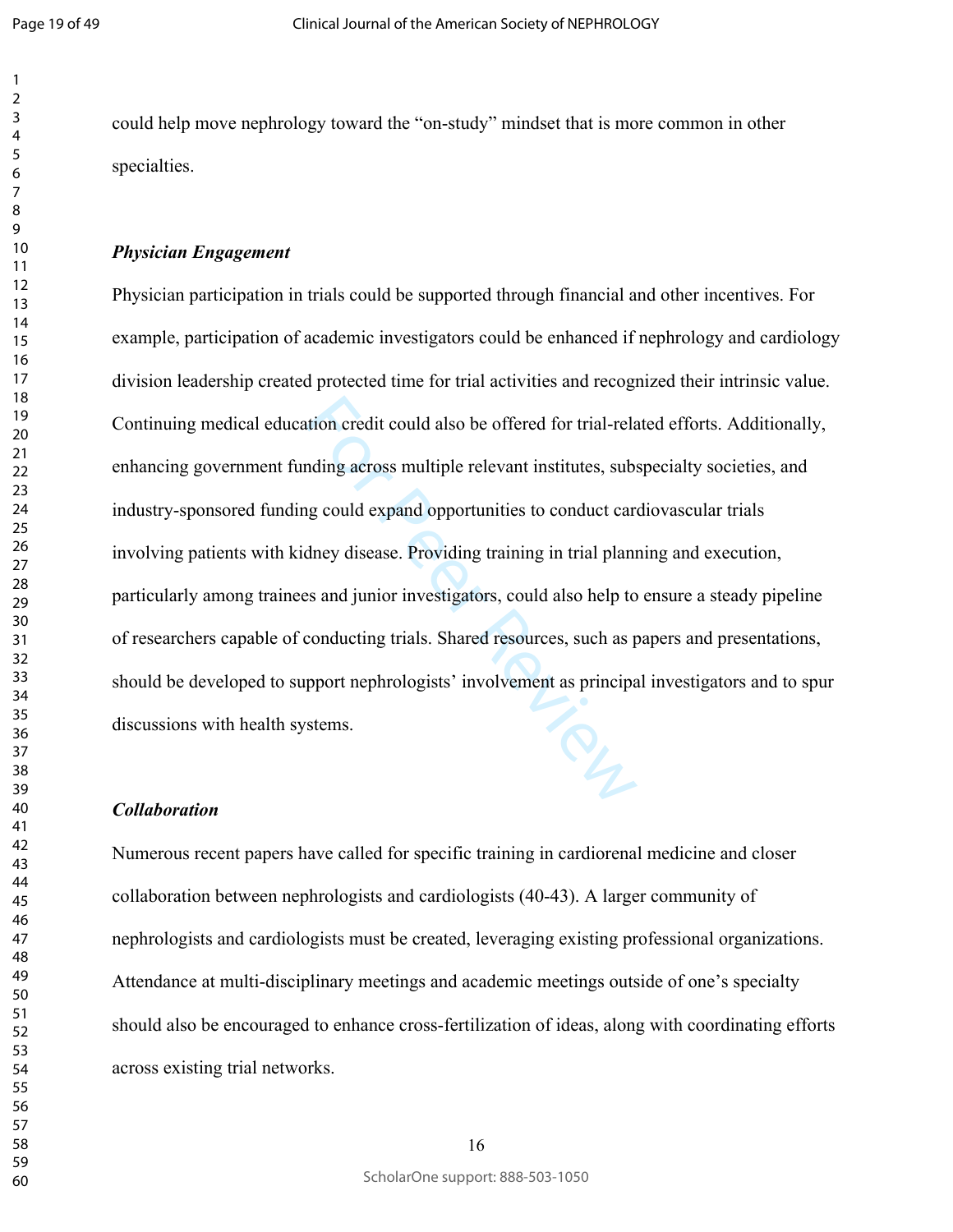Building provider networks and partnerships among other stakeholders would also help create the infrastructure needed to support trial conduct among patients receiving dialysis and greater engagement from nephrologists. For example, a network of dialysis providers could share resources (e.g., research coordinators) to facilitate trials.

#### *Patient Engagement*

elinical importance of cardiovascular disease<br>about the link between kidney and heart dise<br>y the National Institutes of Health (NIH) and<br>s providers and patient groups, could aid in th<br>strengthened through education about In order to emphasize the clinical importance of cardiovascular disease, patients with kidney disease must be informed about the link between kidney and heart disease. Educational campaigns, coordinated by the National Institutes of Health (NIH) and specialty organizations, with support from dialysis providers and patient groups, could aid in these efforts. Patient engagement could also be strengthened through education about trial participation by personal physicians, patient advocacy groups, social media, and other patients with kidney disease. Compensation to sites to incentivize enrollment of patients with advanced kidney disease should be considered.

The creation of a trial registry as discussed above could also help allay patient concerns about lack of information about study participation opportunities. The registry would include a list of ongoing trials targeted for study populations with kidney disease, including cardiovascular trials, and would be interactive such that an interested patient could easily obtain information about a trial, answer a screening questionnaire to determine eligibility, and indicate a desire to be contacted by a study coordinator. Such a registry would empower patients to be active partners in trial participation, improve the efficiency and costs of recruitment, and ameliorate concerns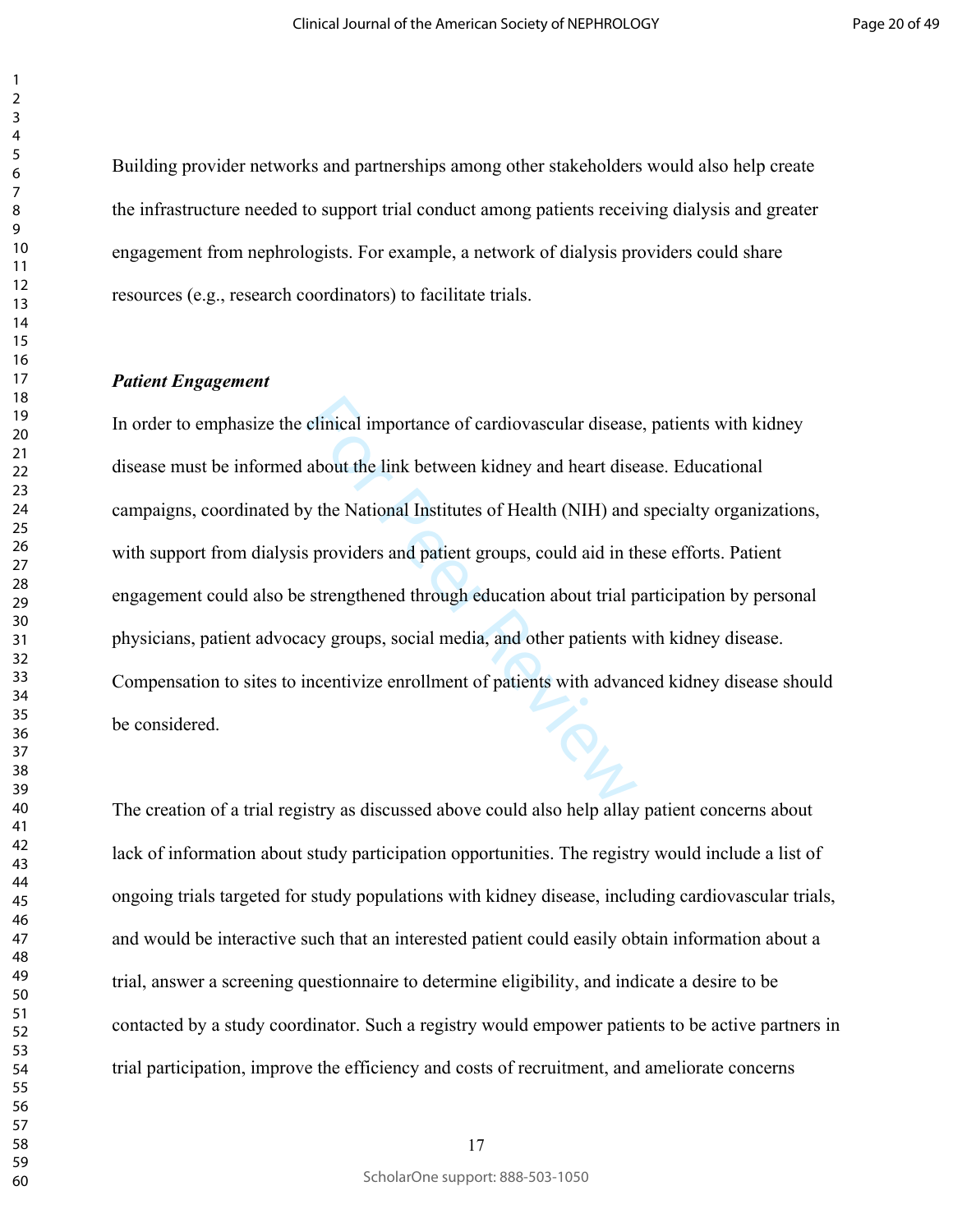$\mathbf{1}$ 

 

regarding investigator access to particular groups of kidney patients, such as those receiving dialysis. Finally, trial results should be communicated back to those who have participated in the trial, maintaining patient involvement from start to finish and creating a greater sense of engagement.

#### **CONCLUSION/CALL TO ACTION**

guide optimal management of cardiovascular<br>as to identify barriers to including patients w<br>an emphasis on those with advanced disease<br>*Aany* of the topics discussed in this paper are<br>al. However, the challenges we identifi The persistent underrepresentation of patients with kidney disease in cardiovascular trials has led to insufficient evidence to guide optimal management of cardiovascular disease in this population. Our charge was to identify barriers to including patients with kidney disease in cardiovascular trials, with an emphasis on those with advanced disease, and strategies to overcome these hurdles. Many of the topics discussed in this paper are broadly applicable to nephrology trials in general. However, the challenges we identified may be magnified among the subgroup of kidney patients with cardiovascular disease, given their high mortality and morbidity.

Our workgroup identified financial, methodologic, operational, and cultural barriers to greater inclusion of patients with advanced kidney disease in cardiovascular trials, but we believe these barriers are not insurmountable. Strategies to overcome them include building a business case with regulatory and financial incentives, improving study design and implementation with greater physician and patient engagement, and creating an "on-study" culture in nephrology akin to that of other specialties. Implementation of the proposed solutions will require a multidisciplinary effort involving a variety of stakeholders, including academia, industry, regulatory agencies, patients, government and specialty organizations in the nephrology and cardiology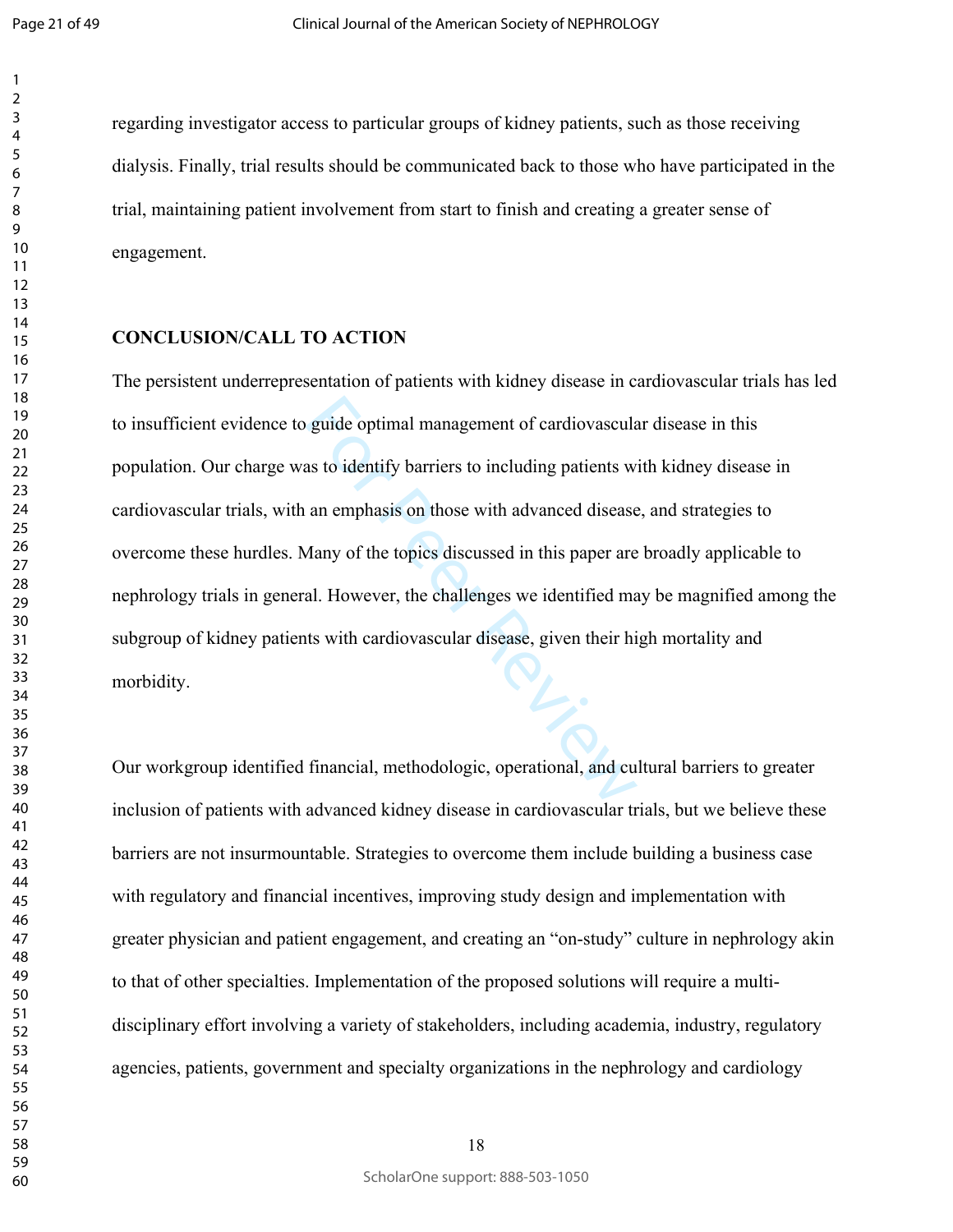community. Collectively, these strategies can increase the available data for managing cardiovascular disease among patients with kidney disease and allow providers to make more informed treatment decisions in this important subgroup.

#### **DISCLAIMERS**

The views and opinions expressed in this publication are those of the authors and do not necessarily reflect the official policies of any KHI member organization, FDA, the U.S. Department of Veterans Affairs, or the U.S. Department of Health and Human Services, nor does any mention of trade names, commercial practices, or organization imply endorsement by the United States Government.

#### **DISCLOSURES**

Fairs, or the U.S. Department of Health and<br>es, commercial practices, or organization imp<br>t.<br>Mesoportion is a consultant for System. Dr<br>and Relypsa; receiving honoraria from the .<br>Exercise as a consultant for AbbVie, Amger Dr. Herzog is currently employed by Hennepin Healthcare System. Dr. Herzog reports receiving grants from Amgen, BMS, and Relypsa; receiving honoraria from the American College of Cardiology and UpToDate; serving as a consultant for AbbVie, Amgen, AstraZeneca, Corvidia, DiaMedica, FibroGen, Janssen, NxStage, OxThera, Pfizer, Relypsa, and University of Oxford; and serving as a scientific advisor or member of American Heart Journal Editorial Board, KDIGO Planning Committee for CKD, Heart and Vasculature conference series, and the Kidney Health Initiative; and has ownership interest in Boston Scientific, General Electric, Johnson & Johnson, and Merck; all outside of the submitted work. Dr. Ishida was employed by the University of California San Francisco during the initiation and development of this project and is currently employed by and has ownership interest in Gilead Sciences outside of the submitted work. Ms. Chauhan has nothing to disclose. Dr. Gillespie is currently employed by Covance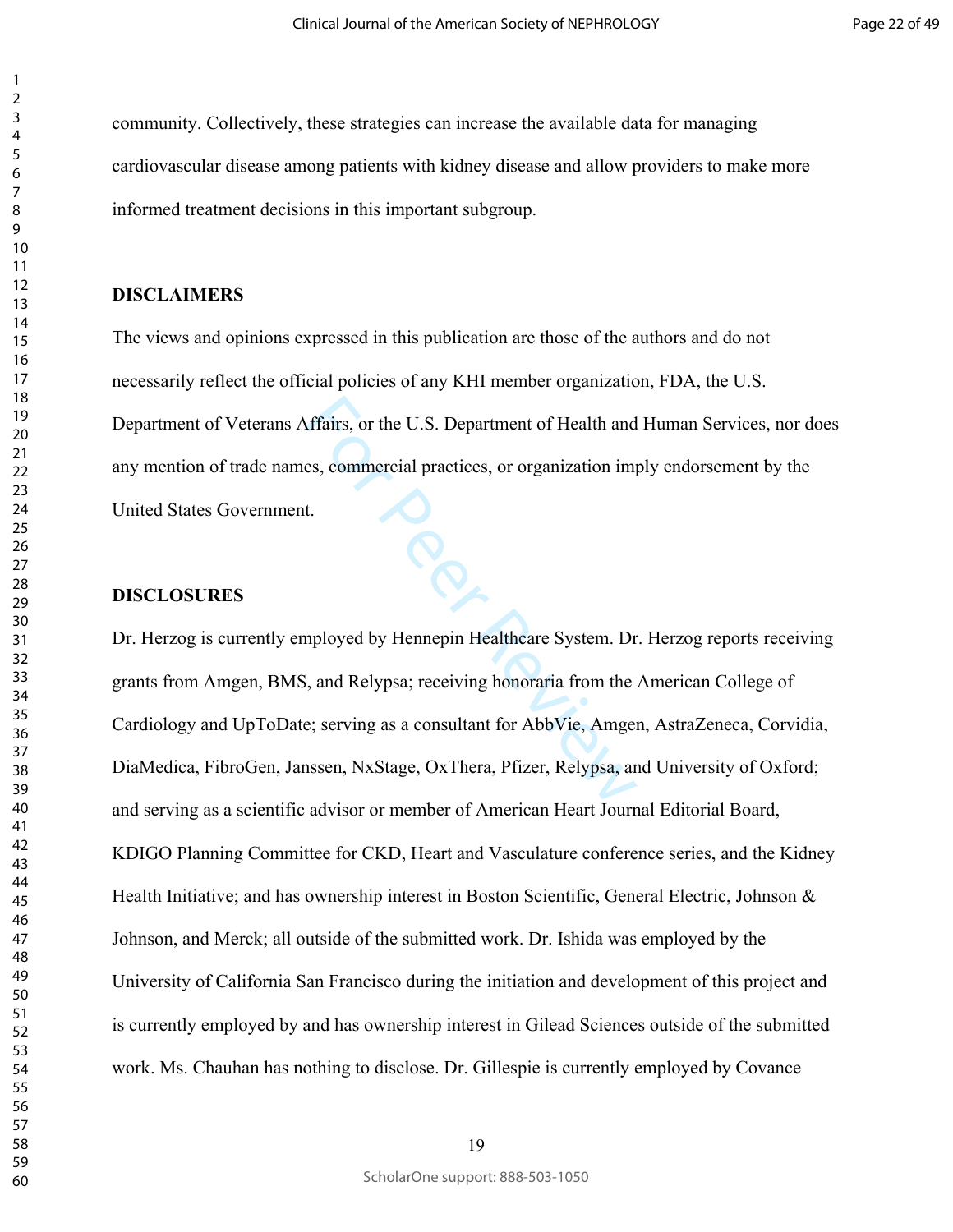$\mathbf{1}$ 

Respira Therapeutics; receiving grants from<br>herapeutics; serving as a scientific advisor or<br>ney Health Initiative; all outside of the subm<br>University of Lorraine Clinical Investigation<br>eports serving as a consultant for Id CRO. Dr. Gillespie reports having ownership in LabCorp; receiving honoraria from NephCure Gateway Initiative; and serving as a scientific advisor or member of the Kidney Health Initiative Board of Directors, National Kidney Diseases CKD Registry steering committee and scientific advisory board, and CardioRenal Society of America Board of Directors; all outside of the submitted work. Dr. Gruchalla has nothing to disclose. Dr. McCullough is currently employed by Baylor University Medical Center. Ms. Quella has nothing to disclose. Dr. Romero is currently employed by and has ownership interest in Relypsa, a Vifor Company. Dr. Romero reports serving as a consultant for Respira Therapeutics; receiving grants from Relypsa; receiving honoraria from Respira Therapeutics; serving as a scientific advisor or member of Respira Therapeutics, and the Kidney Health Initiative; all outside of the submitted work. Dr. Rossignol is currently employed by University of Lorraine Clinical Investigation Center-INSERM-CHRU of Nancy. Dr. Rossignol reports serving as a consultant for Idorsia; receiving honoraria from AstraZeneca, Bayer, CVRx, Fresenius, Grunenthal, Novartis, NovoNordisk, Relypsa, Servier, Stealth Peptides, and Vifor Fresenius Medical Care Renal Pharma; receiving travel grants from AstraZeneca, Bayer, CVRx, Novartis, and Vifor Fresenius Medical Care Renal Pharma; having ownership interest in G3P and a cofounder of CardioRenal; all outside of the submitted work. Dr. Wheeler is currently employed by University College London. Dr. Wheeler reports serving as a consultant for Amgen, AstraZeneca, Boehringer Ingelhiem, Janssen, Napp, Mundipharma, GalaxoSmithKline, Gilead, Tricida, and Vifor Fresenius receiving honoraria from Amgen, Astellas, AstraZeneca, Boehringer Ingelhiem, Janssen, Napp, Mundipharma, Merck, Sharp and Dohme, GalaxoSmithKline, Napp, Ono Pharma, and Vifor Fresenius; and serving as a scientific advisor or member of George Institute for Global Health and the Kidney Health Initiative; all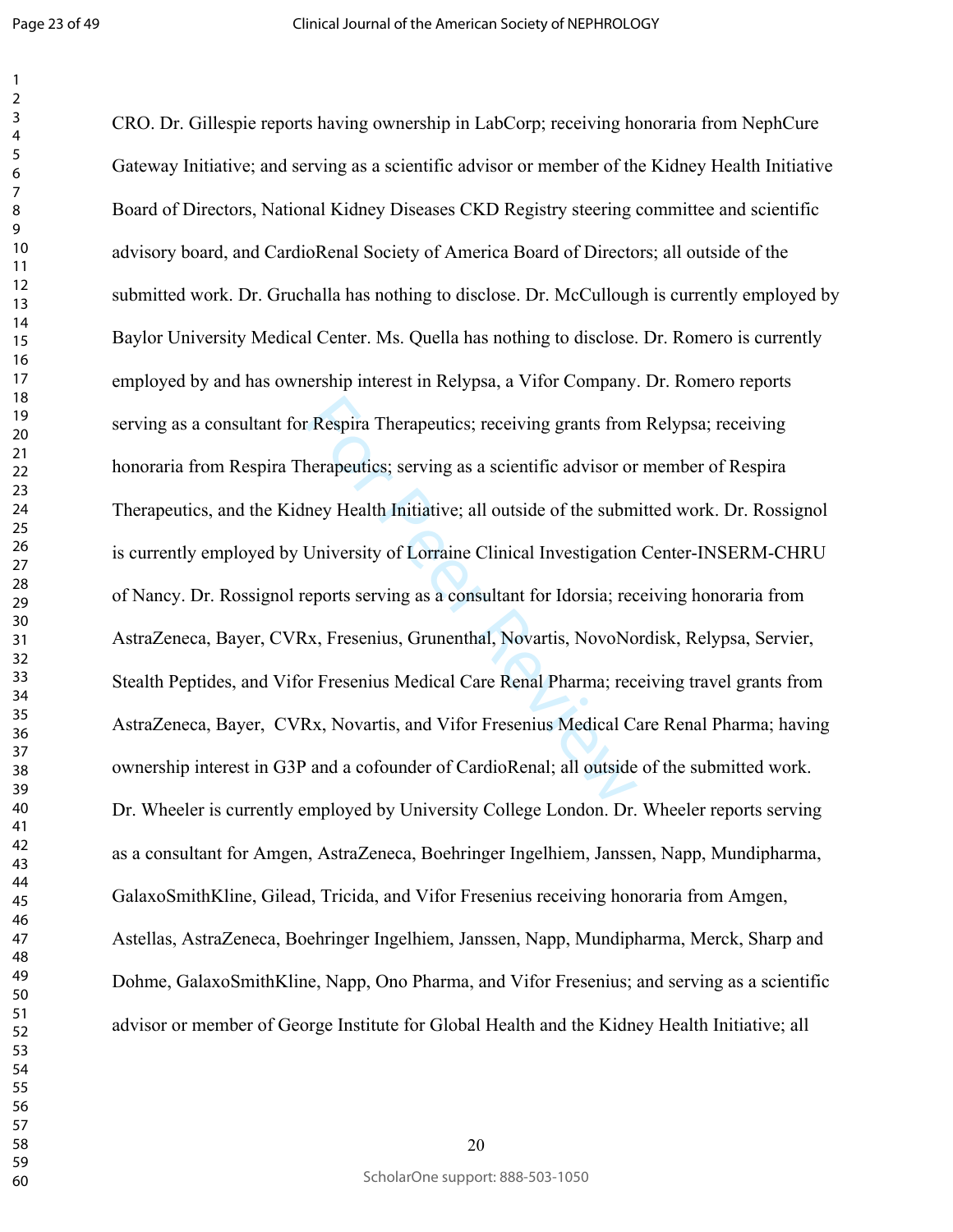outside of the submitted work. Mrs. Malley and Ms. West are currently employed by the American Society of Nephrology.

### **ACKNOWLEDGMENTS**

Nephrology, the U.S. Food and Drug Administic<br>departs to enhance patient safety and for<br>a companies to enhance patient safety and for<br>a seed to defray costs incurred during the condition<br>free to definity, and Elle Silverma We would like to acknowledge Aliza Thompson and Kimberly Smith from the U.S. Food and Drug Administration for their thoughtful guidance on the development of this manuscript. This work was supported by the Kidney Health Initiative (KHI), a public-private partnership between the American Society of Nephrology, the U.S. Food and Drug Administration, and >100 member organizations and companies to enhance patient safety and foster innovation in kidney disease. KHI funds were used to defray costs incurred during the conduct of the project, including project management support which was provided by American Society of Nephrology staff members, Melissa West, Meaghan Malley, and Elle Silverman. There was no honorarium or other financial support provided to KHI workgroup members. The authors of this paper had final review authority and are fully responsible for its content. KHI makes every effort to avoid actual, potential or perceived conflicts of interest that may arise as a result of industry relationships or personal interests among the members of the workgroup. More information on KHI, the workgroup, or the conflict of interest policy can be found at [www.kidneyhealthinitiative.org.](http://www.kidneyhealthinitiative.org)

### **FUNDING**

This work was supported by KHI, which is partially funded by a US FDA grant 2R18FD005283- 06 and ASN.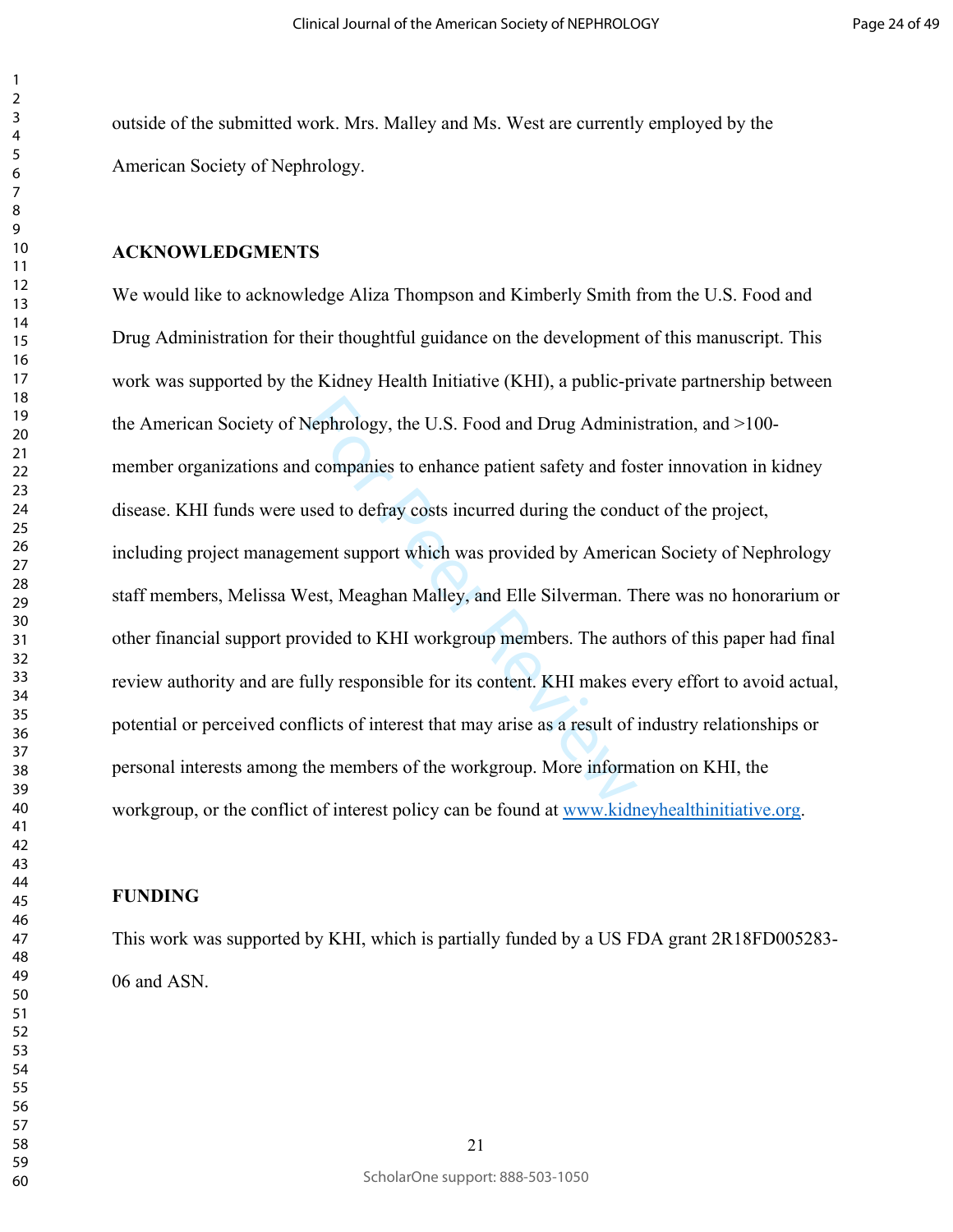### **SUPPLEMENTAL MATERIAL**

**Supplemental Table 1:** Expert Stakeholder Poll Respondent Characteristics

**Appendix 1:** Expert Stakeholder Poll Questions

**Supplemental Table 2:** Patient and Care-partner Poll Respondent Characteristics

**Appendix 2:** Patient and Care-partner Poll Questions

### **REFERENCES**

- <span id="page-25-0"></span>M, Garg AX, Parikh CR: Underrepresentation<br>trials of cardiovascular disease. *JAMA* 296:<br>377<br>The exclusion of patients with chronic kidne<br>t disease. *Kidney Int* 70: 2021-2030, 2006 10<br>Schena FP: The number, quality, and 1. Coca SG, Krumholz HM, Garg AX, Parikh CR: Underrepresentation of renal disease in randomized controlled trials of cardiovascular disease. *JAMA* 296**:** 1377-1384, 2006 10.1001/jama.296.11.1377
- <span id="page-25-1"></span>2. Charytan D, Kuntz RE: The exclusion of patients with chronic kidney disease from clinical trials in coronary artery disease. *Kidney Int* 70**:** 2021-2030, 2006 10.1038/sj.ki.5001934
- 3. Strippoli GF, Craig JC, Schena FP: The number, quality, and coverage of randomized controlled trials in nephrology. *J Am Soc Nephrol* 15**:** 411-419, 2004

10.1097/01.asn.0000100125.21491.46

- <span id="page-25-2"></span>4. Palmer SC, Sciancalepore M, Strippoli GF: Trial quality in nephrology: how are we measuring up? *Am J Kidney Dis* 58**:** 335-337, 2011 10.1053/j.ajkd.2011.06.006
- 5. Inrig JK, Califf RM, Tasneem A, Vegunta RK, Molina C, Stanifer JW, Chiswell K, Patel UD: The landscape of clinical trials in nephrology: a systematic review of Clinicaltrials.gov. *Am J Kidney Dis* 63**:** 771-780, 2014 10.1053/j.ajkd.2013.10.043
- 6. Chatzimanouil MKT, Wilkens L, Anders HJ: Quantity and Reporting Quality of Kidney Research. *J Am Soc Nephrol* 30**:** 13-22, 2019 10.1681/ASN.2018050515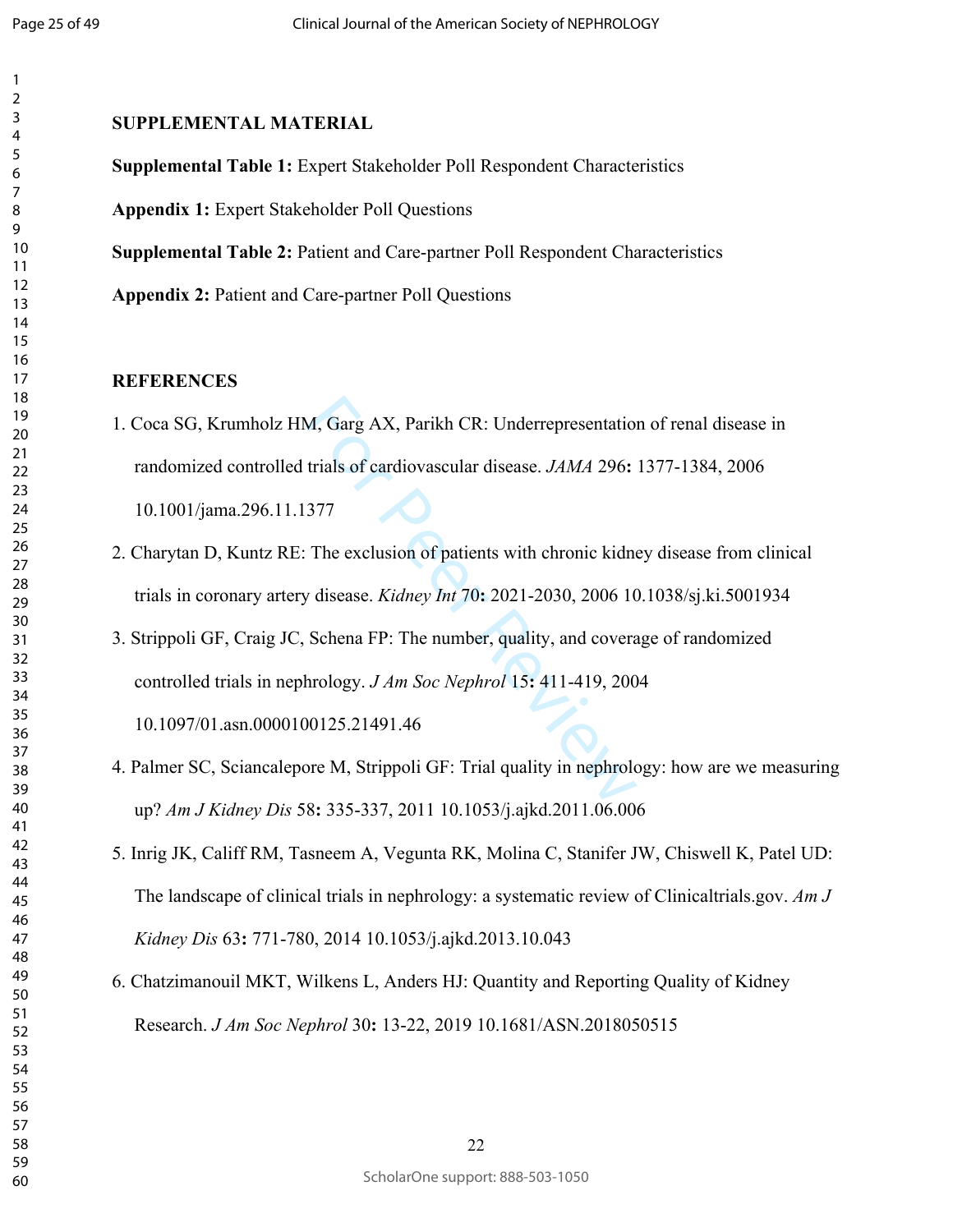| 3                            |
|------------------------------|
| 4                            |
| 5                            |
| 6                            |
|                              |
| 8                            |
|                              |
| 9                            |
| 10                           |
| 11                           |
| $\mathbf{1}$<br>フ            |
| 13                           |
| $\overline{14}$              |
| 15                           |
| 16                           |
|                              |
| 17                           |
| 18                           |
| 19                           |
| 20                           |
| $\overline{21}$              |
| $\overline{22}$              |
| 23                           |
| 24                           |
|                              |
| 25                           |
| 26                           |
| 27                           |
| 28                           |
| 29                           |
| 30                           |
| $\overline{\textbf{3}}$      |
| $\overline{\mathbf{3}}$<br>C |
|                              |
| 33                           |
| 34                           |
| 35                           |
| 36                           |
| 37                           |
| 38                           |
| 39                           |
|                              |
| 40                           |
| 41                           |
| 42                           |
| 43                           |
| 44                           |
| 45                           |
| 46                           |
| 47                           |
| 48                           |
| 49                           |
|                              |
| 50                           |
| 51                           |
| 5.<br>フ                      |
| 53                           |
| 54                           |
| 55                           |
| 56                           |
| 57                           |
|                              |
| 58                           |
| 59                           |

  $\overline{2}$ 

> <span id="page-26-0"></span>7. Konstantinidis I, Nadkarni GN, Yacoub R, Saha A, Simoes P, Parikh CR, Coca SG: Representation of Patients With Kidney Disease in Trials of Cardiovascular Interventions: An Updated Systematic Review. *JAMA Intern Med* 176**:** 121-124, 2016

10.1001/jamainternmed.2015.6102

<span id="page-26-1"></span>8. Maini R, Wong DB, Addison D, Chiang E, Weisbord SD, Jneid H: Persistent Underrepresentation of Kidney Disease in Randomized, Controlled Trials of Cardiovascular Disease in the Contemporary Era. *J Am Soc Nephrol* 29**:** 2782-2786, 2018 10.1681/ASN.2018070674

<span id="page-26-2"></span>9. Ishida JH, Johansen KL: Exclusion of Patients With Kidney Disease From Cardiovascular Trials. *JAMA Intern Med* 176**:** 124-125, 2016 10.1001/jamainternmed.2015.6403

<span id="page-26-4"></span><span id="page-26-3"></span>10. Archdeacon P, Shaffer RN, Winkelmayer WC, Falk RJ, Roy-Chaudhury P: Fostering innovation, advancing patient safety: the kidney health initiative. *Clin J Am Soc Nephrol* 8**:**  1609-1617, 2013 10.2215/CJN.01140113

1674<br>
1. Exclusion of Patients With Kidney Disease<br>
176: 124-125, 2016 10.1001/jamainternm<br>
178. Winkelmayer WC, Falk RJ, Roy-Chau<br>
178. gradient safety: the kidney health initiative.<br>
179. early 179. Composition S, Heersp 11. Perkovic V, Jardine MJ, Neal B, Bompoint S, Heerspink HJL, Charytan DM, Edwards R, Agarwal R, Bakris G, Bull S, Cannon CP, Capuano G, Chu PL, de Zeeuw D, Greene T, Levin A, Pollock C, Wheeler DC, Yavin Y, Zhang H, Zinman B, Meininger G, Brenner BM, Mahaffey KW, Investigators CT: Canagliflozin and Renal Outcomes in Type 2 Diabetes and Nephropathy. *N Engl J Med* 380**:** 2295-2306, 2019 10.1056/NEJMoa1811744

12. Heerspink HJL, Stefansson BV, Correa-Rotter R, Chertow GM, Greene T, Hou FF, Mann JFE, McMurray JJV, Lindberg M, Rossing P, Sjostrom CD, Toto RD, Langkilde AM, Wheeler DC, Committees D-CT, Investigators: Dapagliflozin in Patients with Chronic Kidney Disease. *N Engl J Med* 383**:** 1436-1446, 2020 10.1056/NEJMoa2024816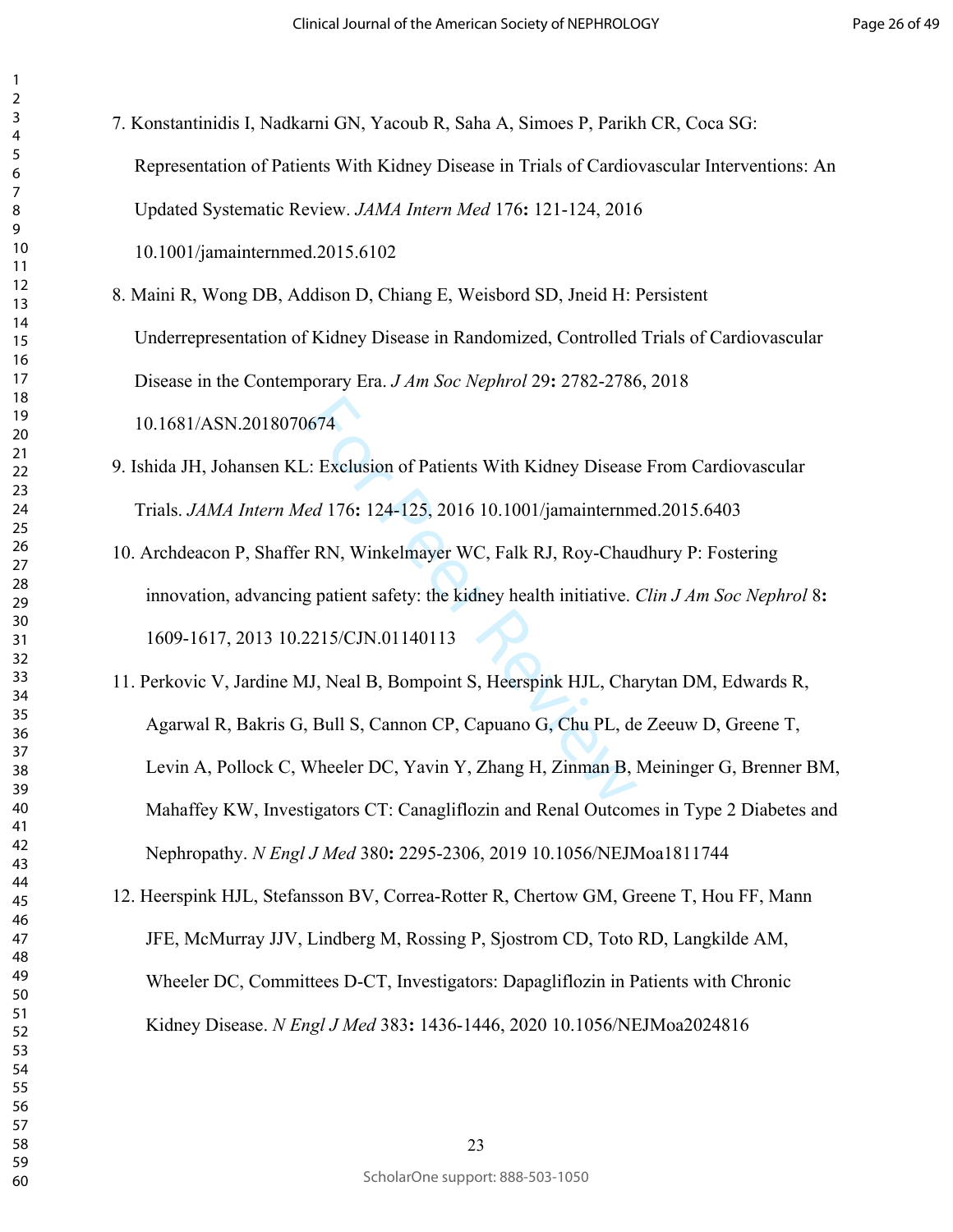$\mathbf{1}$ 

<span id="page-27-4"></span><span id="page-27-3"></span><span id="page-27-2"></span><span id="page-27-1"></span><span id="page-27-0"></span>

| $\mathbf{1}$        |                                                                                              |
|---------------------|----------------------------------------------------------------------------------------------|
| $\overline{a}$<br>3 |                                                                                              |
| 4                   | 13. Bakris GL, Agarwal R, Anker SD, Pitt B, Ruilope LM, Rossing P, Kolkhof P, Nowack C,      |
| 5<br>6              | Schloemer P, Joseph A, Filippatos G, Investigators F-D: Effect of Finerenone on Chronic      |
| 7<br>8<br>9         | Kidney Disease Outcomes in Type 2 Diabetes. N Engl J Med 383: 2219-2229, 2020                |
| 10<br>11            | 10.1056/NEJMoa2025845                                                                        |
| 12<br>13            | 14. Bakris G, Oshima M, Mahaffey KW, Agarwal R, Cannon CP, Capuano G, Charytan DM, de        |
| 14<br>15            | Zeeuw D, Edwards R, Greene T, Heerspink HJL, Levin A, Neal B, Oh R, Pollock C,               |
| 16<br>17<br>18      | Rosenthal N, Wheeler DC, Zhang H, Zinman B, Jardine MJ, Perkovic V: Effects of               |
| 19<br>20            | Canagliflozin in Patients with Baseline eGFR < 30 ml/min per 1.73 m(2): Subgroup Analysis    |
| 21<br>22            | of the Randomized CREDENCE Trial. Clin J Am Soc Nephrol 15: 1705-1714, 2020                  |
| 23<br>24<br>25      | 10.2215/CJN.10140620                                                                         |
| 26<br>27            | 15. Zoungas S, Polkinghorne KR: Are SGLT2 Inhibitors Safe and Effective in Advanced          |
| 28<br>29            | Diabetic Kidney Disease? Clin J Am Soc Nephrol 15: 1694-1695, 2020                           |
| 30<br>31<br>32      | 10.2215/CJN.16351020                                                                         |
| 33<br>34            | 16. Tomey MI, Winston JA: Cardiovascular pathophysiology in chronic kidney disease:          |
| 35<br>36            | opportunities to transition from disease to health. Ann Glob Health 80: 69-76, 2014          |
| 37<br>38<br>39      | 10.1016/j.aogh.2013.12.007                                                                   |
| 40<br>41            | 17. Zoccali C, Blankestijn PJ, Bruchfeld A, Capasso G, Fliser D, Fouque D, Goumenos D,       |
| 42<br>43            | Ketteler M, Massy Z, Rychlık I, Jose Soler M, Stevens K, Spasovski G, Wanner C: Children     |
| 44<br>45<br>46      | of a lesser god: exclusion of chronic kidney disease patients from clinical trials. Nephrol  |
| 47<br>48            | Dial Transplant 34: 1112-1114, 2019 10.1093/ndt/gfz023                                       |
| 49<br>50            | 18. Fast Track, Breakthrough Therapy, Accelerated Approval, Priority Review, 2018. Available |
| 51<br>52<br>53      | at: https://www.fda.gov/patients/learn-about-drug-and-device-approvals/fast-track-           |
| 54<br>55            | breakthrough-therapy-accelerated-approval-priority-review. Accessed December 29, 2020        |
| 56                  |                                                                                              |
| 57                  |                                                                                              |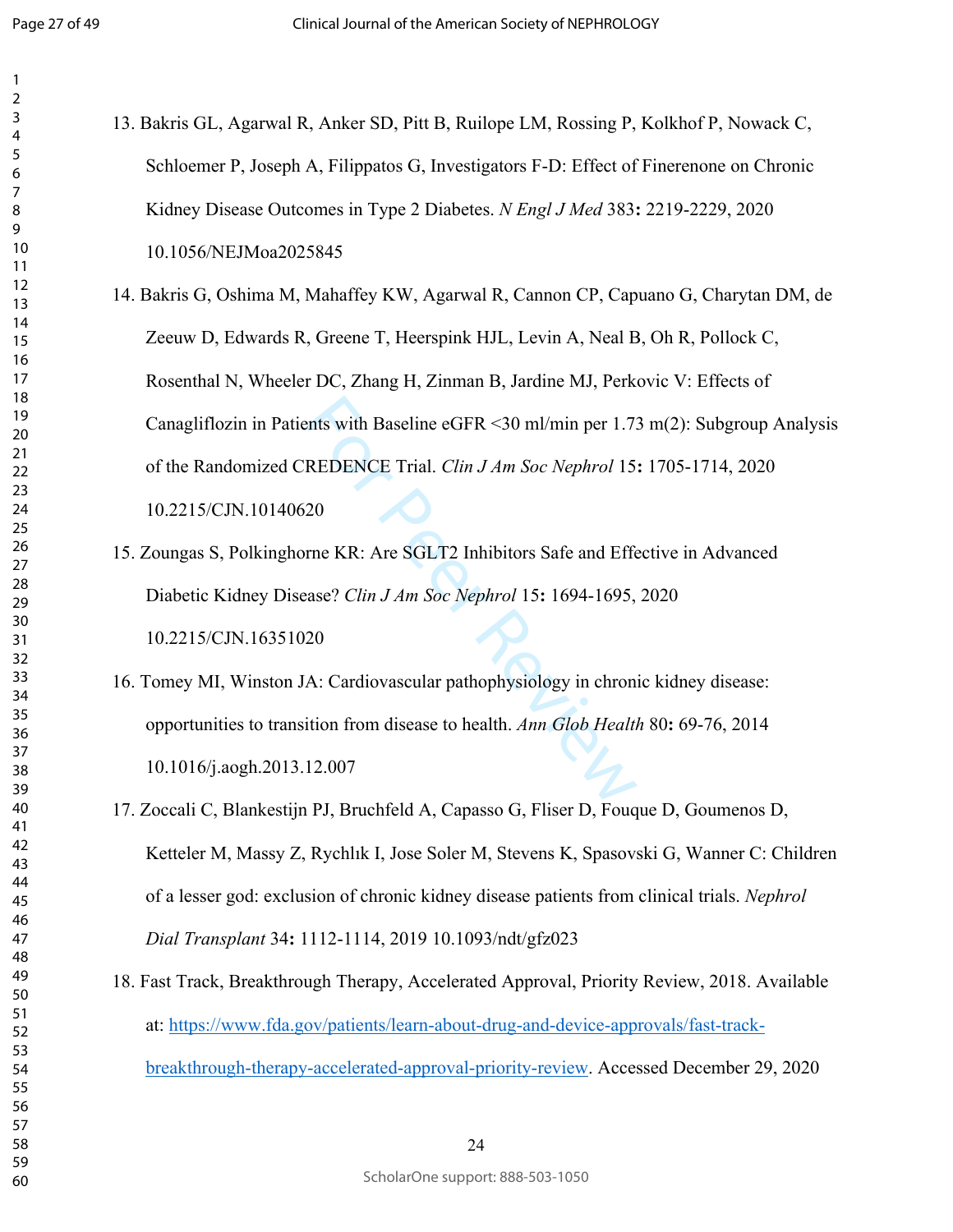<span id="page-28-5"></span><span id="page-28-4"></span><span id="page-28-3"></span>

| 3                   |  |
|---------------------|--|
| 4                   |  |
| 5                   |  |
| 6                   |  |
|                     |  |
| 8                   |  |
| 9                   |  |
| 10                  |  |
| 1<br>1              |  |
| 1<br>$\overline{c}$ |  |
| 3<br>1              |  |
| 1<br>4              |  |
| 5<br>1              |  |
|                     |  |
| 16<br>17            |  |
| 18                  |  |
| 19                  |  |
| 20                  |  |
| $\overline{21}$     |  |
| $\overline{22}$     |  |
| 23                  |  |
|                     |  |
| $^{24}$             |  |
| 25                  |  |
| 26                  |  |
| $^{27}$             |  |
| 28                  |  |
| 29                  |  |
| 30                  |  |
| 31                  |  |
| 32                  |  |
| 33                  |  |
| 34                  |  |
| 35                  |  |
| 36                  |  |
| 37                  |  |
| 38                  |  |
| 39                  |  |
| $\mathbf{A}$<br>í   |  |
| 41                  |  |
| 42                  |  |
| 43                  |  |
| 44                  |  |
| 45                  |  |
| 46                  |  |
| 47                  |  |
| 48                  |  |
| 49                  |  |
| 50                  |  |
| 51                  |  |
| 5.<br>2             |  |
| 53                  |  |
| 54                  |  |
| 55                  |  |
| 56                  |  |
|                     |  |
| 57                  |  |
| 58                  |  |
| 59                  |  |
| 60                  |  |

<span id="page-28-2"></span><span id="page-28-1"></span><span id="page-28-0"></span>

| 19. Designating an Orphan Product: Drugs and Biological Products, 2020. Available at:         |
|-----------------------------------------------------------------------------------------------|
| https://www.fda.gov/industry/developing-products-rare-diseases-conditions/designating-        |
| orphan-product-drugs-and-biological-products. Accessed December 29, 2020                      |
| 20. Retrophin Announces Enrollment of First 280 Patients in Pivotal Phase 3 PROTECT Study     |
| of Sparsentan in IgA Nephropathy, 2020. Available at: https://ir.travere.com/news-            |
| releases/news-release-details/retrophin-announces-enrollment-first-280-patients-pivotal-      |
| phase. Accessed December 29, 2020                                                             |
| 21. Travere Therapeutics Announces Completion of Patient Enrollment in Pivotal Phase 3        |
| DUPLEX Study of Sparsentan in Focal Segmental Glomerulosclerosis, 2020. Available at:         |
| https://ir.travere.com/news-releases/news-release-details/travere-therapeutics-announces-     |
| completion-patient-enrollment. Accessed December 29, 2020                                     |
| 22. FDA Approves First Drug to Treat Rare Metabolic Disorder, 2020. Available at:             |
| https://www.fda.gov/news-events/press-announcements/fda-approves-first-drug-treat-rare-       |
| metabolic-disorder#:~:text=Today%2C%20the%20U.S.%20Food%20and,                                |
| %2C%20a%20rare%20genetic%20disorder. Accessed December 29, 2020                               |
| 23. Thompson A, Carroll K, L AI, Floege J, Perkovic V, Boyer-Suavet S, R WM, J IS, Barratt J, |
| Cattran DC, B SG, Kausz A, A WM, Reich HN, B HR, West M, Nachman PH: Proteinuria              |
| Reduction as a Surrogate End Point in Trials of IgA Nephropathy. Clin J Am Soc Nephrol        |
| 14: 469-481, 2019 10.2215/CJN.08600718                                                        |
| 24. Milliner DS, McGregor TL, Thompson A, Dehmel B, Knight J, Rosskamp R, Blank M, Yang       |
| S, Fargue S, Rumsby G, Groothoff J, Allain M, West M, Hollander K, Lowther WT, Lieske         |
| JC: End Points for Clinical Trials in Primary Hyperoxaluria. Clin J Am Soc Nephrol 15:        |
| 1056-1065, 2020 10.2215/CJN.13821119                                                          |
|                                                                                               |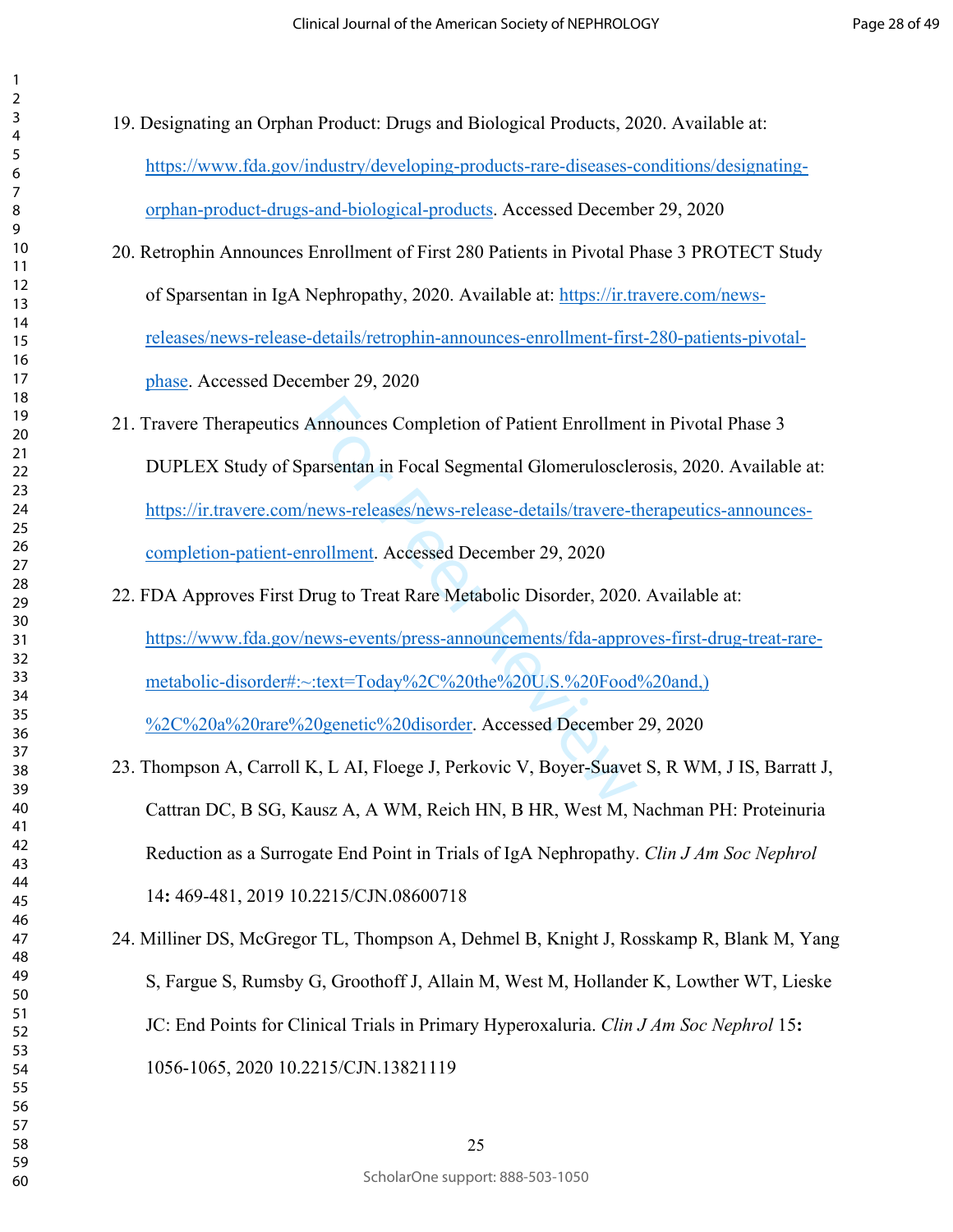Page 29 of 49

<span id="page-29-4"></span><span id="page-29-3"></span><span id="page-29-2"></span><span id="page-29-1"></span><span id="page-29-0"></span>

| 25. Levitan B, Getz K, Eisenstein EL, Goldberg M, Harker M, Hesterlee S, Patrick-Lake B,         |
|--------------------------------------------------------------------------------------------------|
| Roberts JN, DiMasi J: Assessing the Financial Value of Patient Engagement: A Quantitative        |
| Approach from CTTI's Patient Groups and Clinical Trials Project. Ther Innov Regul Sci 52:        |
| 220-229, 2018 10.1177/2168479017716715                                                           |
| 26. Schmidt IM, Hübner S, Nadal J, Titze S, Schmid M, Bärthlein B, Schlieper G, Dienemann T,     |
| Schultheiss UT, Meiselbach H, Köttgen A, Flöge J, Busch M, Kreutz R, Kielstein JT,               |
| Eckardt KU: Patterns of medication use and the burden of polypharmacy in patients with           |
| chronic kidney disease: the German Chronic Kidney Disease study. Clin Kidney J 12: 663-          |
| 672, 2019 10.1093/ckj/sfz046                                                                     |
| 27. United States Renal Data System. 2017 USRDS annual data report: Epidemiology of kidney       |
| disease in the United States. National Institutes of Health, National Institute of Diabetes and  |
| Digestive and Kidney Diseases, Bethesda, MD, 2017                                                |
| 28. Rossignol P, Agarwal R, Canaud B, Charney A, Chatellier G, Craig JC, Cushman WC,             |
| Gansevoort RT, Fellström B, Garza D, Guzman N, Holtkamp FA, London GM, Massy ZA,                 |
| Mebazaa A, Mol PGM, Pfeffer MA, Rosenberg Y, Ruilope LM, Seltzer J, Shah AM, Shah                |
| S, Singh B, Stefánsson BV, Stockbridge N, Stough WG, Thygesen K, Walsh M, Wanner C,              |
| Warnock DG, Wilcox CS, Wittes J, Pitt B, Thompson A, Zannad F: Cardiovascular outcome            |
| trials in patients with chronic kidney disease: challenges associated with selection of patients |
| and endpoints. Eur Heart J 40: 880-886, 2019 10.1093/eurheartj/ehx209                            |
| 29. Chawla LS, Herzog CA, Costanzo MR, Tumlin J, Kellum JA, McCullough PA, Ronco C,              |
| Workgroup AX: Proposal for a functional classification system of heart failure in patients       |
| with end-stage renal disease: proceedings of the acute dialysis quality initiative (ADQI) XI     |
| workgroup. J Am Coll Cardiol 63: 1246-1252, 2014 10.1016/j.jacc.2014.01.020                      |
|                                                                                                  |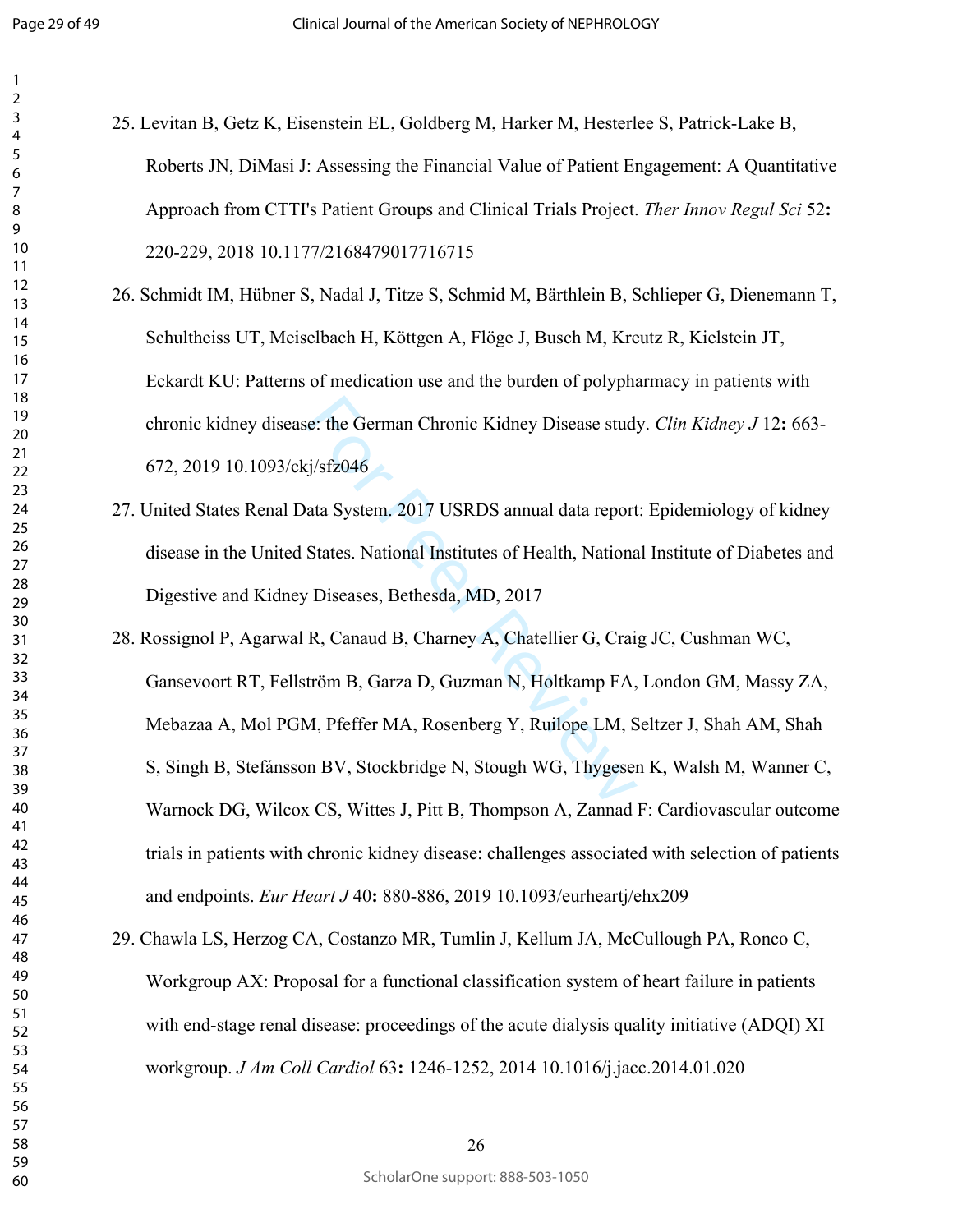- 30. Rossignol P, Pitt B, Thompson A, Zannad F: Roadmap for cardiovascular prevention trials in chronic kidney disease. *Lancet* 388**:** 1964-1966, 2016 10.1016/S0140-6736(16)31331-9
- <span id="page-30-0"></span>31. Heerspink HJL, Parving HH, Andress DL, Bakris G, Correa-Rotter R, Hou FF, Kitzman DW, Kohan D, Makino H, McMurray JJV, Melnick JZ, Miller MG, Pergola PE, Perkovic V, Tobe S, Yi T, Wigderson M, de Zeeuw D, Committees S, Investigators: Atrasentan and renal events in patients with type 2 diabetes and chronic kidney disease (SONAR): a doubleblind, randomised, placebo-controlled trial. *Lancet* 393**:** 1937-1947, 2019 10.1016/S0140- 6736(19)30772-X
- <span id="page-30-2"></span><span id="page-30-1"></span>32. Wanner C, Amann K, Shoji T: The heart and vascular system in dialysis. *Lancet* 388**:** 276- 284, 2016 10.1016/S0140-6736(16)30508-6
- Shoji T: The heart and vascular system in di<br>
1140-6736(16)30508-6<br>
IJ, Reith C, Emberson J, Wheeler DC, Tomse<br>
B, Jiang L, Hooi LS, Levin A, Agodoa L, G<br>
, Feldt-Rasmussen B, Krairittichai U, Ophase<br>
V, Wiecek A, Grobbee 33. Baigent C, Landray MJ, Reith C, Emberson J, Wheeler DC, Tomson C, Wanner C, Krane V, Cass A, Craig J, Neal B, Jiang L, Hooi LS, Levin A, Agodoa L, Gaziano M, Kasiske B, Walker R, Massy ZA, Feldt-Rasmussen B, Krairittichai U, Ophascharoensuk V, Fellstrom B, Holdaas H, Tesar V, Wiecek A, Grobbee D, de Zeeuw D, Gronhagen-Riska C, Dasgupta T, Lewis D, Herrington W, Mafham M, Majoni W, Wallendszus K, Grimm R, Pedersen T, Tobert J, Armitage J, Baxter A, Bray C, Chen Y, Chen Z, Hill M, Knott C, Parish S, Simpson D, Sleight P, Young A, Collins R, Investigators S: The effects of lowering LDL cholesterol with simvastatin plus ezetimibe in patients with chronic kidney disease (Study of Heart and Renal Protection): a randomised placebo-controlled trial. *Lancet* 377**:** 2181-2192, 2011 10.1016/S0140-6736(11)60739-3
- <span id="page-30-3"></span>34. Bangalore S, Maron DJ, O'Brien SM, Fleg JL, Kretov EI, Briguori C, Kaul U, Reynolds HR, Mazurek T, Sidhu MS, Berger JS, Mathew RO, Bockeria O, Broderick S, Pracon R, Herzog CA, Huang Z, Stone GW, Boden WE, Newman JD, Ali ZA, Mark DB, Spertus JA,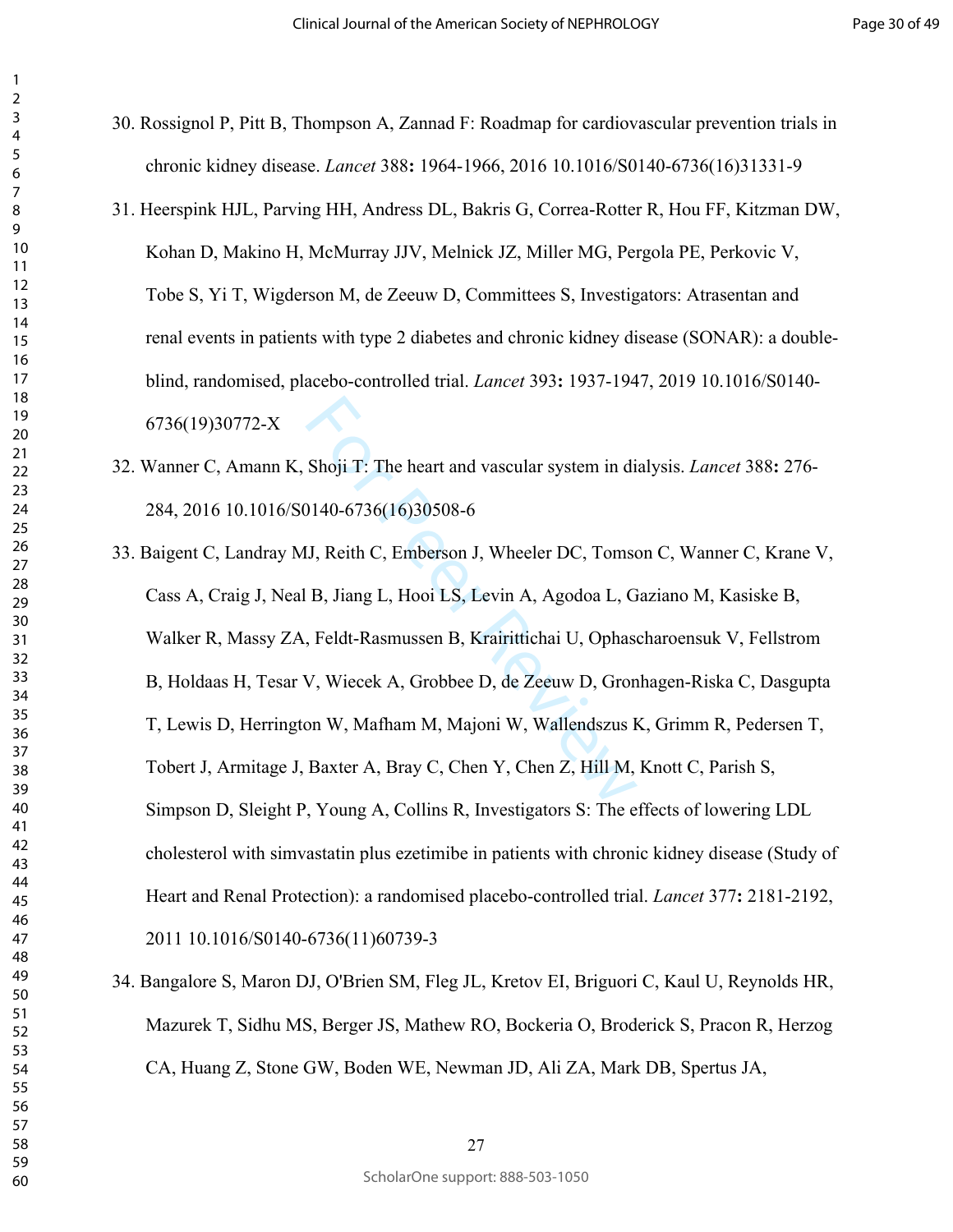$\mathbf{1}$ 

<span id="page-31-5"></span><span id="page-31-4"></span><span id="page-31-3"></span><span id="page-31-2"></span><span id="page-31-1"></span><span id="page-31-0"></span>

| $\mathbf{1}$                  |                                                                                                 |
|-------------------------------|-------------------------------------------------------------------------------------------------|
| $\overline{2}$<br>$\mathsf 3$ |                                                                                                 |
| $\overline{\mathcal{A}}$      | Alexander KP, Chaitman BR, Chertow GM, Hochman JS, Group I-CR: Management of                    |
| $\overline{5}$<br>6           | Coronary Disease in Patients with Advanced Kidney Disease. N Engl J Med 382: 1608-              |
| $\overline{7}$<br>8<br>9      | 1618, 2020 10.1056/NEJMoa1915925                                                                |
| 10<br>11                      | 35. NephCure Kidney International, Trials & Research, 2020. Available at:                       |
| 12<br>13                      | https://kidneyhealthgateway.com/trials-research/. Accessed December 29, 2020                    |
| 14<br>15<br>16                | 36. Perkovic V, Craig JC, Chailimpamontree W, Fox CS, Garcia-Garcia G, Benghanem Gharbi         |
| 17<br>18                      | M, Jardine MJ, Okpechi IG, Pannu N, Stengel B, Tuttle KR, Uhlig K, Levey AS: Action             |
| 19<br>20                      | plan for optimizing the design of clinical trials in chronic kidney disease. Kidney Int Suppl   |
| 21<br>22<br>23                | (2011) 7: 138-144, 2017 10.1016/j.kisu.2017.07.009                                              |
| 24<br>25                      | 37. Baigent C, Herrington WG, Coresh J, Landray MJ, Levin A, Perkovic V, Pfeffer MA,            |
| 26<br>27                      | Rossing P, Walsh M, Wanner C, Wheeler DC, Winkelmayer WC, McMurray JJV,                         |
| 28<br>29<br>30                | Participants KCCoCitCoCTiNC: Challenges in conducting clinical trials in nephrology:            |
| 31<br>32                      | conclusions from a Kidney Disease-Improving Global Outcomes (KDIGO) Controversies               |
| 33<br>34                      | Conference. Kidney Int 92: 297-305, 2017 10.1016/j.kint.2017.04.019                             |
| 35<br>36<br>37                | 38. Trial to Evaluate Anticoagulation Therapy in Hemodialysis Patients with Atrial Fibrillation |
| 38<br>39                      | (RENAL-AF), 2020. Available at: https://clinicaltrials.gov/ct2/show/NCT02942407.                |
| 40<br>41                      | Accessed December 29, 2020                                                                      |
| 42<br>43<br>44                | 39. Wearable cardioverter defibrillator in hemodialysis patients (WED-HED) study (WED-          |
| 45<br>46                      | HED), 2020. Available at: https://clinicaltrials.gov/ct2/show/NCT02481206. Accessed             |
| 47<br>48                      | December 29, 2020                                                                               |
| 49<br>50<br>51                | 40. Kazory A, McCullough PA, Rangaswami J, Ronco C: Cardionephrology: Proposal for a            |
| 52<br>53                      | Futuristic Educational Approach to a Contemporary Need. Cardiorenal Med 8: 296-301,             |
| 54<br>55                      | 2018 10.1159/000490744                                                                          |
| 56<br>57<br>58                | 28                                                                                              |
|                               |                                                                                                 |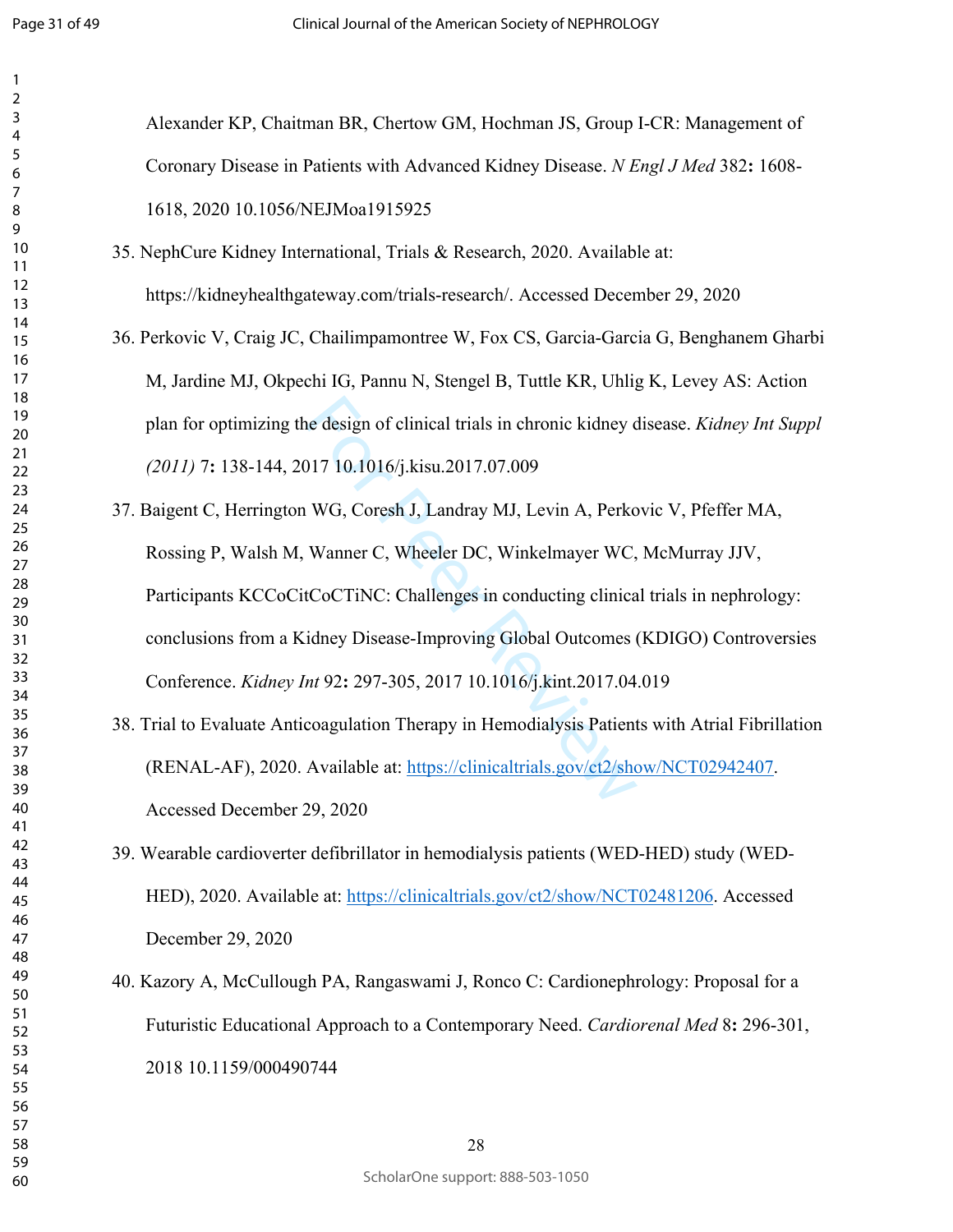- 41. Ronco C, Ronco F, McCullough PA: A Call to Action to Develop Integrated Curricula in Cardiorenal Medicine. *Rev Cardiovasc Med* 18**:** 93-99, 2017 10.3909/ricm0891
- 42. Rangaswami J, Mathew RO, McCullough PA: Resuscitation for the specialty of nephrology: is cardionephrology the answer? *Kidney Int* 93**:** 25-26, 2018 10.1016/j.kint.2017.10.002
- 43. Zannad F, Rossignol P: Cardiorenal Syndrome Revisited. *Circulation* 138**:** 929-944, 2018 10.1161/CIRCULATIONAHA.117.028814

For Perincipal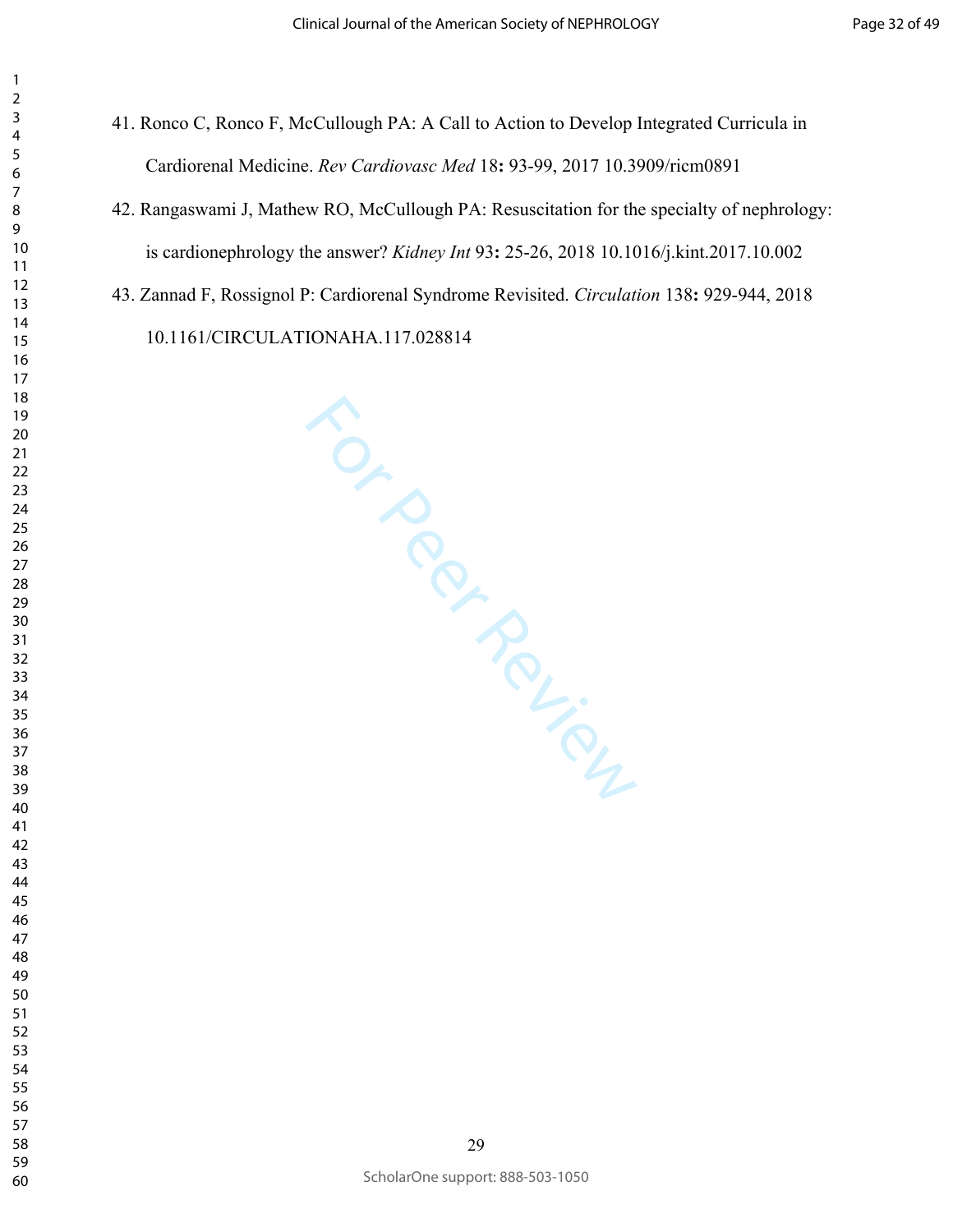$\mathbf{1}$  $\overline{2}$ 

### **Table: Challenges with Involving Patients with Kidney Disease in Cardiovascular Trials and Proposed Solutions**

| <b>Challenges</b>                                                                                                                                                                                                                                                                                                                                                                                                                                                                                         | <b>Solutions</b>                                                                                                                                                                                                                                                                                                                                                                                                                                                                                                                                                                                                                                                                                                 |  |
|-----------------------------------------------------------------------------------------------------------------------------------------------------------------------------------------------------------------------------------------------------------------------------------------------------------------------------------------------------------------------------------------------------------------------------------------------------------------------------------------------------------|------------------------------------------------------------------------------------------------------------------------------------------------------------------------------------------------------------------------------------------------------------------------------------------------------------------------------------------------------------------------------------------------------------------------------------------------------------------------------------------------------------------------------------------------------------------------------------------------------------------------------------------------------------------------------------------------------------------|--|
| <b>Building the Business Case</b>                                                                                                                                                                                                                                                                                                                                                                                                                                                                         |                                                                                                                                                                                                                                                                                                                                                                                                                                                                                                                                                                                                                                                                                                                  |  |
| <b>Trial sponsor concerns</b><br>Finite resources and competing priorities<br>$\bullet$<br>Inclusion of patients with advanced<br>$\bullet$<br>kidney disease could potentially skew<br>efficacy and safety results and impact<br>regulatory approval and product labeling                                                                                                                                                                                                                                | Consider existing FDA programs (e.g.,<br>$\bullet$<br>Orphan Designation, Breakthrough<br>Therapy and Fast Track Designation,<br>Accelerated Approval, and Priority<br><b>Review Designation</b> )<br>Financial incentives such as market<br>exclusivity extensions<br>Engaging CMS and other payers early in<br>the development process<br>Incorporate feedback from patients<br>throughout the development process                                                                                                                                                                                                                                                                                             |  |
| <b>Study Design and Implementation</b>                                                                                                                                                                                                                                                                                                                                                                                                                                                                    |                                                                                                                                                                                                                                                                                                                                                                                                                                                                                                                                                                                                                                                                                                                  |  |
| <b>Safety concerns</b><br>Higher risk of adverse events, drug<br>interactions, non-adherence to the<br>intervention, withdrawal from the trial<br>Financial and logistical burden of safety<br>$\bullet$<br>monitoring and reporting<br>Potential reduction in data quality due to<br>$\bullet$<br>poor adherence and dropout from the<br>study due to adverse events<br>Concern that investigational product may<br>$\bullet$<br>impact kidney function or exacerbate<br>complications of kidney disease | Develop strategies to mitigate safety<br>concerns (e.g., novel study design,<br>prohibit or restrict medications that<br>interact with investigational product,<br>understand impact of investigational<br>product on eGFR, manage risks of<br>exacerbating complications of kidney<br>disease such as hyperkalemia)                                                                                                                                                                                                                                                                                                                                                                                             |  |
| <b>Efficacy concerns and lack of innovative</b><br>protocol designs<br>Lack of efficacy or smaller effect size in<br>subgroup with kidney disease, which<br>could skew overall result toward the null<br>Endpoints used in the general population<br>may not be as relevant for patients with<br>advanced kidney disease<br>Use of protocol templates that excluded<br>$\bullet$<br>patients with kidney disease<br>Protocols designed without nephrologist<br>input                                      | Consider whether there is adequate<br>$\bullet$<br>justification to exclude patients with<br>advanced kidney disease<br>Sponsor could be offered option of<br>enrolling patients with an eGFR below a<br>certain threshold in a broader study but<br>exclude them from key efficacy analyses<br>Conduct <i>dedicated</i> cardiovascular trial for<br>$\bullet$<br>patients with advanced kidney disease in<br>parallel with a cardiovascular trial in<br>general population that excludes patients<br>below a certain eGFR cutoff<br>Select appropriate endpoints and develop<br>$\bullet$<br>standardized cardiovascular outcome<br>definitions for patients with advanced<br>kidney disease and kidney failure |  |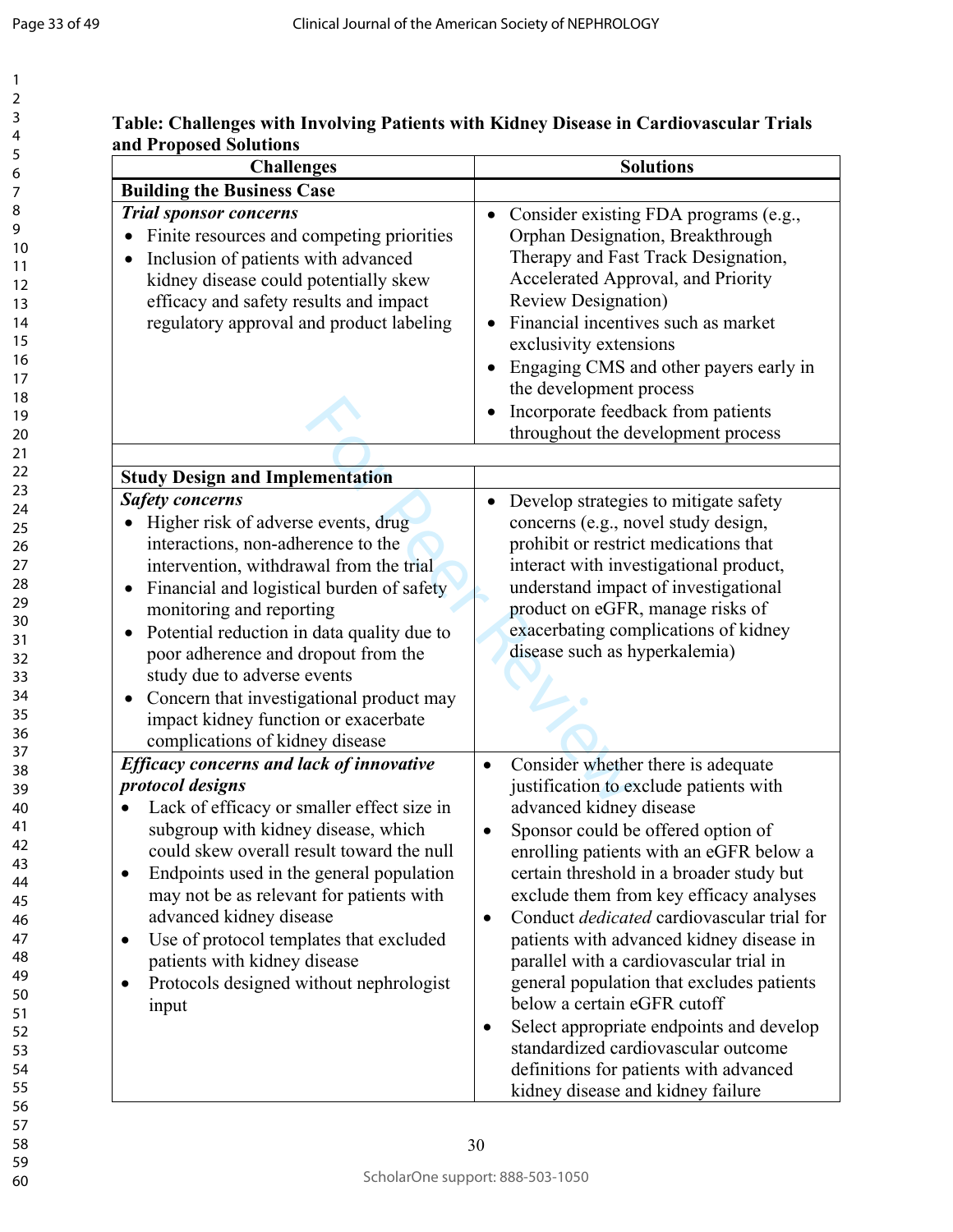| $\overline{ }$                                                        |  |
|-----------------------------------------------------------------------|--|
|                                                                       |  |
|                                                                       |  |
|                                                                       |  |
|                                                                       |  |
|                                                                       |  |
| 345678911111111112222222222333333333456789011234100123456789012345678 |  |
|                                                                       |  |
|                                                                       |  |
|                                                                       |  |
|                                                                       |  |
|                                                                       |  |
|                                                                       |  |
|                                                                       |  |
|                                                                       |  |
|                                                                       |  |
|                                                                       |  |
|                                                                       |  |
|                                                                       |  |
|                                                                       |  |
|                                                                       |  |
|                                                                       |  |
|                                                                       |  |
|                                                                       |  |
|                                                                       |  |
|                                                                       |  |
|                                                                       |  |
|                                                                       |  |
|                                                                       |  |
|                                                                       |  |
|                                                                       |  |
|                                                                       |  |
|                                                                       |  |
|                                                                       |  |
|                                                                       |  |
|                                                                       |  |
|                                                                       |  |
|                                                                       |  |
|                                                                       |  |
|                                                                       |  |
|                                                                       |  |
| 39                                                                    |  |
| 40                                                                    |  |
| 41                                                                    |  |
| 42<br>,                                                               |  |
| 4.<br>ξ                                                               |  |
|                                                                       |  |
| 44                                                                    |  |
| 45                                                                    |  |
| 46                                                                    |  |
| 47                                                                    |  |
| 48                                                                    |  |
| 49                                                                    |  |
| 50                                                                    |  |
| 51                                                                    |  |
| 5.<br>,                                                               |  |
| 5:<br>ξ                                                               |  |
|                                                                       |  |
| 54                                                                    |  |
| 55                                                                    |  |
| 56                                                                    |  |
| 5                                                                     |  |
| 58                                                                    |  |
| 59                                                                    |  |

|                                                                                                                                                                                                                                                                                                                                                                | Include nephrologists in the development<br>$\bullet$<br>of cardiovascular trial protocols                                                                                                                                                                                                                                                                                                                                                                                                                                                                                                                                                   |
|----------------------------------------------------------------------------------------------------------------------------------------------------------------------------------------------------------------------------------------------------------------------------------------------------------------------------------------------------------------|----------------------------------------------------------------------------------------------------------------------------------------------------------------------------------------------------------------------------------------------------------------------------------------------------------------------------------------------------------------------------------------------------------------------------------------------------------------------------------------------------------------------------------------------------------------------------------------------------------------------------------------------|
| <b>Recruitment concerns</b><br>Prevalence of patients with advanced<br>kidney disease is relatively low and may<br>be a barrier to trial recruitment and<br>enrollment                                                                                                                                                                                         | Seek guidance from patients with kidney<br>$\bullet$<br>disease on study materials (e.g., protocols)<br>and how to optimize recruitment strategies<br>Create registries for patients with kidney<br>$\bullet$<br>disease in order to have "virtual" pool of<br>potential participants<br>Leverage best practices from trials that<br>$\bullet$<br>have successfully enrolled patients with<br>advanced kidney disease and kidney<br>failure                                                                                                                                                                                                  |
| <b>Clinical Trial Culture in Nephrology</b>                                                                                                                                                                                                                                                                                                                    |                                                                                                                                                                                                                                                                                                                                                                                                                                                                                                                                                                                                                                              |
| Lack of "on-study" culture and trial                                                                                                                                                                                                                                                                                                                           | Offer financial and other incentives to                                                                                                                                                                                                                                                                                                                                                                                                                                                                                                                                                                                                      |
| infrastructure in nephrology<br>Lack of awareness and incentives for<br>nephrologists to participate in trials<br>Limited number of established sites and<br>$\bullet$<br>investigators with experience enrolling<br>patients with advanced kidney disease<br>Challenges with communicating the value<br>$\bullet$<br>of trial participation to health systems | physicians for participation in trials<br>Enhance government (e.g., NHLBI,<br>$\bullet$<br>NIDDK), subspecialty society, and<br>industry-sponsored funding<br>Provide training in trial planning and<br>$\bullet$<br>execution to trainees and junior<br>investigators<br>Develop resources (e.g., papers,<br>presentations) to support nephrologists'<br>participation in trials<br>Encourage cross-specialty collaboration<br>between cardiologists and nephrologists,<br>leveraging existing organizations (e.g.,<br>ERA/EDTA, HFSA, KCVD, Cardio Renal<br>Society of America, INI-CRCT) and<br>attendance at multi-disciplinary meetings |
| <b>Enrollment challenges</b>                                                                                                                                                                                                                                                                                                                                   | (e.g., CVCT, KDCT)<br>Compensation to sites to incentivize<br>$\bullet$                                                                                                                                                                                                                                                                                                                                                                                                                                                                                                                                                                      |
| High number of expected reportable<br>adverse events may serve as a<br>disincentive to site coordinators to enroll<br>patients with advanced kidney disease<br>Financial and logistical barriers to<br>enrolling patients receiving dialysis                                                                                                                   | enrollment of patients with advanced<br>kidney disease<br>Build provider networks and partnerships<br>$\bullet$<br>to support trial conduct among patients<br>receiving dialysis                                                                                                                                                                                                                                                                                                                                                                                                                                                             |
| <b>Patient involvement</b>                                                                                                                                                                                                                                                                                                                                     | Increase patient knowledge about the link<br>$\bullet$                                                                                                                                                                                                                                                                                                                                                                                                                                                                                                                                                                                       |
| Patients unaware of clinical trials or how<br>to participate<br>Patients with kidney disease are unaware<br>that they are at risk for cardiovascular<br>disease                                                                                                                                                                                                | between cardiovascular and kidney disease<br>via educational campaigns coordinated by<br>NIH and specialty organizations (e.g.,<br>ASN, NKF, ISN, ERA/EDTA) with                                                                                                                                                                                                                                                                                                                                                                                                                                                                             |
|                                                                                                                                                                                                                                                                                                                                                                |                                                                                                                                                                                                                                                                                                                                                                                                                                                                                                                                                                                                                                              |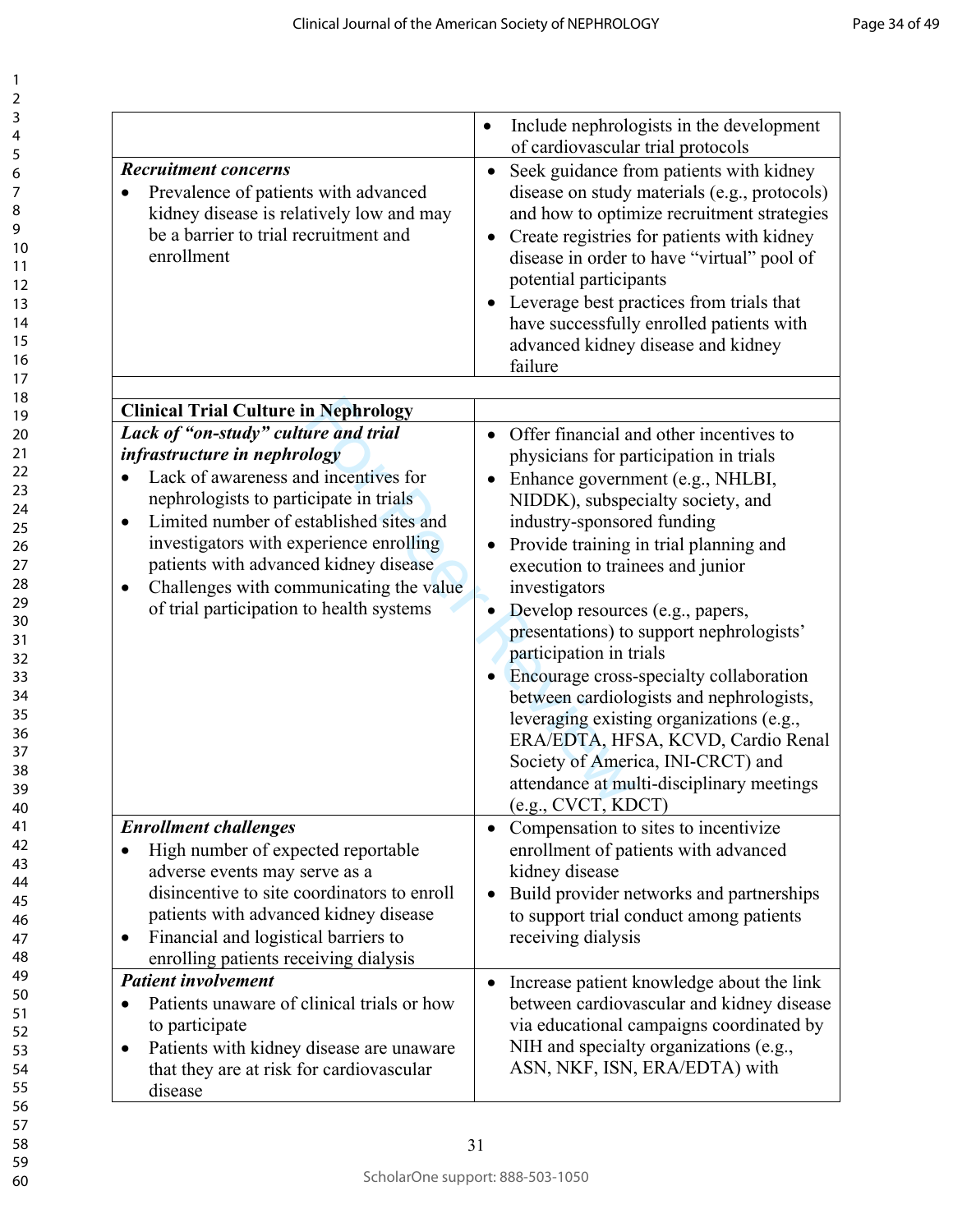From Prince CMS = Centers for Medicare and Medicaid Services; eGFR = estimated glomerular filtration; NHLBI = National Heart, Lung, and Blood Institute; NIDDK = National Institute of Diabetes and Digestive and Kidney Diseases; ERA/EDTA = European Renal Association-European Dialysis and Transplant Association; HFSA = Heart Failure Society of America; KCVD = Council for the Kidney in Cardiovascular Disease; Cardio-Renal Society of America, INI-CRCT  $=$  Investigation Network Initiative-Cardiovascular and Renal Clinical Trialists; CVCT  $=$ CardioVascular Clinical Trialists Forum; KDCT = Kidney Disease Clinical Trialists; NIH = National Institutes of Health; ASN = American Society of Nephrology; NKF = National Kidney Foundation; ISN = International Society of Nephrology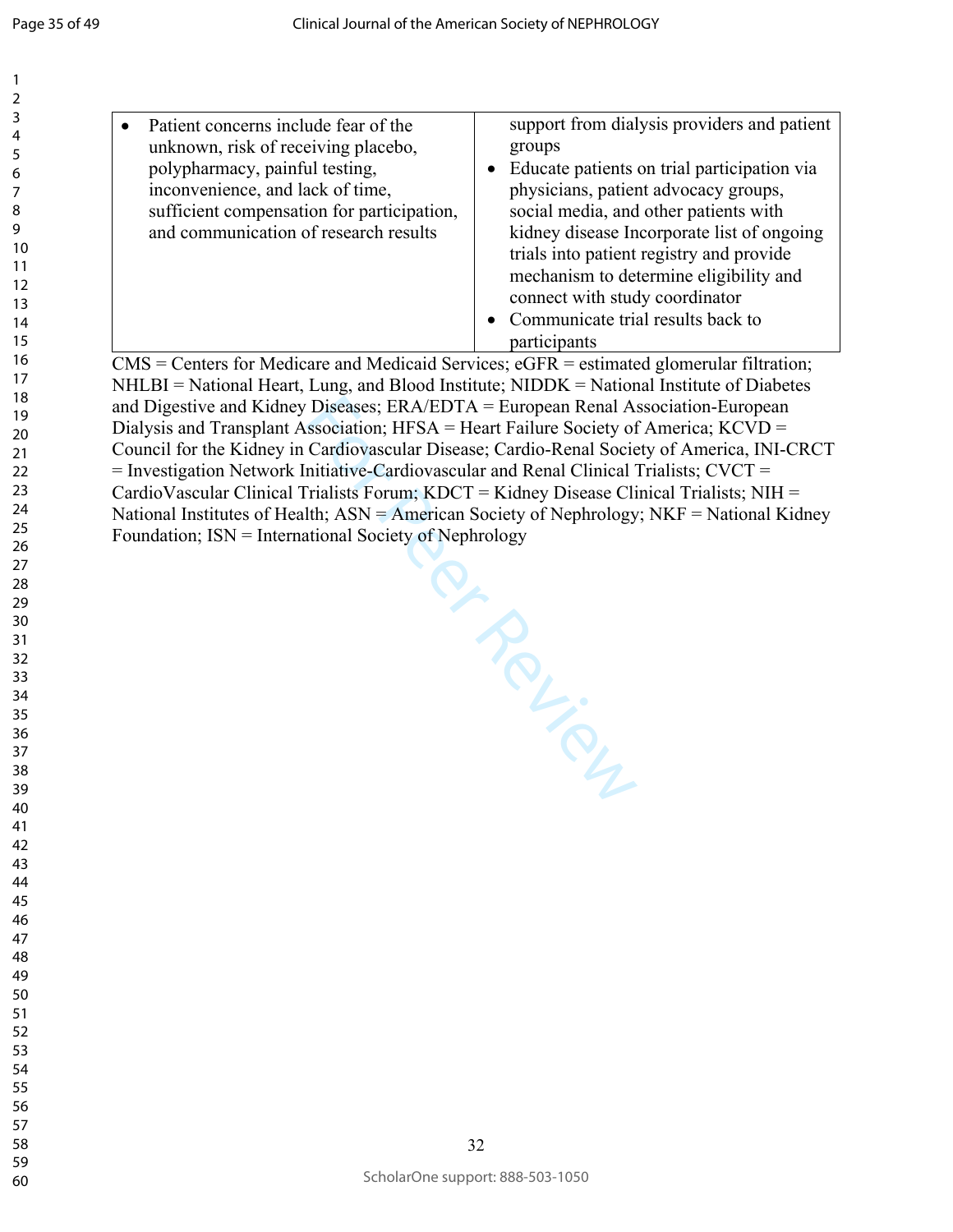### **FIGURE LEGEND**

# **Figure: Strategies to Overcome the Challenges Related to Involving Patients with Kidney Disease in Cardiovascular Trials**

A multi-pronged approach involving building the business case, improving study design and implementation, and changing the clinical trial culture in nephrology can foster greater participation of patients with kidney disease in cardiovascular trials.

**FOR PROPINGULAR**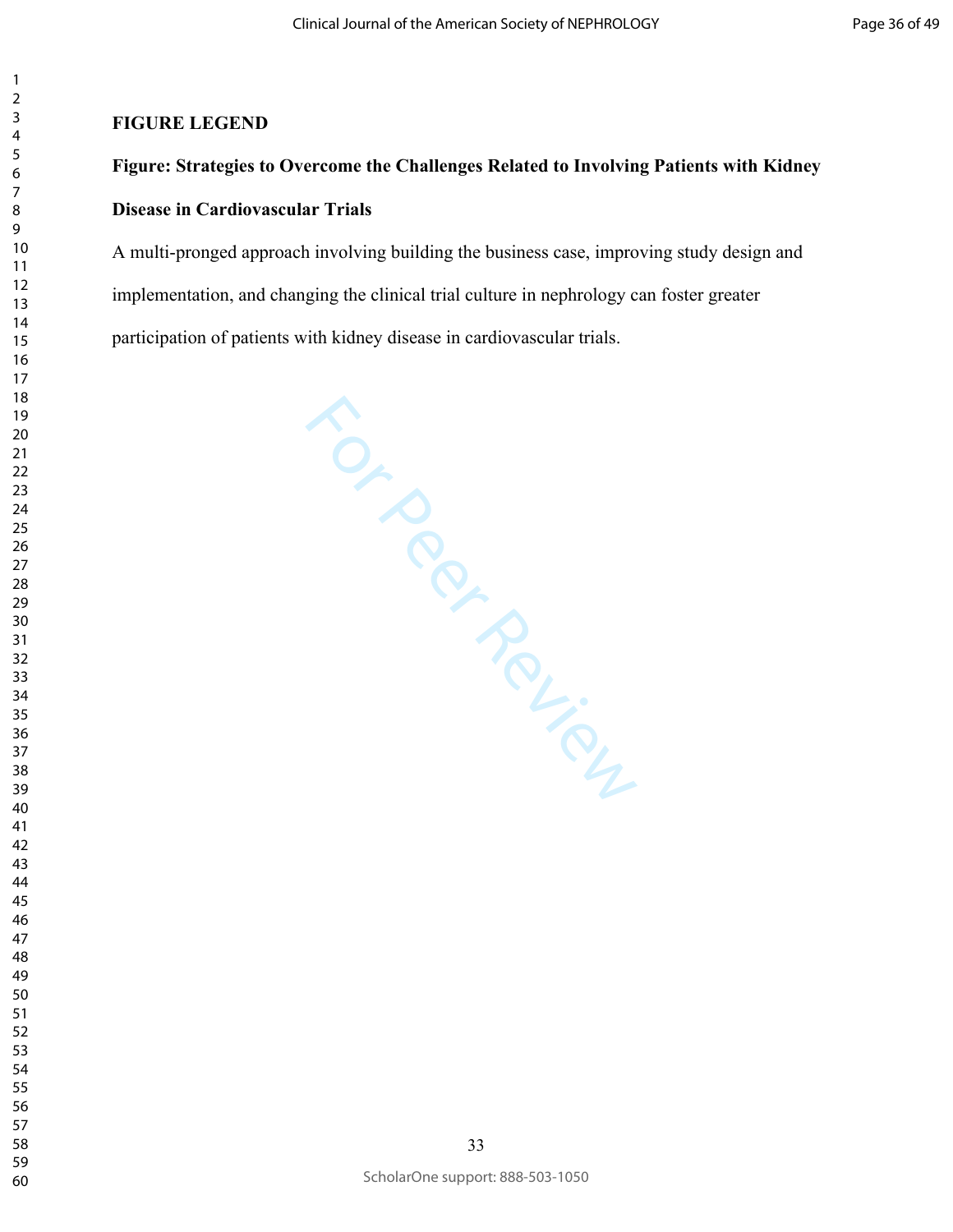$\mathbf{1}$ 

 

### **SUPPLEMENTAL MATERIAL**

In order to inform the discussion at the KHI-sponsored workshop held in September 2018, the workgroup developed and issued two anonymous polls, one directed at a broad stakeholder group of experts engaged in cardiovascular trials and one directed at patients and care-partners. Responses were collected over a 2-month period during November 2017 through January 2018. This Supplement outlines the number and key characteristics of the poll respondents and the questions that were asked.

**Supplemental Table 1:** Expert Stakeholder Poll Respondent Characteristics

**Appendix 1:** Expert Stakeholder Poll Questions

**Supplemental Table 2:** Patient and Care-partner Poll Respondent Characteristics

Ry. **Appendix 2:** Patient and Care-partner Poll Questions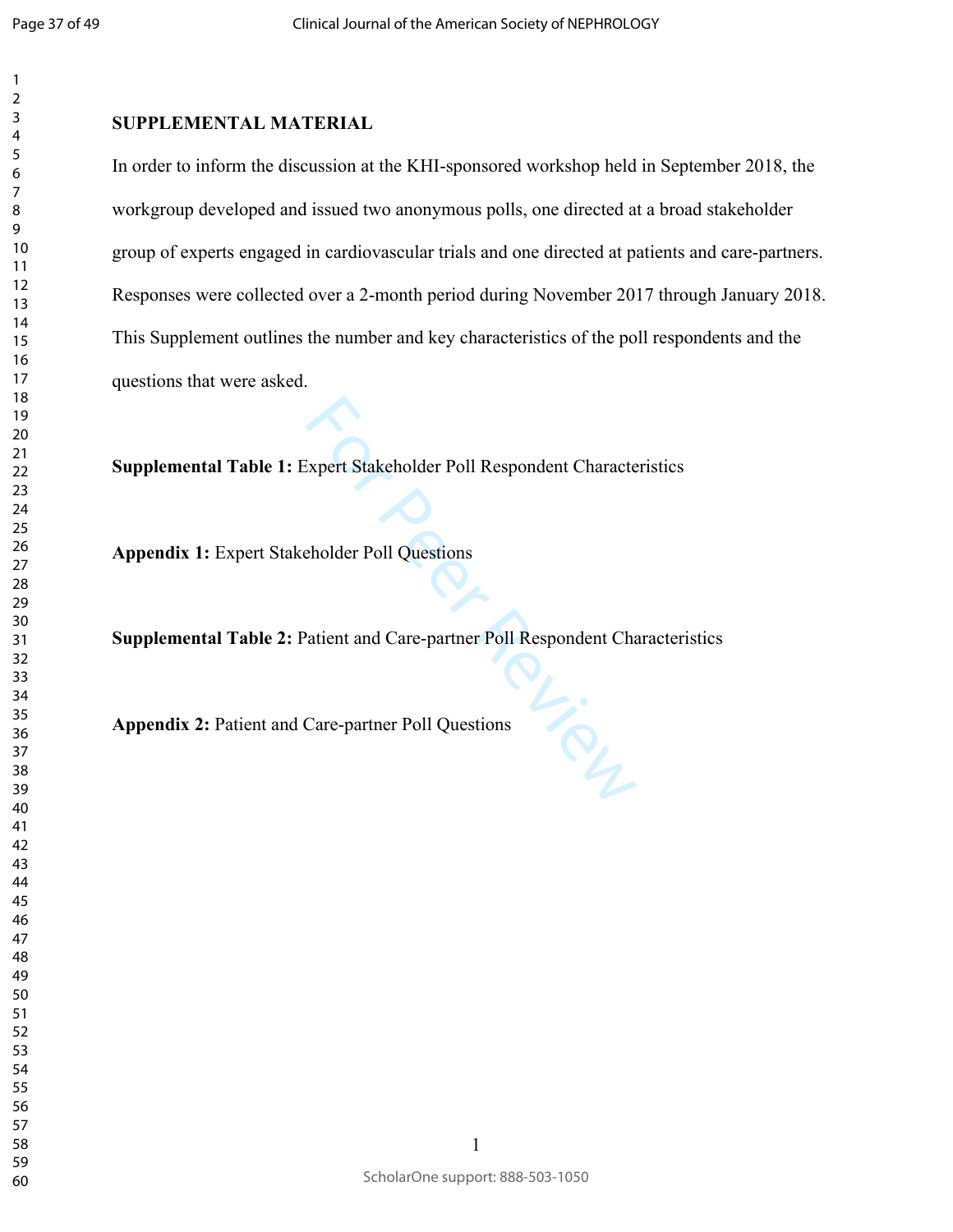**Supplemental Table 1:** Expert Stakeholder Poll Respondent Characteristics

| Characteristic                                   | <b>Respondents</b><br>$(n=73)$ |
|--------------------------------------------------|--------------------------------|
| Stakeholder Group (n, %)                         |                                |
| Academic researcher                              | 40(54.8)                       |
| Academic research organization                   | 1(1.37)                        |
| Clinician                                        | 16(21.9)                       |
| Sponsor/Pharmaceutical/Device Company            | 7(9.59)                        |
| Contract research organization                   | 4(5.48)                        |
| Regulatory                                       | 0(0)                           |
| Other                                            | 5(6.85)                        |
| Specialty/Therapeutic Area $(n, %)$ <sup>1</sup> |                                |
| Cardiology                                       | 29(39.7)                       |
| Nephrology                                       | 53 (72.6)                      |
| Endocrinology                                    | 7(9.59)                        |
| Pediatric Cardiology                             | 0(0)                           |
| Pediatric Nephrology                             | 3(4.11)                        |
| Pediatric Endocrinology                          | 0(0)                           |
| Other (please specify)                           | 7(9.59)                        |

Review Review

<sup>1</sup>Multiple selections were allowed, so percentages do not sum to 100%.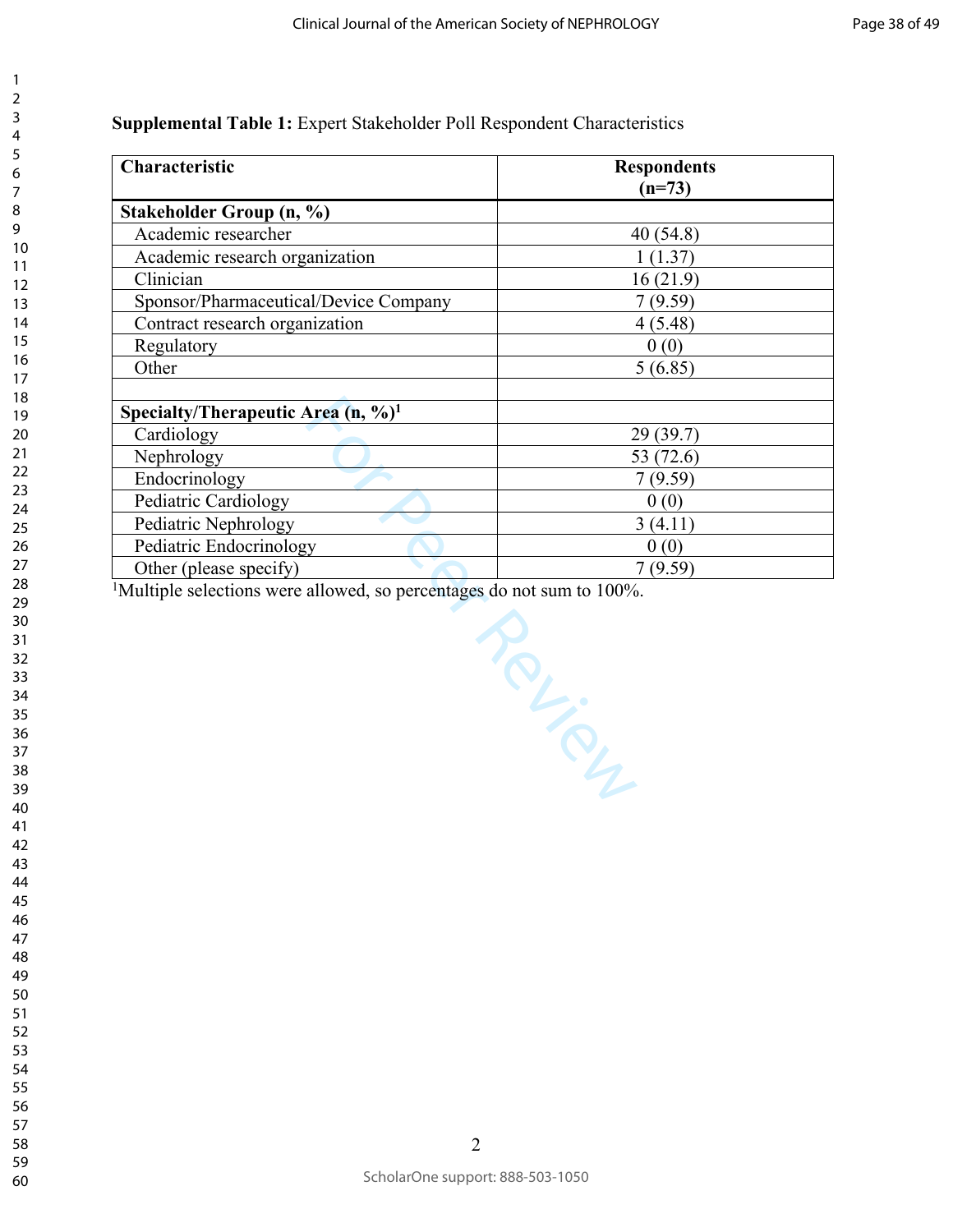### **Appendix 1:** Expert Stakeholder Poll Questions

### **Introduction**

Kidney disease is highly prevalent among patients with cardiovascular disease and is associated with worse cardiovascular outcomes. Thus, the management of cardiovascular disease in patients with kidney disease is a common and important clinical problem. However, the evidence on which to base the optimal management of cardiovascular disease in patients with advanced chronic kidney disease (CKD) (i.e., estimated glomerular filtration rate <30 ml/min/1.73 m 2 ) not requiring dialysis and end-stage renal disease (ESRD) requiring dialysis is limited by their exclusion from cardiovascular trials performed in the general population and challenges with conducting dedicated trials in these populations.

is and ESRD requiring dialysis in cardiovasc<br>
come these challenges. We are defining card<br>
hough not limited to) antiplatelet and anticoa<br>
ures such as percutaneous coronary intervent<br>
ibrillator.<br>
onymous. Thank you for y We are conducting a survey to understand the **challenges** with involving patients with advanced CKD not requiring dialysis and ESRD requiring dialysis in cardiovascular clinical trials and to generate **solutions** to overcome these challenges. We are defining cardiovascular clinical trials as studies of drugs such as (though not limited to) antiplatelet and anticoagulant agents, or heart failure treatments; procedures such as percutaneous coronary intervention; and devices such as a wearable cardioverter defibrillator.

Your responses will be anonymous. Thank you for your participation.

### **Stakeholder Background**

- *1. Which stakeholder group do you represent?*
- □ Academic researcher
- $\square$  Academic research organization
- $\Box$  Clinician
- □ Sponsor/Pharmaceutical/Device Company
- $\square$  Contract research organization
- $\Box$  Regulatory
- $\Box$  Other (please specify):

*2. What are the specialty(ies) or therapeutic area(s) in which you work? Check all that apply.* 

- $\Box$  Cardiology
- $\Box$  Nephrology
- $\square$  Endocrinology
- $\Box$  Pediatric Cardiology
- $\Box$  Pediatric Nephrology
	- $\Box$  Pediatric Endocrinology
		- $\Box$  Other (please specify):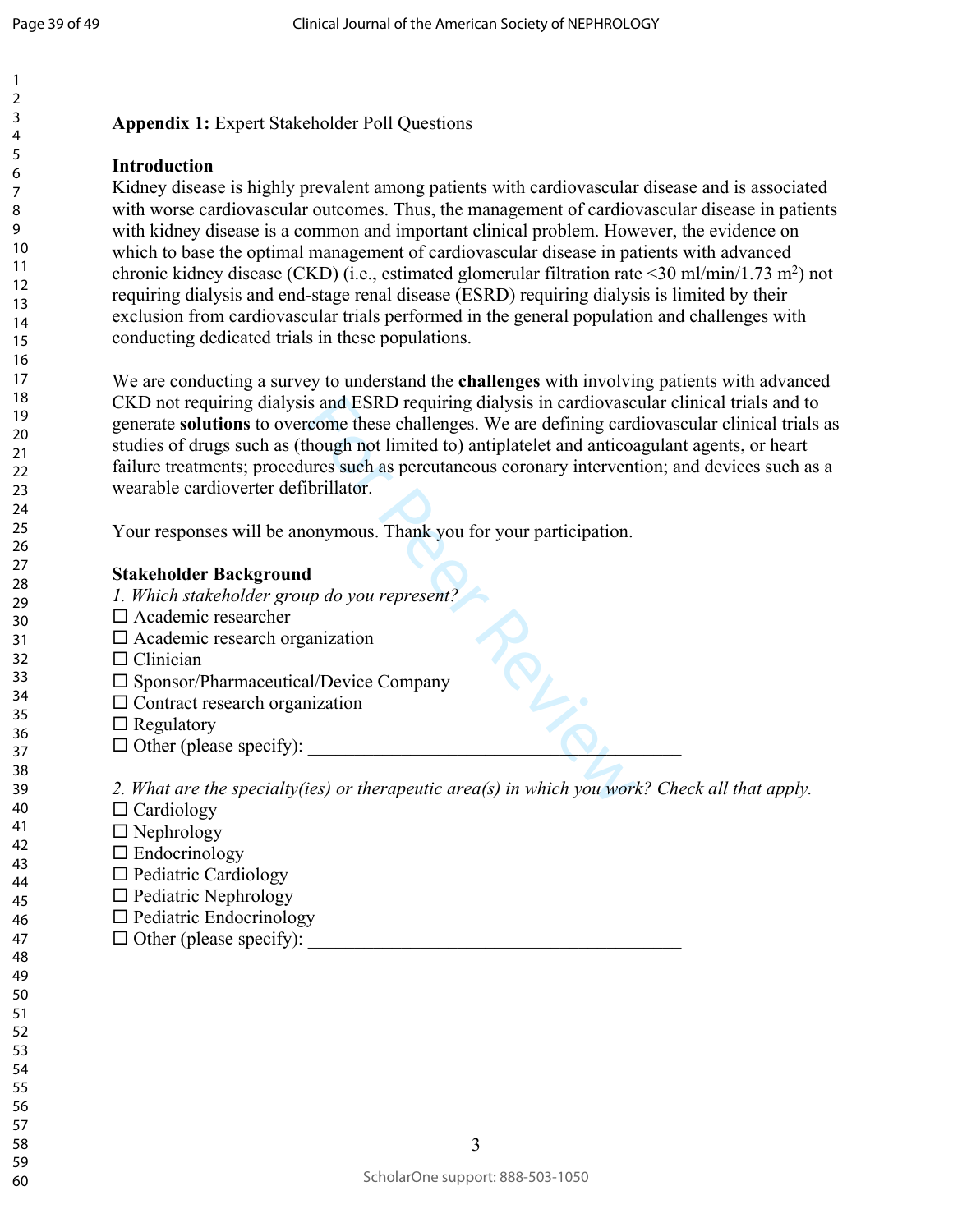### **Challenges with Involving Patients with Advanced Chronic Kidney Disease Not Requiring Dialysis and End-Stage Renal Disease Requiring Dialysis in Cardiovascular Clinical Trials**

*3. What are the challenges with involving patients with advanced chronic kidney disease (CKD) (i.e., estimated glomerular filtration rate <30 ml/min/1.73 m<sup>2</sup> ) not requiring dialysis and/or endstage renal disease (ESRD) requiring dialysis in cardiovascular clinical trials? Check all that apply and specify the patient population for which the challenge is relevant. If a challenge is not listed here, please elaborate in the section labeled "Other."* 

|                                                                                                                | <b>Advanced CKD</b><br>$(eGFR < 30 \text{ ml/min}/1.73 \text{ m}^2)$<br><b>Not Requiring Dialysis</b> |                | <b>ESRD Requiring</b><br><b>Dialysis</b> |    |
|----------------------------------------------------------------------------------------------------------------|-------------------------------------------------------------------------------------------------------|----------------|------------------------------------------|----|
|                                                                                                                | Yes                                                                                                   | N <sub>0</sub> | Yes                                      | No |
| a. Low prevalence of patients with<br>advanced CKD and/or ESRD                                                 | П                                                                                                     | п              | п                                        | П  |
|                                                                                                                |                                                                                                       |                |                                          |    |
| b. Lack of efficacy or smaller<br>treatment effect that could weaken<br>overall treatment effect               |                                                                                                       | □              | □                                        | □  |
|                                                                                                                |                                                                                                       |                |                                          |    |
| c. Safety concerns                                                                                             |                                                                                                       |                |                                          |    |
| i. Concern for higher risk of<br>adverse events                                                                | $\Box$                                                                                                | $\Box$         | $\Box$                                   | П  |
| ii. Concern that intervention could<br>worsen kidney disease                                                   |                                                                                                       | П              | П                                        | П  |
| iii. Concern that intervention<br>could worsen cardiovascular<br>disease                                       |                                                                                                       |                | П                                        | П  |
|                                                                                                                |                                                                                                       |                |                                          |    |
| d. Protocol design                                                                                             |                                                                                                       |                |                                          |    |
| i. Standard protocols exclude<br>patients with advanced CKD<br>and/or ESRD                                     | ΙI                                                                                                    | ΙI             | ΙI                                       |    |
| ii. Uncertainty about effect of<br>renal impairment on drug<br>exposure and proper drug dosing                 | $\Box$                                                                                                | $\Box$         | П                                        | П  |
| iii. Lack of standardized<br>cardiovascular endpoints specific<br>to patients with advanced CKD<br>and/or ESRD | П                                                                                                     | П              | П                                        | П  |
| iv. Lack of validated surrogate<br>cardiovascular endpoints specific                                           |                                                                                                       |                | П                                        |    |

Abbreviations: CKD = chronic kidney disease, eGFR = estimated glomerular filtration rate,  $ESRD = end-stage \, real \, disease$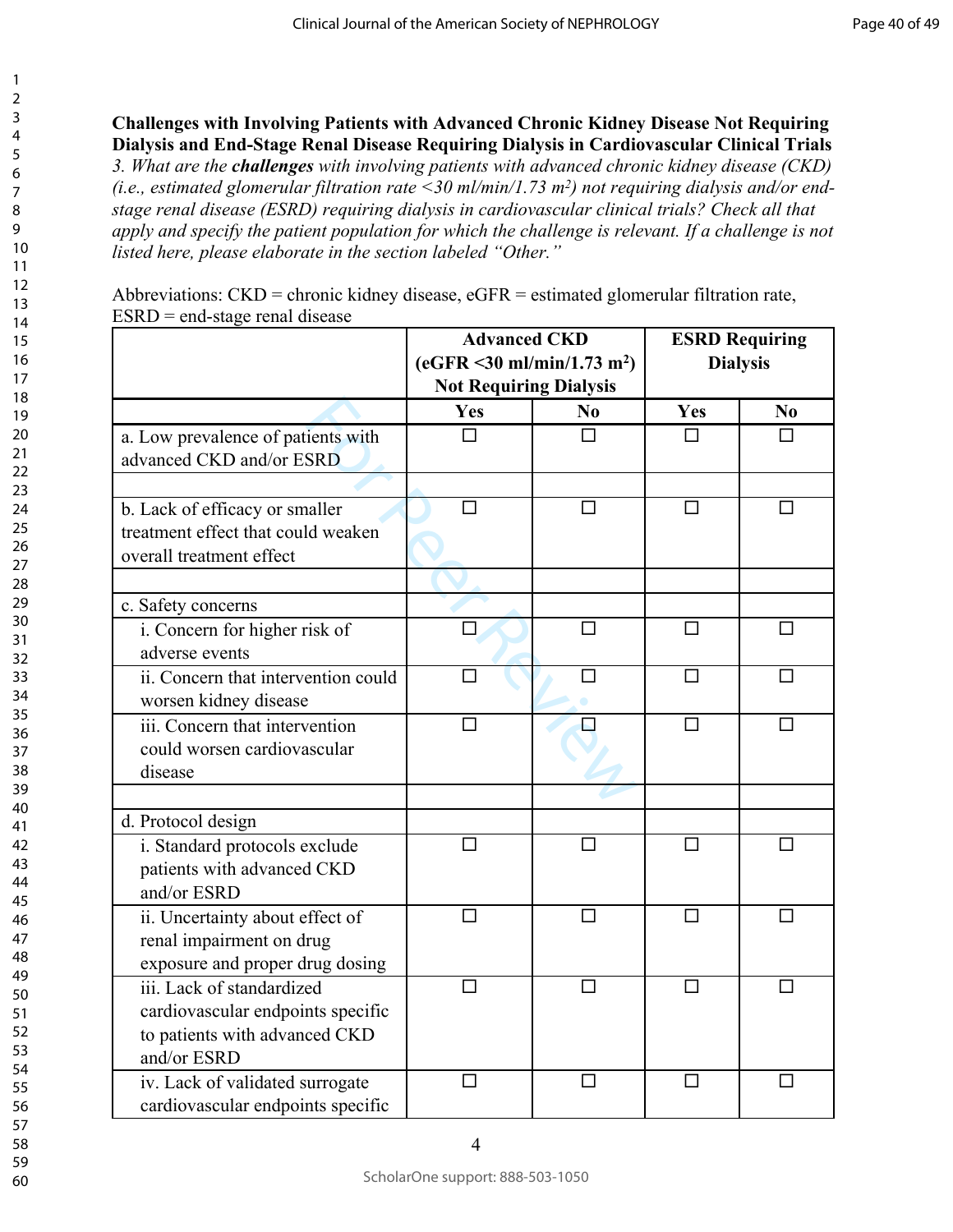| to patients with advanced CKD<br>and/or ESRD |                |        |              |        |
|----------------------------------------------|----------------|--------|--------------|--------|
|                                              |                |        |              |        |
| e. Financial concerns                        |                |        |              |        |
| i. Need for additional funds or              |                | П      | П            | ΙI     |
| resources to monitor patients at             |                |        |              |        |
| high risk for adverse events                 |                |        |              |        |
| ii. Financial costs of accessing             | П              | П      | П            | П      |
| patients                                     |                |        |              |        |
| iii. Risk of poor formulary                  |                |        |              |        |
| placement if trial only enrolls              |                |        |              |        |
| specific populations                         |                |        |              |        |
| iv. Poor reimbursement by payers,            | П              | П      | П            | П      |
| even after drug approval                     |                |        |              |        |
| v. Reluctance of senior                      |                |        | П            | $\Box$ |
| management to support                        |                |        |              |        |
| development                                  |                |        |              |        |
|                                              |                |        |              |        |
| f. Regulatory barriers                       |                |        |              |        |
| i. Potential regulatory risk (e.g.,          |                | П      | П            | П      |
| safety data could impact label               |                |        |              |        |
| or approval)                                 |                |        |              |        |
| ii. Lack of regulatory incentives            |                |        | П            | П      |
| (e.g., waiver of application fees,           |                |        |              |        |
| market exclusivity)                          |                |        |              |        |
|                                              |                |        |              |        |
| g. Patient recruitment                       |                |        |              |        |
| i. Patient exclusion based on                |                |        | $\mathsf{L}$ |        |
| multiple comorbidities                       |                |        |              |        |
| ii. Low patient awareness of                 | $\overline{a}$ | П      | П            | П      |
| clinical trial availability                  |                |        |              |        |
| iii. Patient reluctance to                   | □              | □      | $\Box$       | □      |
| participate in clinical trials               |                |        |              |        |
| iv. Low physician awareness of               | П              | П      | $\Box$       | □      |
| clinical trial availability                  |                |        |              |        |
| v. Physician reluctance to                   | $\Box$         | $\Box$ | $\Box$       | $\Box$ |
| participate in clinical trials or            |                |        |              |        |
| registries                                   |                |        |              |        |
| vi. Physician reluctance to enroll           | ⊔              | □      | □            | □      |
| patients                                     |                |        |              |        |
| vii. Lack of physician experience            | □              | П      | $\Box$       | □      |
| with clinical trial conduct                  |                |        |              |        |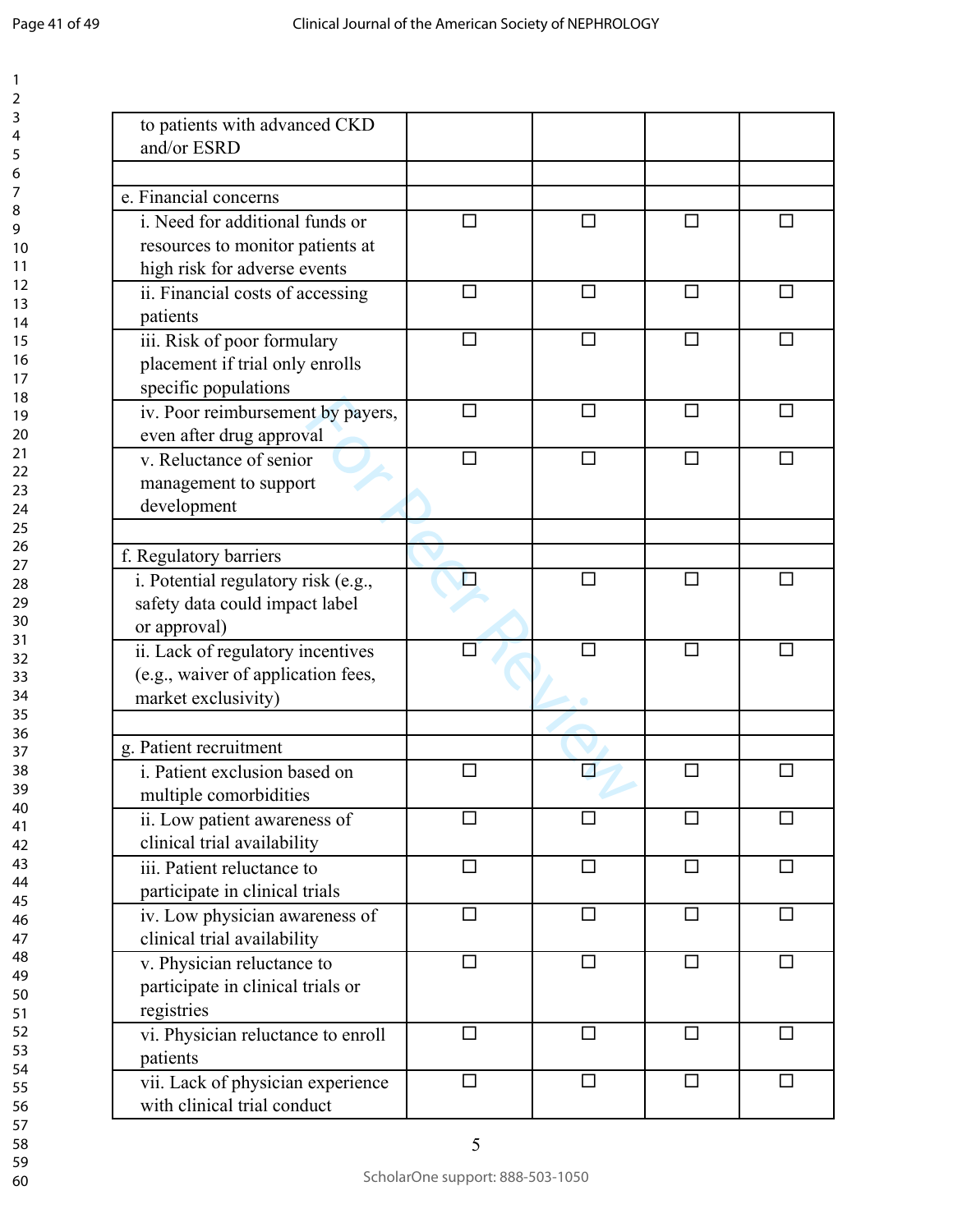| Other:<br>11. |  |  |
|---------------|--|--|

*4. Of the choices you selected, what is the most significant challenge? Please explain briefly.* 

 $\mathcal{L}_\text{max}$  and the contract of the contract of the contract of the contract of the contract of the contract of

### **Solutions to Overcoming the Challenges with Involving Patients with Advanced Chronic Kidney Disease Not Requiring Dialysis and End-Stage Renal Disease Requiring Dialysis in Cardiovascular Clinical Trials**

*5. What are potential solutions to overcome challenges with involving patients with advanced chronic kidney disease (CKD) (i.e., estimated glomerular filtration rate <30 ml/min/1.73 m<sup>2</sup> ) not requiring dialysis and/or end-stage renal disease (ESRD) requiring dialysis in cardiovascular clinical trials? Check all that apply and specify the patient population for which the solution is relevant. If a solution is not listed here, please elaborate in the section labeled "Other."* 

| clinical trials? Check all that apply and specify the patient population for which the solution is |                                               |        |                       |                |
|----------------------------------------------------------------------------------------------------|-----------------------------------------------|--------|-----------------------|----------------|
| relevant. If a solution is not listed here, please elaborate in the section labeled "Other."       |                                               |        |                       |                |
| Abbreviations: $CKD =$ chronic kidney disease, $eGFR =$ estimated glomerular filtration rate,      |                                               |        |                       |                |
| $ESRD = end-stage \text{ renal disease}$                                                           |                                               |        |                       |                |
|                                                                                                    | <b>Advanced CKD</b>                           |        | <b>ESRD Requiring</b> |                |
|                                                                                                    | $(eGFR < 30 \text{ ml/min}/1.73 \text{ m}^2)$ |        | <b>Dialysis</b>       |                |
|                                                                                                    | <b>Not Requiring Dialysis</b>                 |        |                       |                |
|                                                                                                    | Yes                                           | No     | Yes                   | N <sub>0</sub> |
| a. Trial design improvements                                                                       |                                               |        |                       |                |
| i. Use of historical controls                                                                      |                                               | $\Box$ | $\Box$                | □              |
| ii. Randomized registries of                                                                       |                                               |        | $\Box$                | П              |
| patients with advanced CKD                                                                         |                                               |        |                       |                |
| and/or ESRD running in parallel                                                                    |                                               |        |                       |                |
| to the main trial                                                                                  |                                               |        |                       |                |
| iii. Standardized cardiovascular                                                                   | П                                             |        | П                     | $\mathsf{L}$   |
| endpoints specific to patients                                                                     |                                               |        |                       |                |
| with CKD and/or ESRD                                                                               |                                               |        |                       |                |
| iv. Validated surrogate                                                                            | П                                             |        | $\Box$                | П              |
| cardiovascular endpoints specific                                                                  |                                               |        |                       |                |
| to patients with CKD and/or                                                                        |                                               |        |                       |                |
| <b>ESRD</b>                                                                                        |                                               |        |                       |                |
| v. Early engagement with patients                                                                  |                                               | П      | П                     | □              |
| in the design of the trial                                                                         |                                               |        |                       |                |
| (e.g., including patients on                                                                       |                                               |        |                       |                |
| steering committees)                                                                               |                                               |        |                       |                |
|                                                                                                    |                                               |        |                       |                |
| b. Risk mitigation methods                                                                         |                                               |        |                       |                |
| i. Use of predictive biomarkers                                                                    |                                               |        | $\mathsf{L}$          |                |
| for adverse events                                                                                 |                                               |        |                       |                |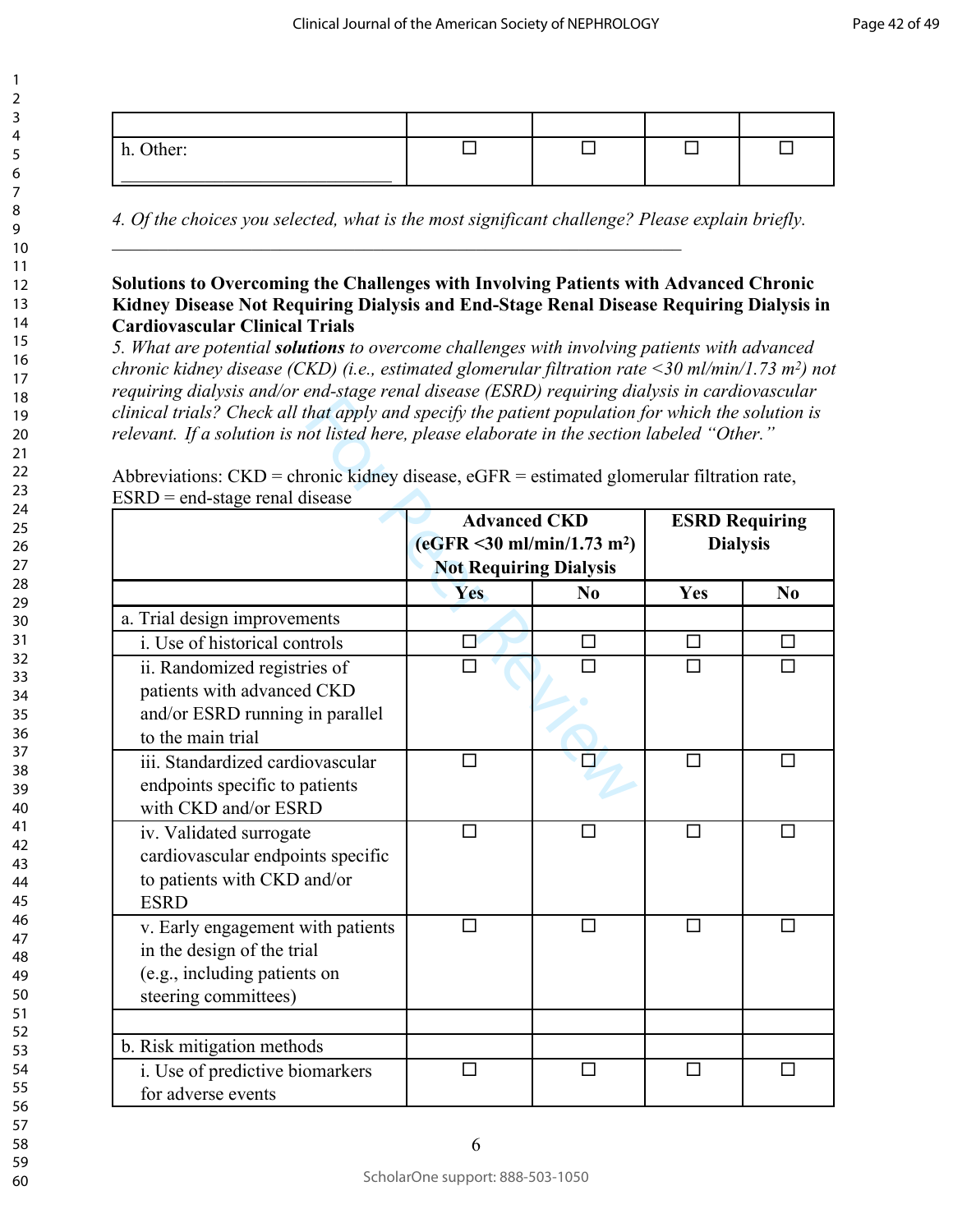| c. Regulatory solutions                                                                                                                          |        |        |   |        |
|--------------------------------------------------------------------------------------------------------------------------------------------------|--------|--------|---|--------|
| i. Waiver of application fees as a<br>regulatory incentive                                                                                       |        |        |   | П      |
| ii. Market exclusivity to sponsors<br>who conduct dedicated trials for<br>patients with advanced CKD<br>and/or ESRD as a regulatory<br>incentive |        | П      |   | П      |
| iii. Close collaboration with<br>regulators to better define<br>endpoints and trial design prior to<br>study initiation                          | П      | □      | П | П      |
|                                                                                                                                                  |        |        |   |        |
| d. Financial incentives<br>i. Building of a business case such<br>that the return-on-investment can<br>be better appreciated                     |        |        |   |        |
| ii. Reimbursement policy changes                                                                                                                 | $\Box$ | $\Box$ | П | П      |
|                                                                                                                                                  |        |        |   |        |
| e. Patient recruitment improvements                                                                                                              |        |        |   |        |
| i. Investigator-run trial network<br>for patient recruitment                                                                                     | П      | П      | П | П      |
| ii. Acknowledgement and<br>communication of mortality and<br>morbidity of advanced CKD<br>and/or ESRD to patients                                |        |        | П | $\Box$ |
| iii. Cultural shift encouraging<br>patients with advanced CKD<br>and/or ESRD to enroll in clinical<br>trials                                     |        |        |   |        |
| iv. Communication of benefits of<br>trial participation by other<br>patients or kidney patient<br>advocacy group                                 | П      | П      | П | П      |
| f. Closer collaboration with                                                                                                                     | п      | □      | П | □      |
| community-based researchers                                                                                                                      |        |        |   |        |
| regarding trial design, conduct,<br>analysis, and recruitment                                                                                    |        |        |   |        |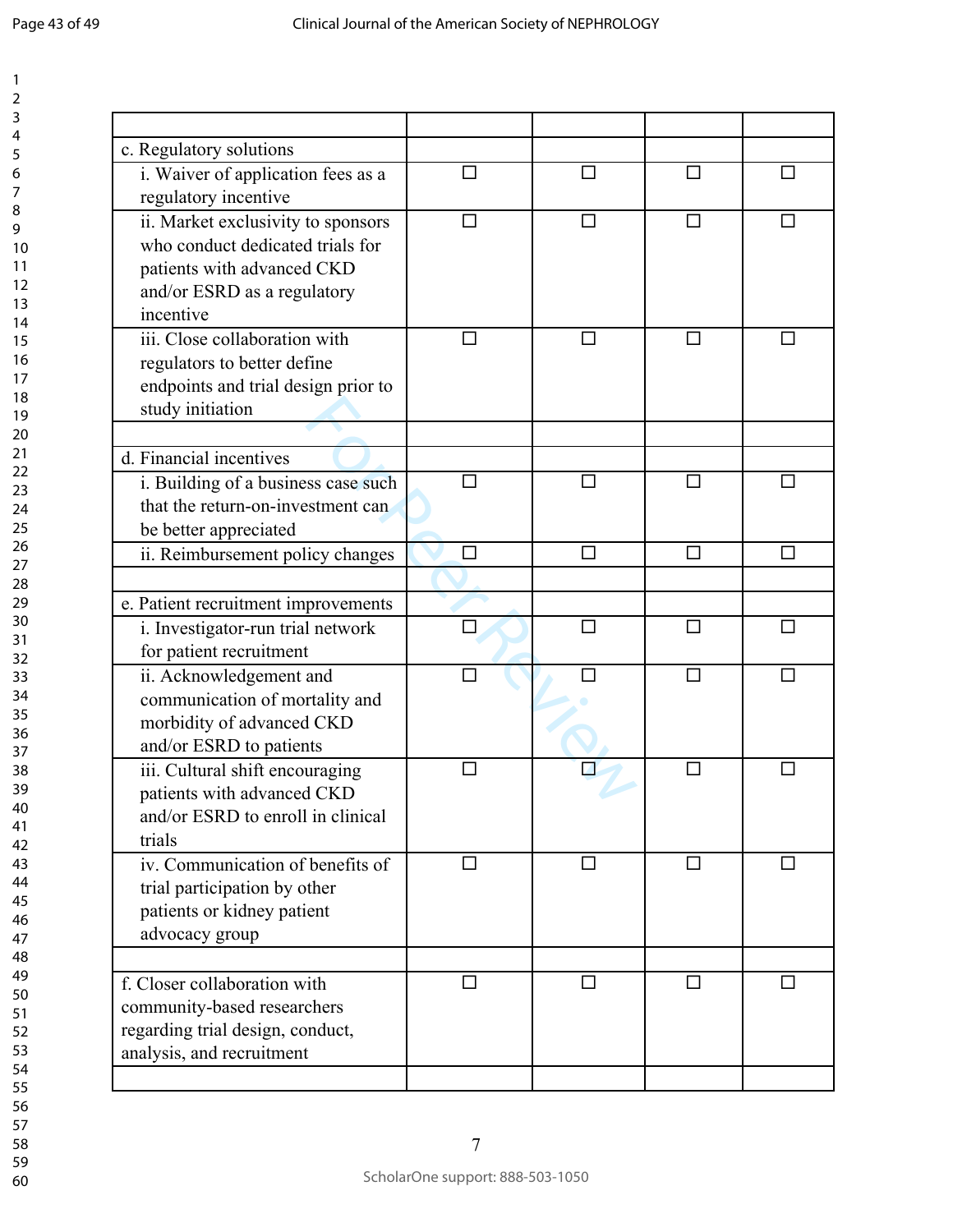| $-1$<br>- |  |  |
|-----------|--|--|
|           |  |  |

*6. Of the choices you selected, what do you believe will be the most effective? Please explain briefly.* 

 $\mathcal{L}_\text{max}$  , and the contract of the contract of the contract of the contract of the contract of the contract of

### **Follow-Up**

*7. Would you be willing to participate in a focus group or individual interview to discuss your perspective further?*

 $\Box$  Yes

 $\square$  No

For Peerings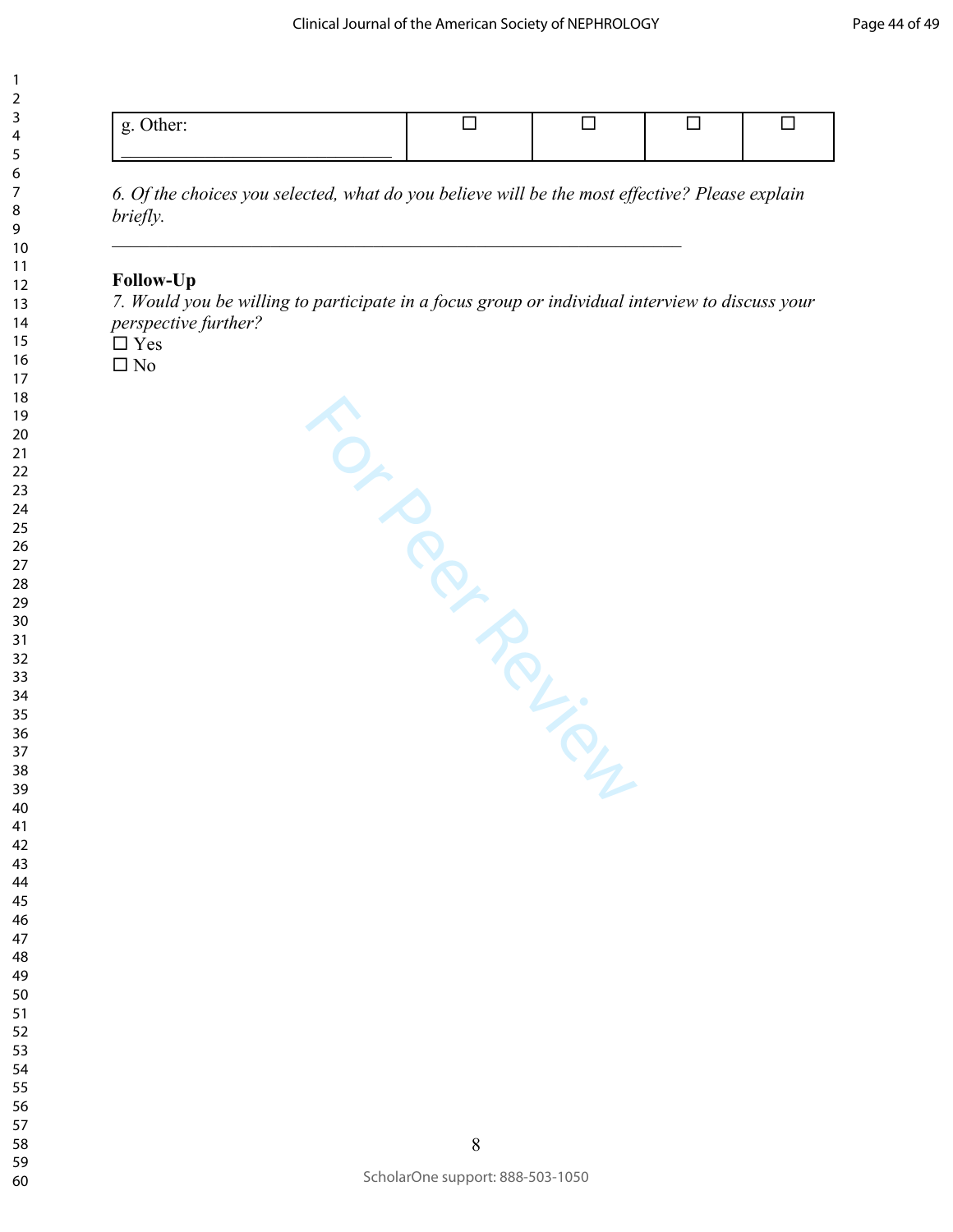$\mathbf{1}$  $\overline{2}$ 3  $\overline{4}$ 5 6  $\overline{7}$ 8 9

| Characteristic                            | <b>Respondents</b> |
|-------------------------------------------|--------------------|
|                                           | $(n=48)^1$         |
| Stakeholder Group (n, %)                  |                    |
| Patient                                   | 42(87.5)           |
| Care-partner                              | 6(12.5)            |
| Age $(n, %)$                              |                    |
| $18-24$ years                             | 1(3.13)            |
| $25-34$ years                             | 1(3.13)            |
| 35-44 years                               | 2(6.25)            |
| 45-54 years                               | 11(34.4)           |
| 55-64 years                               | 9(28.1)            |
| $65-74$ years                             | 7(21.9)            |
| 75 years or older                         | 1(3.13)            |
| Sex $(n, %)$                              |                    |
| Male                                      | 16(48.5)           |
| Female                                    | 17(51.5)           |
|                                           |                    |
| Ethnicity $(n, %)$                        |                    |
| Hispanic or Latino                        | 0(0)               |
| Not Hispanic or Latino                    | 33 (100)           |
| Race $(n, %)$                             |                    |
| American Indian or Alaska Native          | 0(0)               |
| Asian                                     | 0(0)               |
| <b>Black or African American</b>          | 9(27.3)            |
| Native Hawaiian or Other Pacific Islander | 0(0)               |
| White                                     | 24(72.7)           |
| Other                                     | 0(0)               |
| Comorbidities (n, %)                      |                    |
| Cardiovascular Disease                    | 7(21.2)            |
| Diabetes                                  | $6(19.4\%)$        |
| Renal Replacement Therapy (n, %)          |                    |
| Hemodialysis                              | 14(42.4)           |
| Peritoneal Dialysis                       | $1(3.03\%)$        |
| Kidney Transplant                         | 12 (36.4%)         |

<sup>1</sup>33 respondents for sex, ethnicity, race, diagnosis of cardiovascular disease, and receipt of hemodialysis, peritoneal dialysis, and kidney transplant; 32 respondents for age; and 31 respondents for diagnosis of diabetes.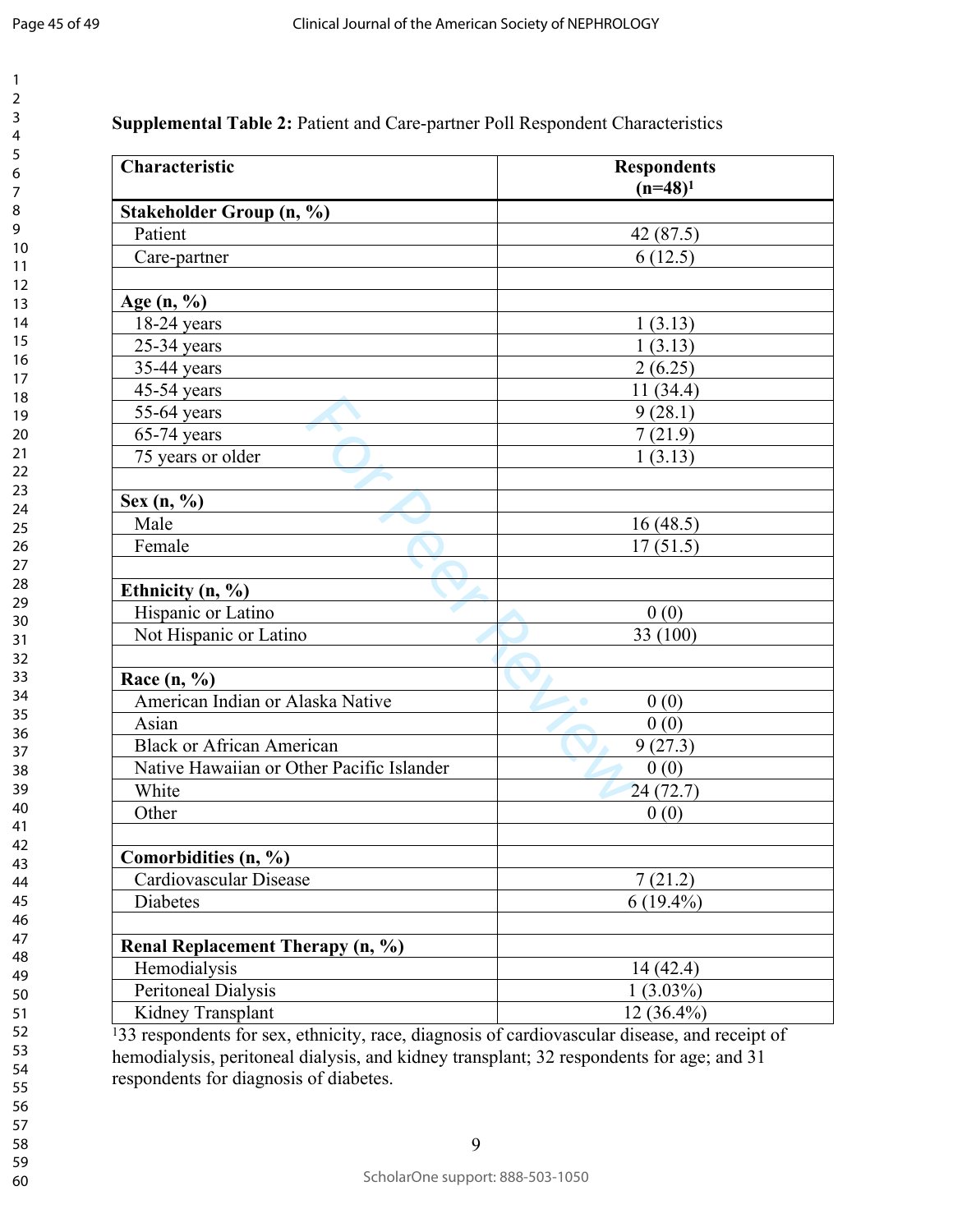1

### **Appendix 2:** Patient and Care-partner Poll Questions

### **Introduction**

Kidney disease is common among patients with cardiovascular disease, but patients with advanced or end-stage kidney disease are often excluded from clinical trials testing treatments for cardiovascular disease. We are conducting a survey to understand your perspective regarding the challenges around participation in cardiovascular clinical trials, and hopefully learn some solutions.

Your responses will be anonymous. Thank you for your participation.

*1. Are you a patient or a care-partner? If you are both, please select ONE for the purpose of filling out this survey.* 

**For Percy** 

 $\Box$  Patient

 $\Box$  Care-partner

### **Demographics Section (Patients Only)**

*Please answer the following questions about your demographics and medical history.* 

*2. What is your age?*   $\Box$  18-24 years  $\square$  25-34 years  $\Box$  35-44 years  $\square$  45-54 years  $\square$  55-64 years  $\square$  65-74 years  $\Box$  75 years or older

*3. How do you identify your gender?*

- $\square$  Male
- $\Box$  Female
- $\square$  Prefer to self-describe:
- *4. What is your ethnicity?*
- $\Box$  Hispanic or Latino
- $\square$  Not Hispanic or Latino
- *5. What is your race?*
- □ American Indian or Alaska Native
- $\Box$  Asian
- □ Black or African American
- $\square$  Native Hawaiian or Other Pacific Islander
- □ White
- $\Box$  Other (please specify):

*6. What best describes the area in which you live?*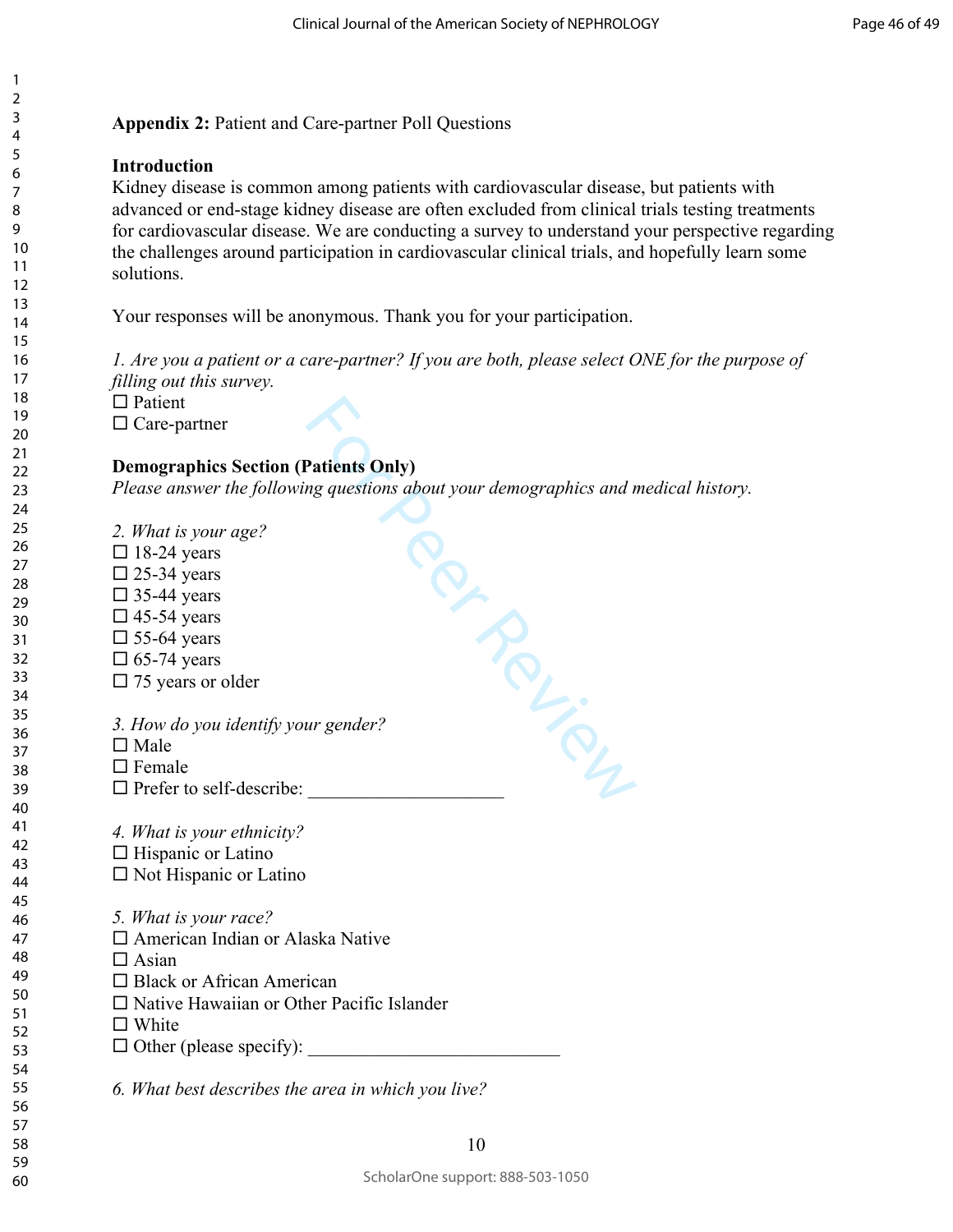| $\Box$ Urban<br>$\Box$ Rural<br>$\Box$ Suburban                                                                                                                                                                                                                                                                                                                                                                                          |
|------------------------------------------------------------------------------------------------------------------------------------------------------------------------------------------------------------------------------------------------------------------------------------------------------------------------------------------------------------------------------------------------------------------------------------------|
| 7. Do you have a diagnosis of kidney disease that has been present for at least 3 months?<br>$\Box$ Yes<br>$\square$ No                                                                                                                                                                                                                                                                                                                  |
| 8. If yes, what is your level of kidney function (in estimated glomerular filtration rate or eGFR,<br>$ml/min/1.73 m2)$ ?<br>$\square \geq 90$<br>$\Box$ 60-89<br>$\Box$ 45-59<br>$\Box$ 30-44<br>$\Box$ 15-29<br>$\Box$ <15<br>$\Box$ Not sure                                                                                                                                                                                          |
| 9. Are you currently receiving hemodialysis?<br>$\Box$ Yes<br>$\square$ No                                                                                                                                                                                                                                                                                                                                                               |
| 10. Are you currently receiving peritoneal dialysis?<br>$\Box$ Yes<br>$\square$ No                                                                                                                                                                                                                                                                                                                                                       |
| 11. Do you have a functioning kidney transplant?<br>$\Box$ Yes<br>$\square$ No                                                                                                                                                                                                                                                                                                                                                           |
| 12. How long have you been diagnosed with kidney disease?<br>$\Box$ <1 year<br>$\Box$ 1-5 years<br>$\square$ 6-10 years<br>$\square > 10$ years                                                                                                                                                                                                                                                                                          |
| 13. Do you have a diagnosis of cardiovascular disease?<br>$\Box$ Yes<br>$\square$ No                                                                                                                                                                                                                                                                                                                                                     |
| 14. If so, what type of cardiovascular disease do you have? Check all that apply.<br>$\Box$ Coronary artery disease (e.g., history of heart attack, stent, bypass surgery)<br>$\Box$ Cerebrovascular disease or history of stroke<br>$\Box$ Peripheral artery disease or history of circulation problems in arms or legs<br>$\Box$ Heart failure with preserved ejection fraction<br>$\Box$ Heart failure with reduced ejection fraction |
| 11                                                                                                                                                                                                                                                                                                                                                                                                                                       |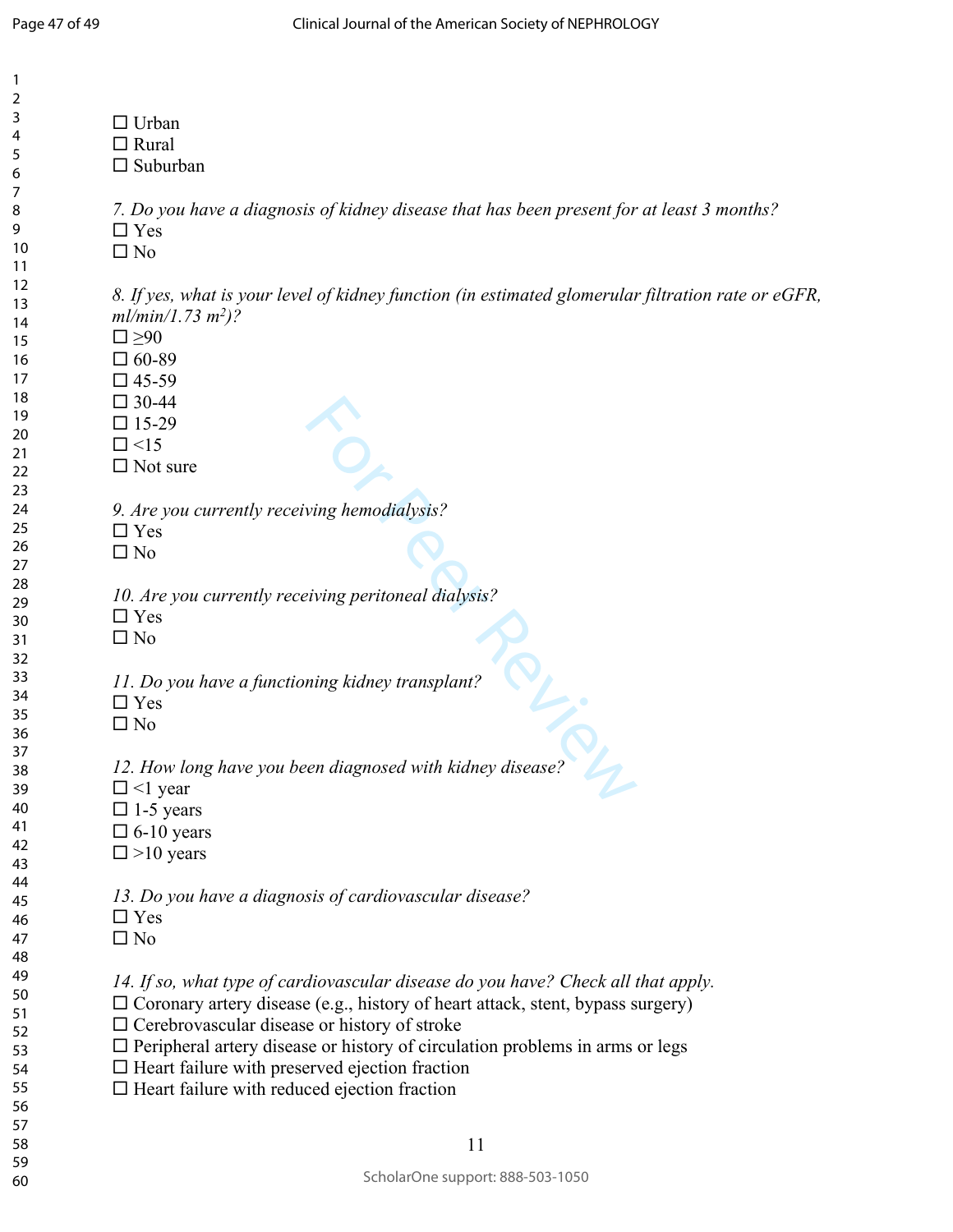60

1

 $\Box$  Heart failure but not sure of ejection fraction

 $\Box$  Abnormal heart rhythm (e.g., atrial fibrillation)

 $\Box$  Heart valve disease

 $\Box$  Other (please specify):

*15. Do you have a diagnosis of diabetes?* 

 $\Box$  Yes

 $\square$  No

### **Clinical Trial Participation Section (Patients Only)**

*16. If clinical trials are to be conducted to test if treatments for heart disease will work in patients with kidney disease, would you be willing to participate in a clinical trial?* □ Yes

 $\Box$  No

If you answered yes, proceed with questions 17, 18, 22, 23, 24, and 33. If you answered no, skip to questions 19, 20, 21, 22, 23, 24, and 33.

*17. If yes, what are your reasons for wanting to participate in a clinical trial testing treatments for heart disease? Check all that apply.*

 $\Box$  Heart disease is a leading cause of problems, even death, in patients with kidney disease, so participation in a clinical trial will help address an important issue.

 $\Box$  I want to contribute knowledge that will find better treatments for heart disease in patients with kidney disease.

eed with questions 17, 18, 22, 23, 24, and 33<br>o questions 19, 20, 21, 22, 23, 24, and 33.<br>easons for wanting to participate in a clinica<br>all that apply.<br>mg cause of problems, even death, in patients<br>trial will help address  $\Box$  I want to help other patients with kidney and heart disease even if clinical trial participation may carry some risks to myself.

 $\Box$  My care team has educated me on why clinical trial participation is important.

 $\Box$  I will obtain personal health benefit and better access to care through attendance of study visits.

 $\Box$  I will receive financial compensation.

 $\Box$  Other (please specify):

*18. Of the choices you selected, which is your most important motivation for participation in a clinical trial testing treatments for heart disease? Please type your response in the comment box below.* 

*19. If not, what would be your barriers/concerns? Check all that apply.*

 $\Box$  I am not aware of the risks of heart disease that are linked to kidney disease.

 $\mathcal{L}_\text{max}$  , and the contribution of the contribution of the contribution of the contribution of the contribution of the contribution of the contribution of the contribution of the contribution of the contribution of t

 $\Box$  I am not fully aware of the potential benefits of clinical trial participation overall.

 $\Box$  I am concerned about the safety risks of trying a new treatment that is not yet approved.

 $\Box$  I am concerned that a new treatment could worsen my kidney disease.

 $\Box$  I am concerned that a new treatment could worsen my heart disease.

 $\Box$  I am concerned that a new treatment could affect my wait time on the kidney transplant list.

 $\Box$  Risk that I could receive a placebo (i.e., inactive treatment) instead of the new treatment

 $\Box$  I do not want to take another medication because I am already taking too many medications.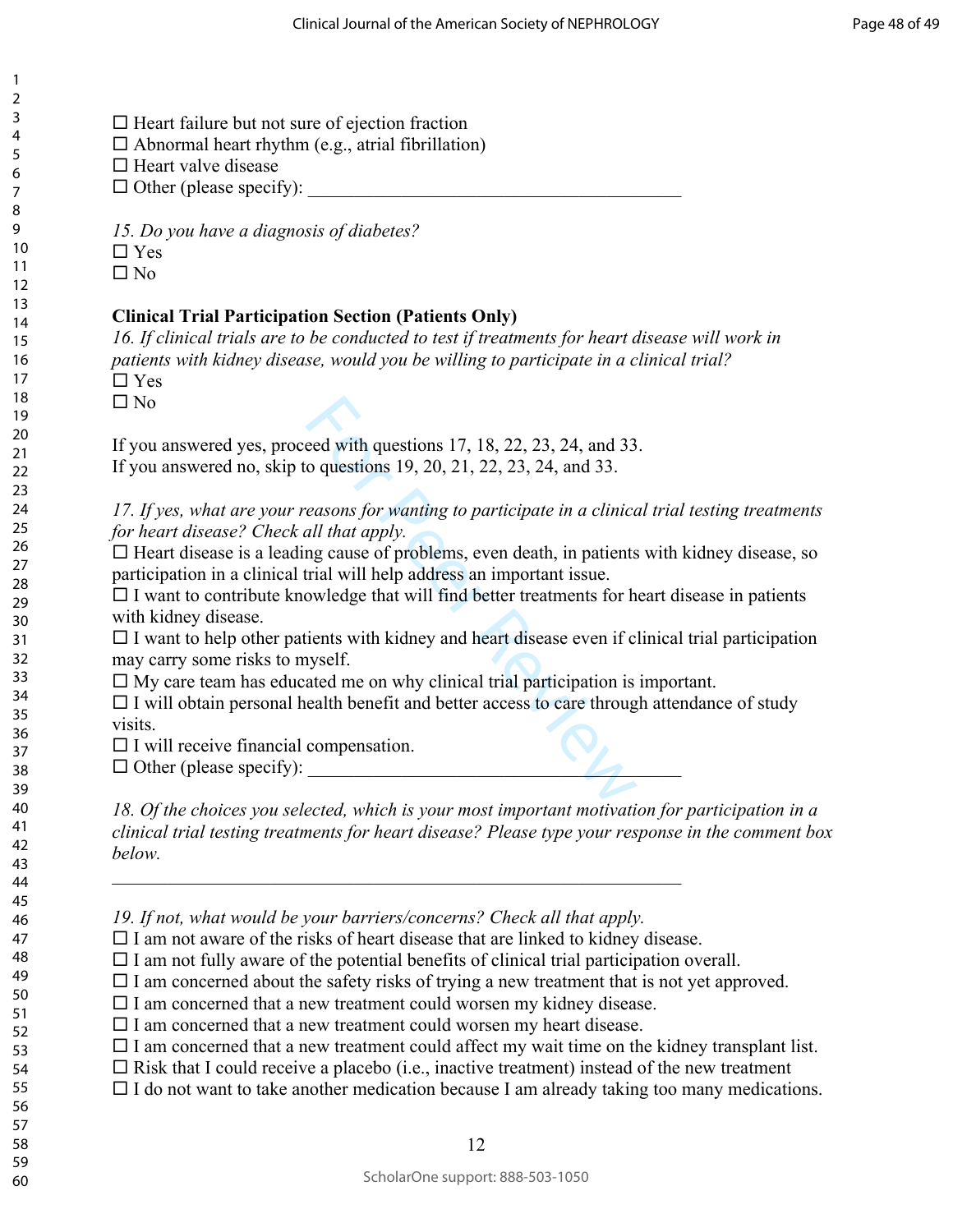$\mathbf{1}$ 

| $\Box$ I do not want to use a device because it is inconvenient. |                                                                                                           |
|------------------------------------------------------------------|-----------------------------------------------------------------------------------------------------------|
| $\Box$ I do not have time to participate in a clinical trial.    |                                                                                                           |
| $\Box$ I do not want painful testing such as blood draws.        |                                                                                                           |
|                                                                  | $\Box$ I am concerned that I will not be fully informed of all the benefits and risks of clinical trial   |
| participation.                                                   |                                                                                                           |
|                                                                  | $\square$ I am concerned that my medical records will not be protected and kept private.                  |
|                                                                  | $\Box$ I will not be paid enough for the time it will take to participate in a clinical trial.            |
|                                                                  | $\Box$ My physician or care team have not offered me the chance to participate in a clinical trial.       |
|                                                                  |                                                                                                           |
|                                                                  | 20. Of the choices you selected, which is the most significant barrier/concern? Please explain            |
| briefly in the comment box below.                                |                                                                                                           |
|                                                                  | 21. What changes would help you to participate in a clinical trial testing treatments for heart           |
| disease? Check all that apply.                                   |                                                                                                           |
|                                                                  | $\square$ More knowledge about the link between heart and kidney disease.                                 |
|                                                                  | $\Box$ Having my own physician offer me the chance to participate in a clinical trial and explain the     |
| benefits and risks.                                              |                                                                                                           |
|                                                                  | $\Box$ Having another patient with kidney disease explain the benefits and risks of participation in a    |
|                                                                  | clinical trial and share their experience with clinical trial participation.                              |
|                                                                  | $\Box$ Have a patient advocacy group explain the benefits and risks of participation in a clinical trial. |
| $\square$ Compensation for clinical trial participation.         |                                                                                                           |
|                                                                  | $\Box$ Other (please specify): $\Box$                                                                     |
|                                                                  |                                                                                                           |
| disease?                                                         | 22. Have you ever been turned down for participation in a clinical trial because of your kidney           |
| $\Box$ Yes                                                       |                                                                                                           |
| $\square$ No                                                     |                                                                                                           |
|                                                                  |                                                                                                           |
|                                                                  | 23. Any other thoughts you would like to share? Please type your comments in the comment box              |
| below.                                                           |                                                                                                           |
|                                                                  |                                                                                                           |
| 24. Did anyone help you to complete this form?<br>$\Box$ Yes     |                                                                                                           |
| $\square$ No                                                     |                                                                                                           |
|                                                                  |                                                                                                           |
| <b>Clinical Trial Participation Section (Care-Partners Only)</b> |                                                                                                           |
|                                                                  | 25. If clinical trials are to be conducted to test if treatments for heart disease will work in           |
|                                                                  | patients with kidney disease, would the patient for whom you provide care be willing to                   |
| participate in a clinical trial?                                 |                                                                                                           |
| $\Box$ Yes                                                       |                                                                                                           |
| $\square$ No                                                     |                                                                                                           |
|                                                                  | If you answered yes, proceed with questions 26, 27, 31, 32 and 33.                                        |
|                                                                  | If you answered no, skip to questions $28$ , $29$ , $30$ , $31$ , $32$ , and $33$ .                       |
|                                                                  |                                                                                                           |
|                                                                  |                                                                                                           |
|                                                                  | 13                                                                                                        |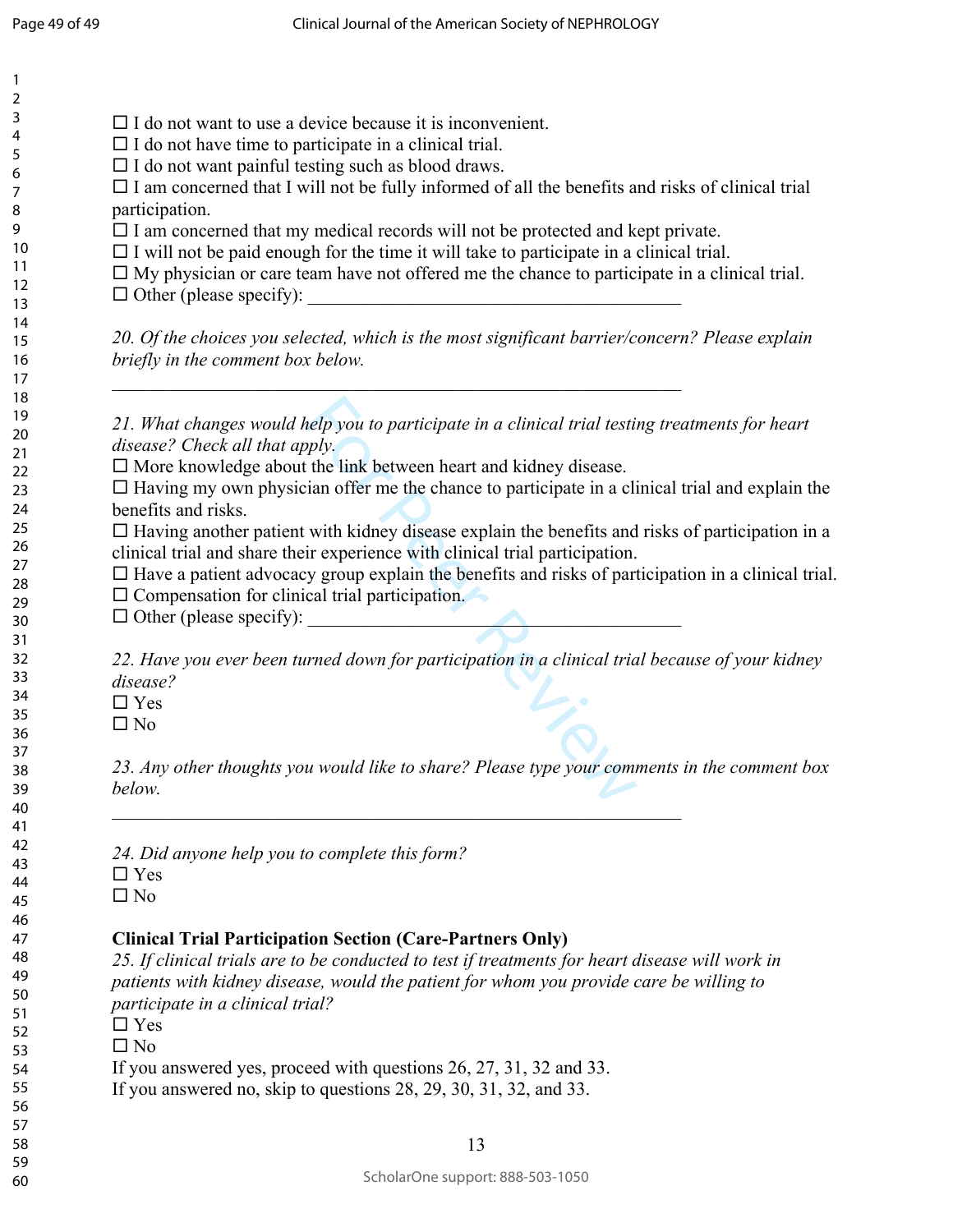*26. If yes, what are the patient's reasons for wanting to participate in a clinical trial testing treatments for heart disease? Check all that apply.* 

 $\Box$  Heart disease is a leading cause of problems, even death, in patients with kidney disease, so participation in a clinical trial will help address an important issue.

 $\square$  Desire to contribute knowledge that will find better treatments for heart disease in patients with kidney disease.

 $\square$  Desire to help other patients with kidney and heart disease even if clinical trial participation may carry some risks.

 $\Box$  The care team has provided education on why clinical trial participation is important.

 $\Box$  Personal health benefit and better access to care through attendance of study visits.

 $\square$  Financial compensation.

 $\Box$  Other:

ected, which is the patient's most important r<br>trial testing treatments for heart disease? Pl<br>trial testing treatments for heart disease? Pl<br>the patient's barriers/concerns? Check all th<br>f heart disease that are linked to *27. Of the choices you selected, which is the patient's most important motivation for participation in a clinical trial testing treatments for heart disease? Please type your answer in the comment box below.* 

*28. If not, what would be the patient's barriers/concerns? Check all that apply.*

 $\mathcal{L}=\mathcal{L}$ 

 $\Box$  Unaware of the risks of heart disease that are linked to kidney disease.

 $\Box$  Not fully aware of the potential benefits of clinical trial participation overall.

 $\square$  Safety risks of trying a new treatment that is not yet approved.

 $\square$  Concern that a new treatment could worsen his/her kidney disease.

 $\square$  Concern that a new treatment could worsen his/her heart disease.

 $\square$  Concern that a new treatment could affect his/her wait time on the kidney transplant list.

 $\Box$  Risk of receiving a placebo (i.e., inactive treatment) instead of the new treatment.

 $\square$  Does not want to take another medication because he/she is already taking too many medications.

 $\square$  Does not want to use a device because it is inconvenient.

- $\square$  Does not have time to participate in a clinical trial.
- $\square$  Does not want painful testing such as blood draws.

 $\square$  Concern that he/she will not be fully informed of all the benefits and risks of clinical trial participation.

 $\Box$  Concern that medical records will not be protected and kept private.

 $\square$  Concern that he/she will not be paid enough for the time it will take to participate in a clinical trial.

 $\square$  Physician or care team have not offered the chance to participate in a clinical trial.  $\Box$  Other (please specify):

 $\mathcal{L}_\text{max}$  , and the contribution of the contribution of the contribution of the contribution of the contribution of the contribution of the contribution of the contribution of the contribution of the contribution of t

*29. Of the choices you selected, which is the patient's most significant barrier/concern? Please explain briefly in the comment box below.* 

*30. What changes would help the patient participate in a clinical trial testing treatments for heart disease? Check all that apply.*